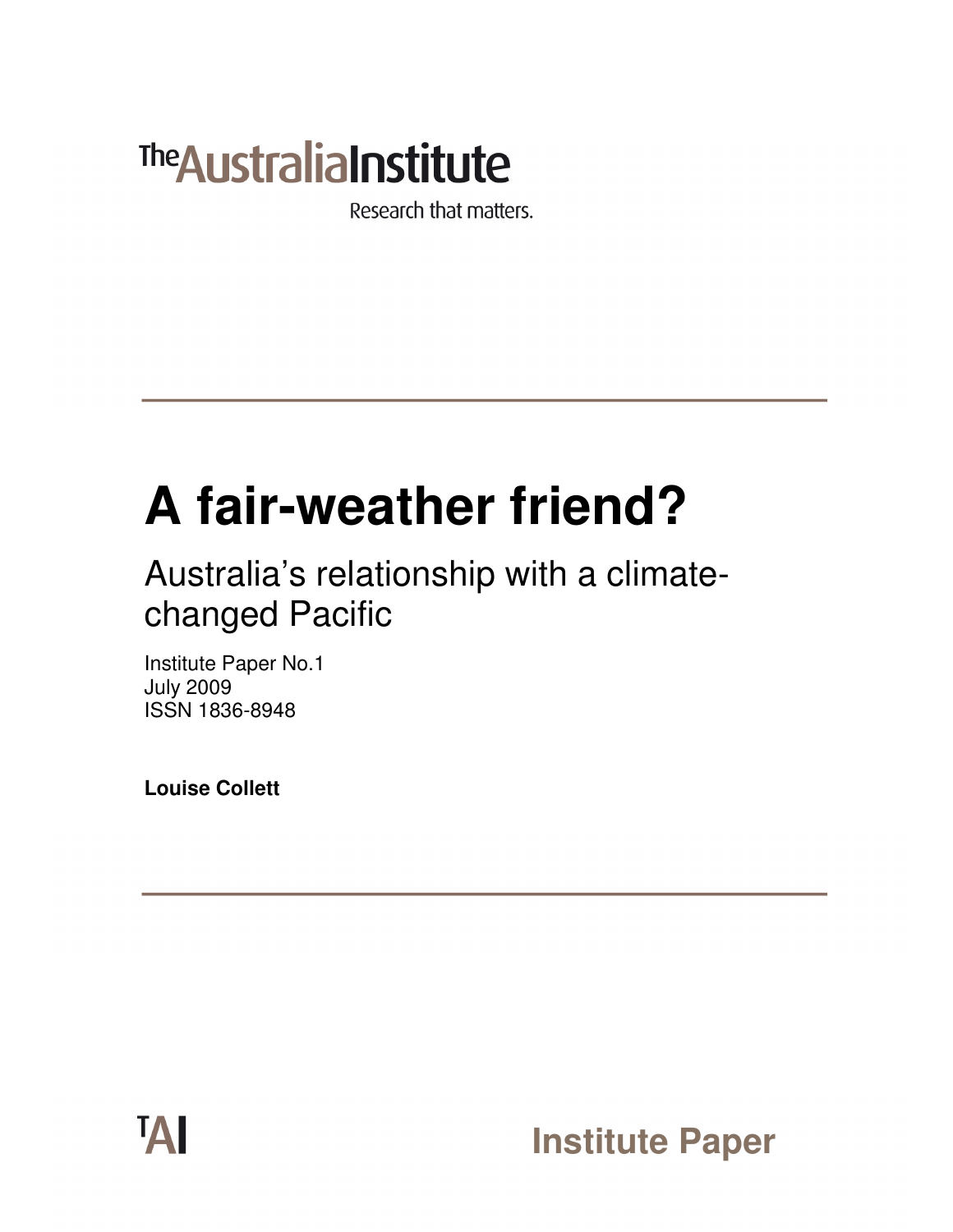© The Australia Institute 2009

This work is copyright. It may be reproduced and communicated to the public for the purposes of fair dealing as provided by the Copyright Act 1968. The author maintains their moral rights in this work. Requests and inquiries should be directed to The Australia Institute.

**TAI**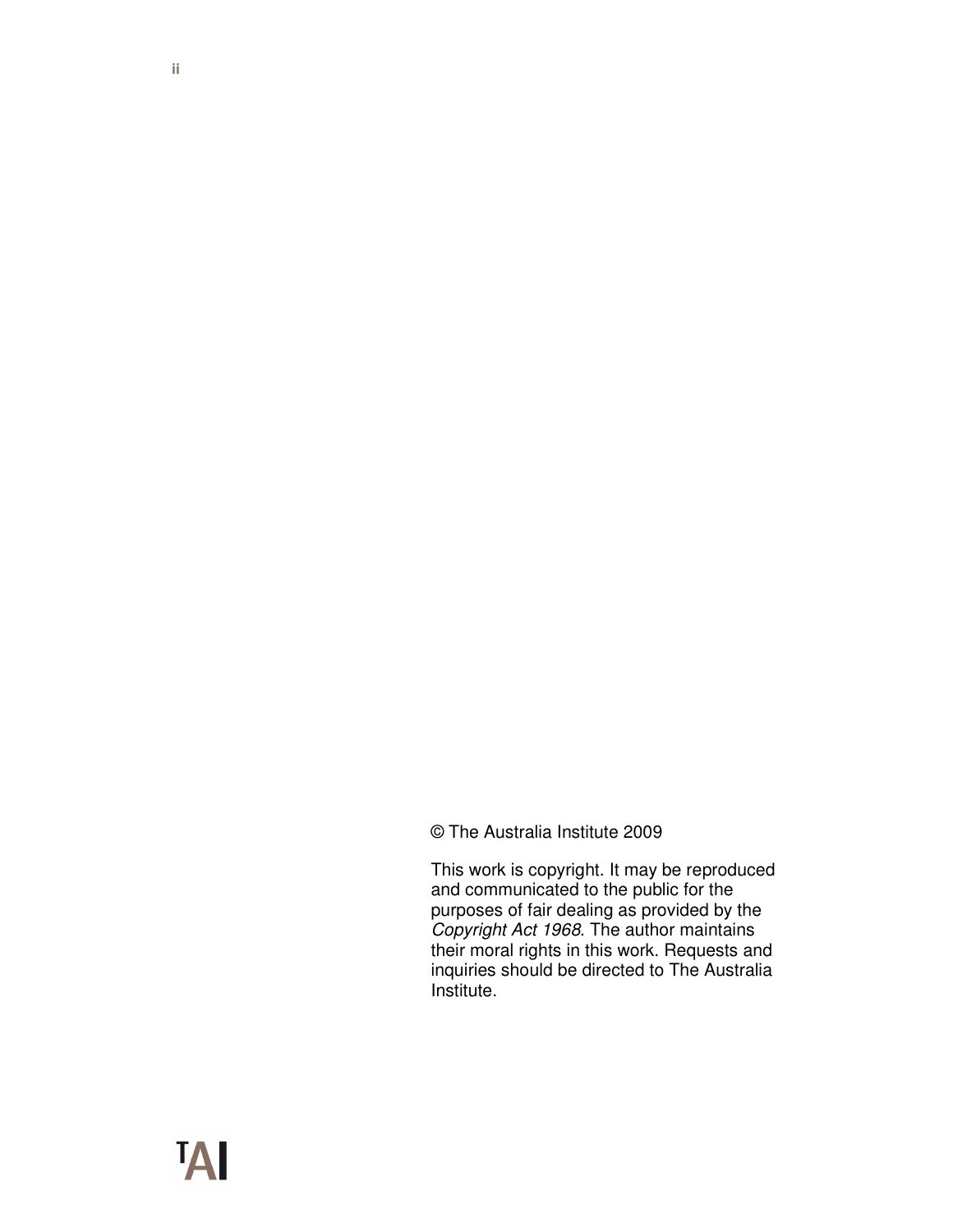# **Table of Contents**

| <b>Acknowledgements</b><br>$\mathbf{V}$                               |                                                                                |    |  |
|-----------------------------------------------------------------------|--------------------------------------------------------------------------------|----|--|
| <b>Abbreviations</b><br>vi                                            |                                                                                |    |  |
| vii<br><b>Summary</b>                                                 |                                                                                |    |  |
| 1. Introduction<br>1                                                  |                                                                                |    |  |
| 1.1                                                                   | A threatened region: climate-change impacts in the Pacific                     | 1  |  |
| 1.2                                                                   | The adaptation imperative in the Pacific: mangroves to migration 4             |    |  |
| 1.3                                                                   | Climate-induced migration                                                      | 7  |  |
| 1.4                                                                   | Australia's tradition of assistance to the Pacific                             | 10 |  |
| 1.5                                                                   | Conclusion                                                                     | 11 |  |
|                                                                       | 2. The Howard years: failed states or a failed neighbour?                      | 13 |  |
| 2.1                                                                   | Introduction: a threatened Australia                                           | 13 |  |
| $2.2^{\circ}$                                                         | The Pacific: Australia's 'arc of instability'                                  | 13 |  |
| 2.3                                                                   | Refugees, racism and the politics of fear                                      | 16 |  |
| 2.4                                                                   | Climate change as a threat to national security                                | 19 |  |
| 2.5                                                                   | Conclusion                                                                     | 20 |  |
| 23<br>3. Human security: the Labor Party's promises                   |                                                                                |    |  |
| 3.1                                                                   | Introduction: a human security approach to the region                          | 23 |  |
| 3.2                                                                   | Seeing climate change through a human security lens                            | 23 |  |
| 3.3                                                                   | The ALP in opposition: a new stance on climate change and<br>the Pacific<br>25 |    |  |
| 3.4                                                                   | The ALP elected: promising the world to the Pacific                            | 28 |  |
| 3.5                                                                   | Conclusion                                                                     | 32 |  |
| 4. Raising the white flag? The Rudd Government's<br>performance<br>33 |                                                                                |    |  |
| 4.1                                                                   | Introduction: all rhetoric no action                                           | 33 |  |
| 4.2                                                                   | The CPRS and Australia's mitigation targets                                    | 34 |  |
| 4.3                                                                   | The lack of true adaptation assistance                                         | 35 |  |
| $4.4^{\circ}$                                                         | Migration: the elephant in the room                                            | 39 |  |
| 4.5                                                                   | Conclusion                                                                     | 43 |  |
|                                                                       | 5. Conclusion and recommendations                                              | 45 |  |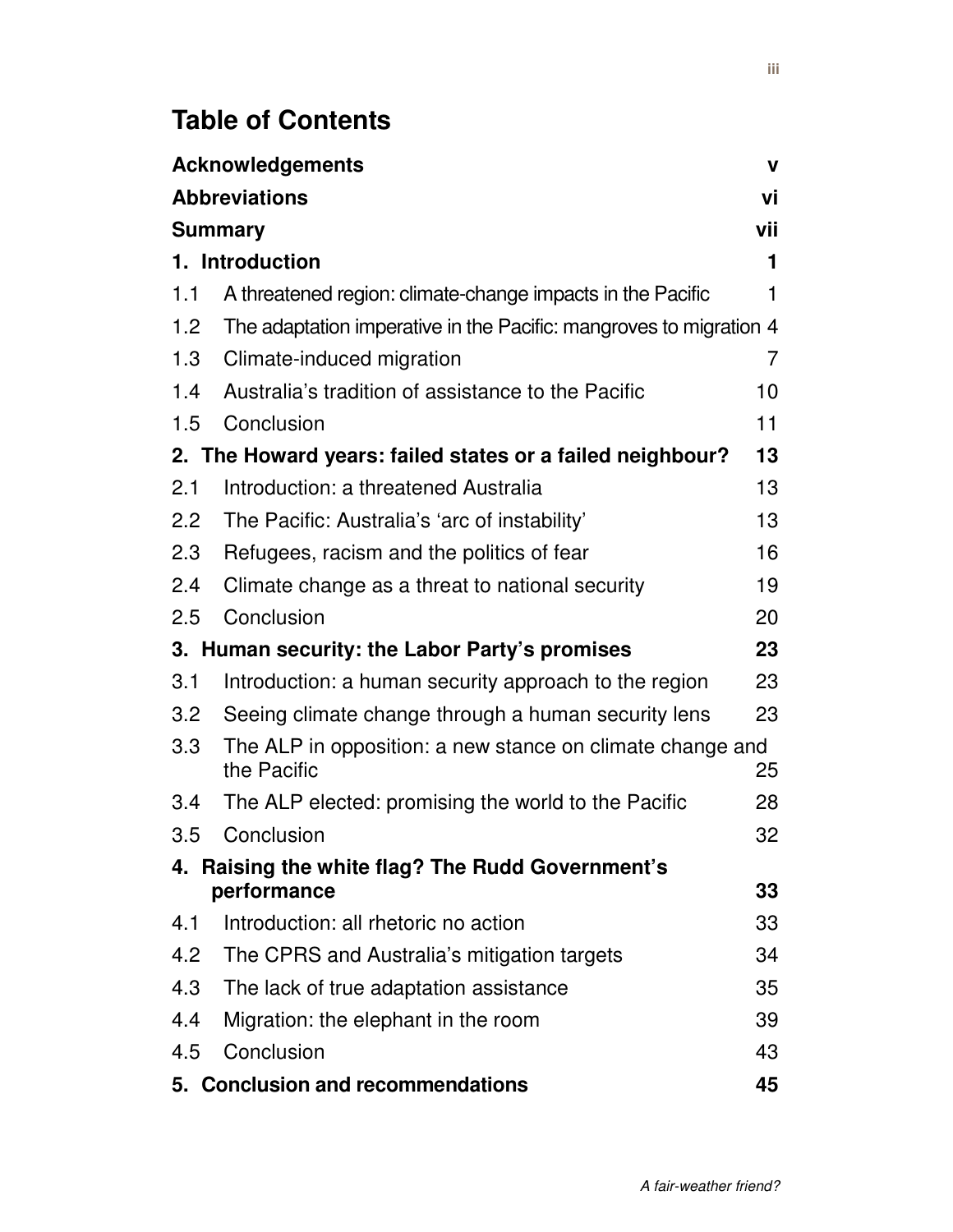|                         | 5.1 Introduction: regional climate change and Australia's<br>obligation to assist | 45 |
|-------------------------|-----------------------------------------------------------------------------------|----|
|                         | 5.2 Howard's legacy and Rudd's promises                                           | 46 |
|                         | 5.3 'It's time to lead'                                                           | 47 |
|                         | 5.4 Conclusion                                                                    | 49 |
| <b>References</b><br>51 |                                                                                   |    |

# **TAI**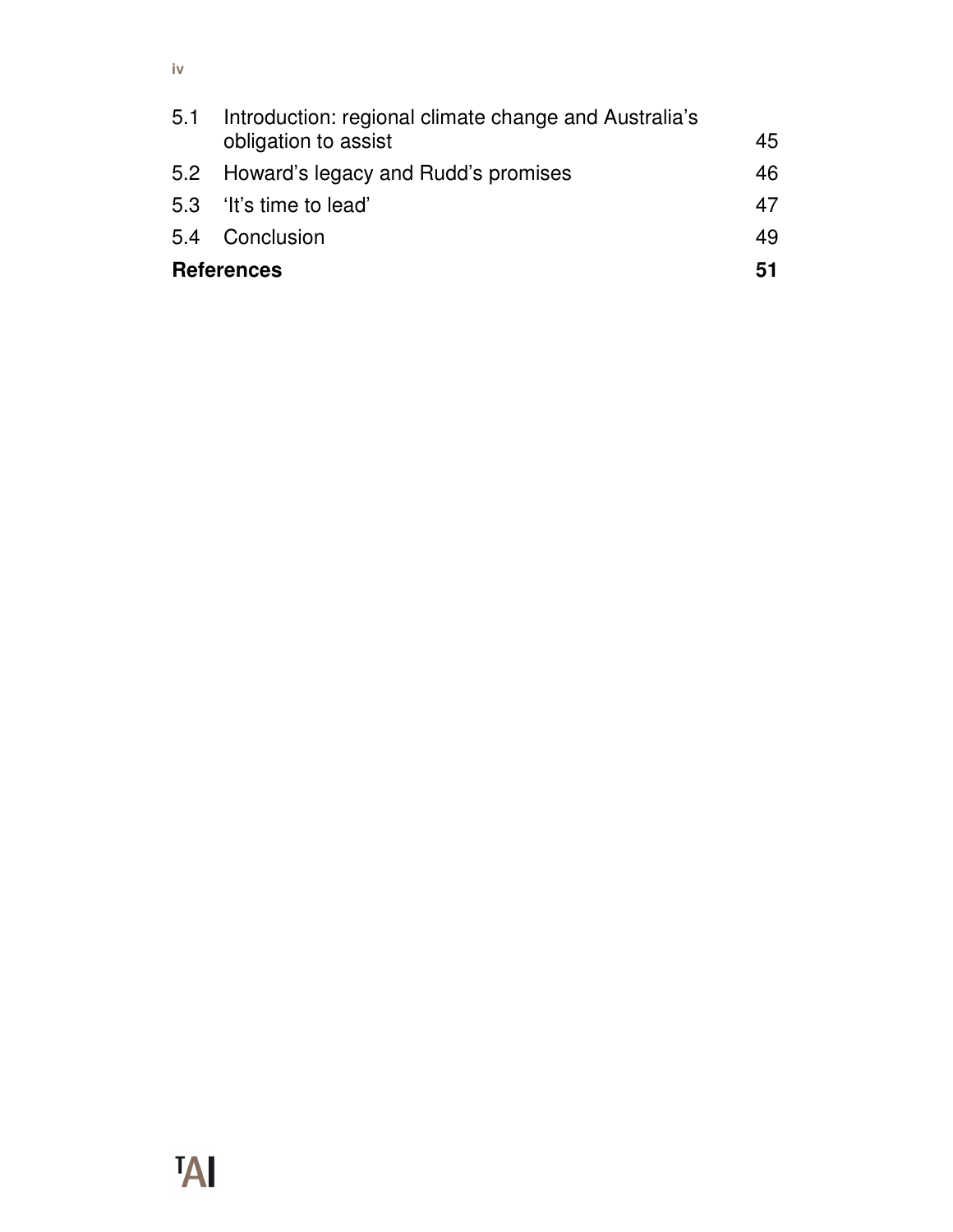## **Acknowledgements**

James O'Brien provided invaluable research assistance and input into this paper while working at The Australia Institute.

David Corlett, Bill Standish and Chris Johnson all generously provided important feedback which made this work far more robust.

Thanks are also due to Richard Denniss for his oversight and encouragement, and Leigh Thomas for her priceless editorial assistance.

The opinions expressed and conclusions drawn remain the responsibility of the author.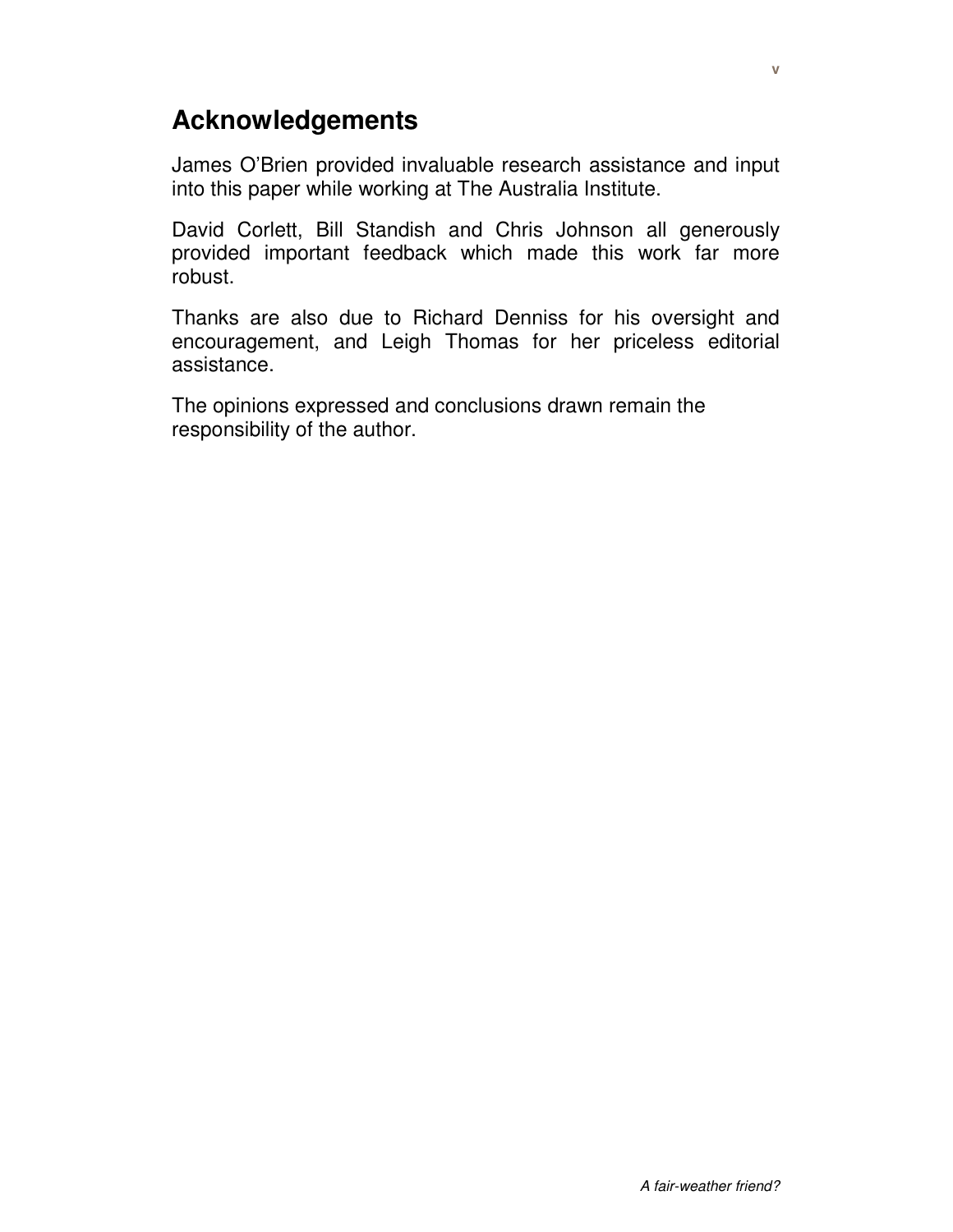# **Abbreviations**

| <b>ALP</b>    | <b>Australian Labor Party</b>                                |
|---------------|--------------------------------------------------------------|
| <b>CCDR</b>   | Climate Change & Development Roundtable                      |
| <b>CPRS</b>   | <b>Carbon Pollution Reduction Scheme</b>                     |
| <b>DIAC</b>   | Department of Immigration and Citizenship                    |
| <b>GHG</b>    | Greenhouse gas                                               |
| <b>IOM</b>    | International Organization for Migration                     |
| <b>IPCC</b>   | Intergovernmental Panel on Climate Change                    |
| <b>MDG</b>    | <b>Millennium Development Goals</b>                          |
| <b>ONA</b>    | <b>Office of National Assessments</b>                        |
| PIF           | <b>Pacific Islands Forum</b>                                 |
| <b>SPF</b>    | South Pacific Forum                                          |
| <b>SPREP</b>  | Secretariat of the Pacific Regional Environment<br>Programme |
| UN            | <b>United Nations</b>                                        |
| <b>UNDP</b>   | <b>UN Development Programme</b>                              |
| <b>UNFCCC</b> | UN Framework Convention on Climate Change                    |
| <b>UNHCR</b>  | UN High Commissioner for Refugees                            |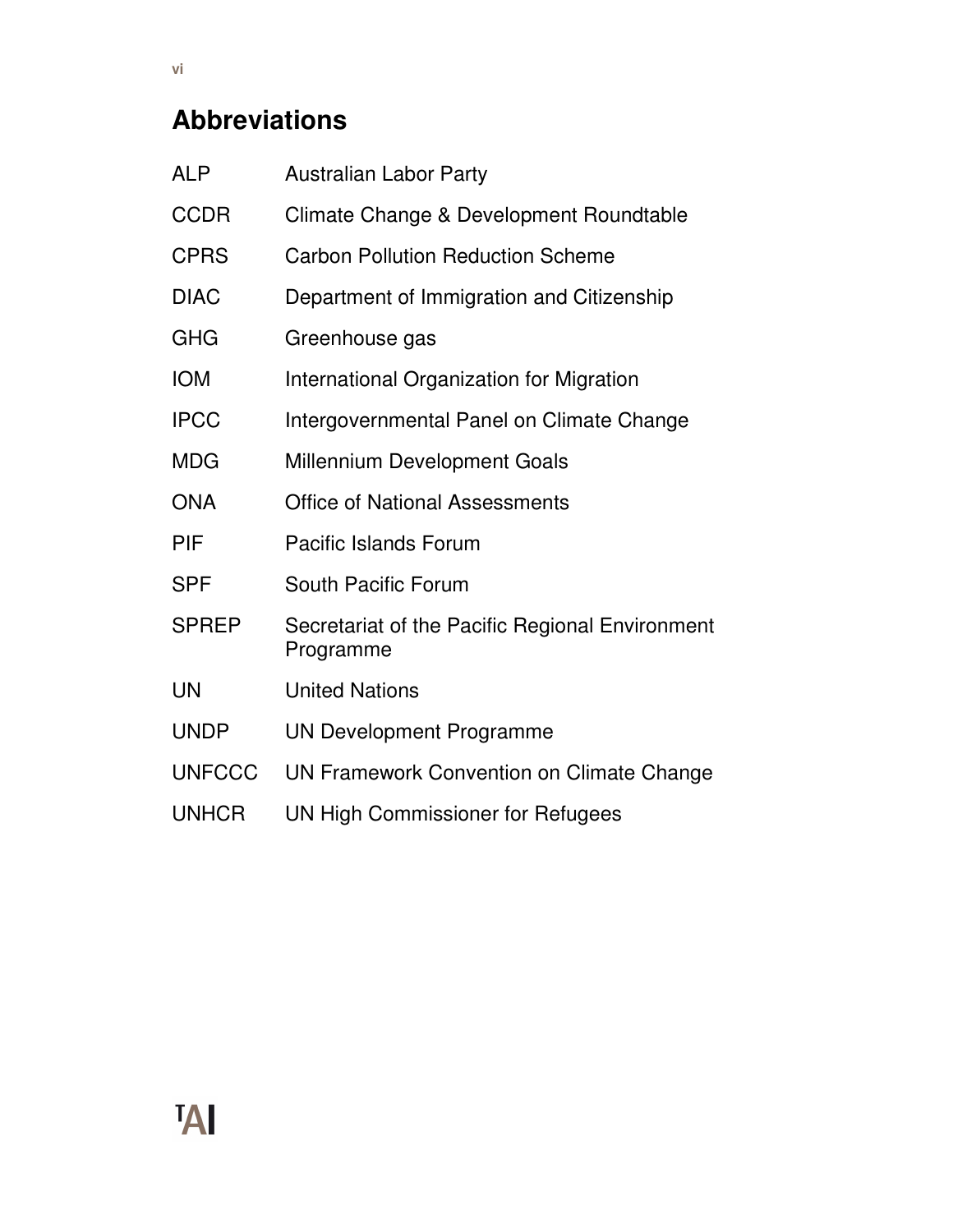### **Summary**

Climate change will bring significant challenges to the island nations of the Pacific. Sea-level rise, flooding and storm surges will result in erosion, salinisation and decreasing biodiversity. Fresh water supplies will be scarcer, there will be more disease outbreaks, less viable arable land for food production and the fishing and tourism industries will suffer. For atoll islands with high points only a few metres above sea level, the situation is dire. It is expected that the more vulnerable amongst Pacific Island communities will be forced to migrate as a result of these environmental changes in the coming decades. Indeed, the people of the Carteret Islands are already undergoing an essential relocation to Papua New Guinea and Bougainville.

The appropriate response to these devastating impacts must be threefold, with action urgently needed on mitigation, adaptation and, ultimately, migration. However, the developing nations of the Pacific cannot effectively pursue any of these actions alone. There is a pressing need for global mitigation of greenhouse gas (GHG) emissions to curb the most devastating of these impacts. Despite whatever mitigation targets may be enacted, however, it is too late to prevent some changes occurring to the climate. Therefore, significant adaptation is required to build resilience to climate impacts and reduce the threat to livelihood, including the planning of migration options for when land becomes uninhabitable. The developed world needs to assist Pacific communities to minimise vulnerability to the potentially devastating harm of climate change. In particular, Australia, as both the self-proclaimed regional leader and a major player in the worldwide production of GHGs, has a responsibility to assist its neighbours.

This paper examines Australia's attitudes to climate change in the region under the two most recent federal governments. The Howard Government's engagement with the region profoundly influenced understandings of Australia's role in a climate-changed Pacific. During its time in office, the realities of climate change were largely denied, the Pacific was portrayed as volatile and potentially threatening and non-Anglo migrants were demonised as the Australian electorate's fears of terror and outsiders were exploited. This agenda sidelined discussions of meaningful adaptation assistance and neutered Australian ambitions to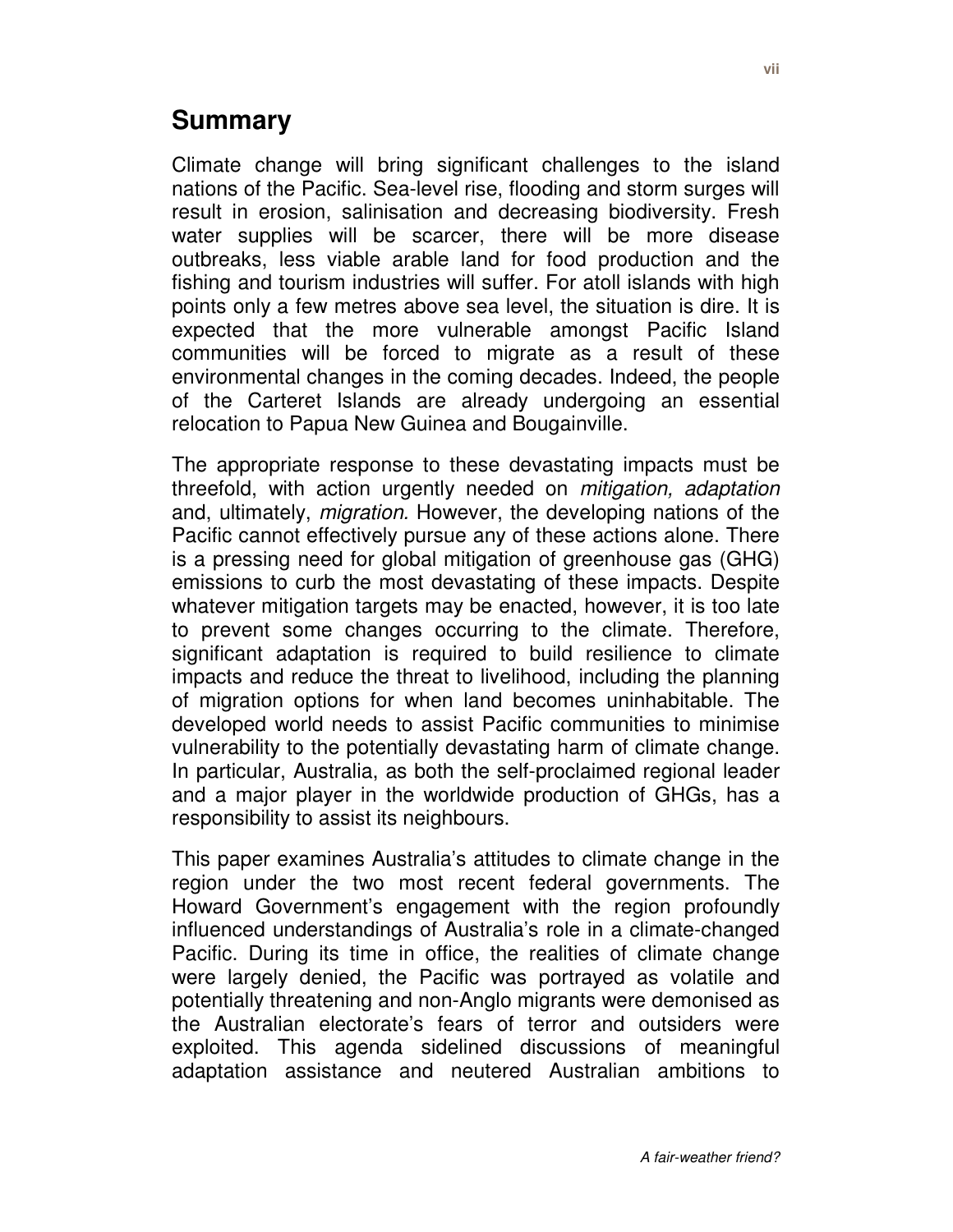engage with the complex issues of possible climate-induced forced migration within the Pacific.

Initially in opposition and later in government, the Australian Labor Party (ALP) took issue with this approach. The ALP conspicuously accepted the probability of anthropogenic climate change. It also recast discussions of security in the Pacific as 'collective' within a developmental 'human security' framework. As well as taking the symbolic step of ratifying the Kyoto Protocol, the Rudd Government committed to a host of specific actions aimed at assisting the Pacific region to cope with the impacts of climate change. From his time in opposition to the opening months of his term in office, Prime Minister Rudd's rhetoric was aimed at rekindling Pacific faith in Australia's leadership. The Labor Government vowed to work hard towards significant climatechange mitigation, both at home and abroad. Generous adaptation assistance was guaranteed to Pacific nations. And perhaps most profoundly, in the increasingly likely event that these will be necessary, the ALP promised to champion compassionate solutions to the problem of displaced neighbours.

Comparing pre-election rhetoric and early promises with the actual progress achieved thus far tells a less optimistic story. Over halfway into its first term, the Rudd Government has failed to secure a more hopeful outlook for Pacific Islanders when it comes to climate change. The targets set in the proposed domestic emissions trading scheme and the lack of progress on global negotiations to reduce GHGs lead Pacific Island nations to doubt the prospects for mitigation.

In that case, it would seem that extensive adaptation assistance and, ultimately, reassurances on the issue of resettlement are the only responsible remedies an honest regional leader could hope to offer when confronting a climate-changed future. Unfortunately, this has not been the case so far. The adaptation assistance that has been committed is inadequate and is being spread too thinly with much of the funds directed to projects that have nothing to do with building resilience in Pacific communities. The Labor Party now refuses even to discuss the issue of climate-change-induced migration.

The Rudd Government cannot continue to drag the chain on mitigation and simultaneously refuse to openly and honestly

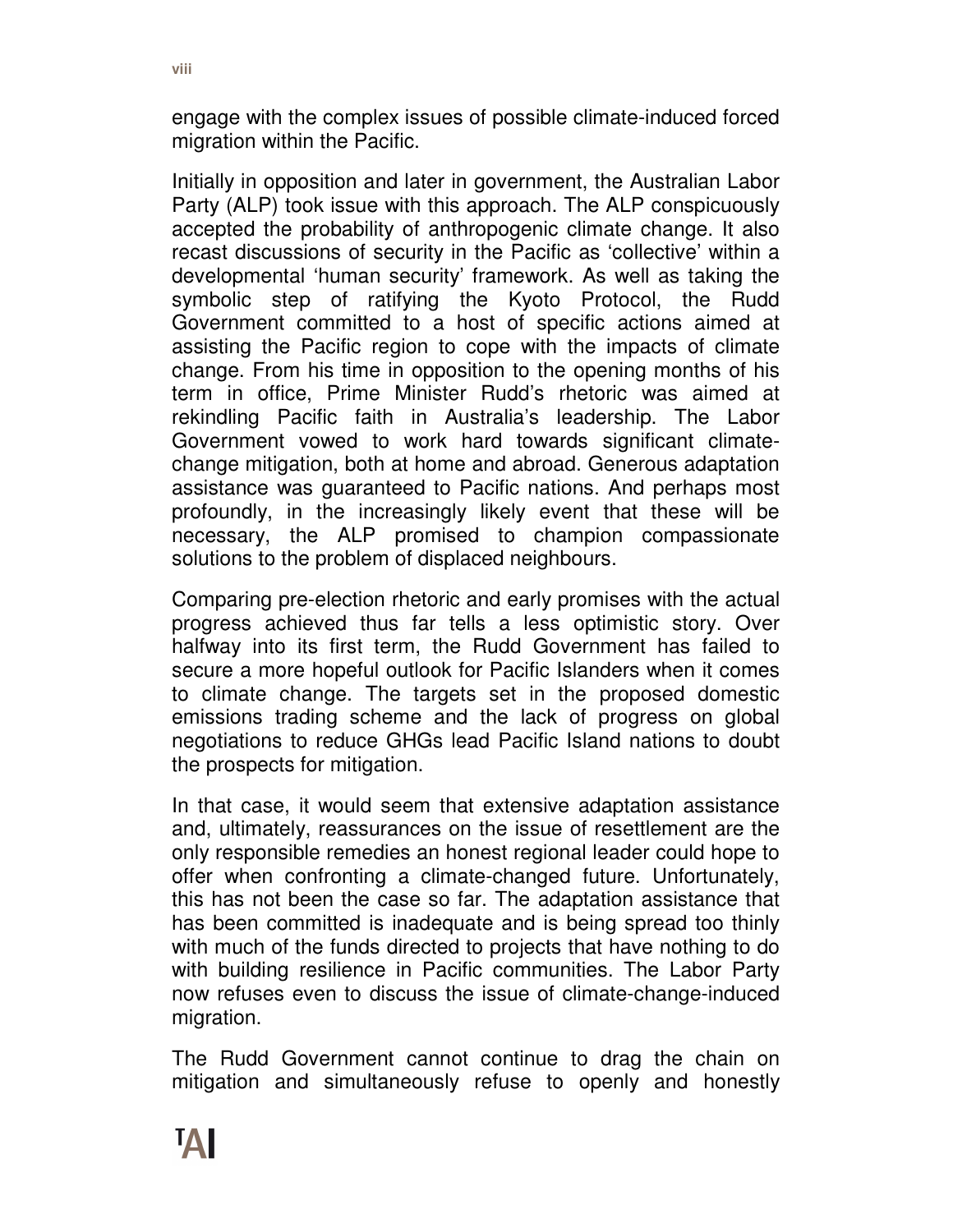engage with the Pacific on providing real adaptation assistance and initiating discussions about migration planning. It is an entirely incoherent policy position, which cannot be sustained, particularly when Australia claims to have the region's interest at heart.

In August 2009, Australia will host the Pacific Islands Forum (PIF) meeting in Cairns, Queensland. As Chair, Prime Minister Rudd has the opportunity to capitalise on the powerful sentiment of the Niue Declaration on Climate Change, which came out of last year's PIF meeting. Concrete action on these issues is imperative, not only for the wellbeing of Pacific communities, but also for the legitimacy of the Australian claim to regional leadership. If real progress is to fall by the wayside, however, replaced by another year of hollow rhetoric, the Rudd Government's approach to the Pacific will be confirmed as nothing more than business as usual.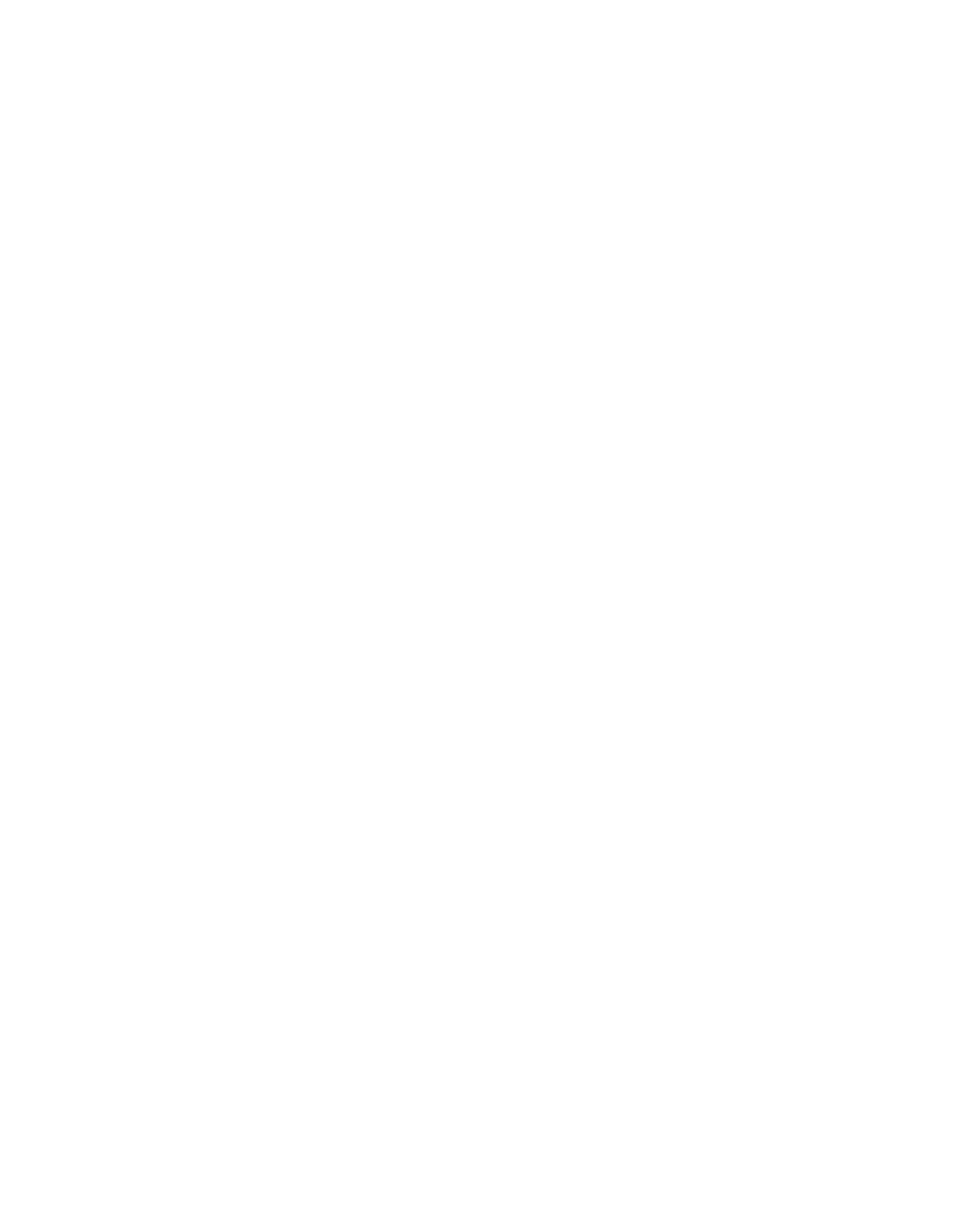### **1. Introduction**

#### **1.1 A threatened region: climate-change impacts in the Pacific**

The Pacific Islands region is recognised as an area that will be particularly adversely affected by climate change.<sup>1</sup> The tens of thousands of islands and atolls that constitute the region are grouped into 12 independent states (The Federated States of Micronesia, Fiji, Kiribati, Marshall Islands, Nauru, Palau, Papua New Guinea (PNG), Samoa, Solomon Islands, Tonga, Tuvalu and Vanuatu); two self-governing territories (Cook Islands and Niue); and the eight remaining territories of France, Britain, New Zealand (NZ) and the United States (US). Due to the immense cultural and physical diversity within the region,<sup>2</sup> there will be significant variations in the ways different people on different islands experience the outcomes of climate change and any discussion of these impacts within the Pacific must be read as generalised. $3$ Nonetheless, such generalisations are useful in establishing a broad understanding of the acute vulnerability of communities in the region to the effects of a changing climate.

The range of effects that will result from climate change in the Pacific are predominantly negative.<sup>4</sup> Coastal seawater inundation and storm surges are expected to increase. Freshwater resources,

<sup>1</sup> N Mimura, L Nurse, R F McLean, J Agard, L Briguglio, P Lefale, R Payet and G Sem., 'Small Islands'. In: Climate Change 2007: Impacts, Adaptation and Vulnerability. Contribution of Working Group II to the Fourth Assessment Report of the Intergovernmental Panel on Climate Change, M.L. Parry, O.F. Canziani, J.P. Palutikof, P.J. van der Linden and C.E. Hanson, eds. (Cambridge: Cambridge University Press, 2007).

CSIRO, Climate Change in the Asia/Pacific region: A Consultancy Report, prepared for the Climate Change and Development Roundtable by B L Preston, R Suppiah, I Macadam and J Bathols (CSIRO, 2006).

It is important to note at the outset of any discussion of the Pacific that the idea of an homogenous Pacific region is somewhat misleading and conceals a remarkable diversity of environmental, social, cultural, ethnic, linguistic and political characteristics. See for example,

G Fry, Framing the Islands: Knowledge and Power in Changing Australian Images of 'the South Pacific', Working Paper No. 1996/5 (Canberra: Dept. of International Relations, Australian National University, 1996);

M Jolly, 'Imagining Oceania: Indigenous and Foreign Representations of a Sea of Islands', The Contemporary Pacific, 19:2, 2007;

E Hau'ofa, 'Our Sea of Islands', The Contemporary Pacific, 6:1, 1994.

<sup>3</sup> J Barnett, 'Titanic States? Impacts and Responses to Climate Change in the Pacific Islands', Journal of International Affairs, 59:1, 2005, pp. 207–219.

<sup>4</sup> Mimura et al., pp. 689–712.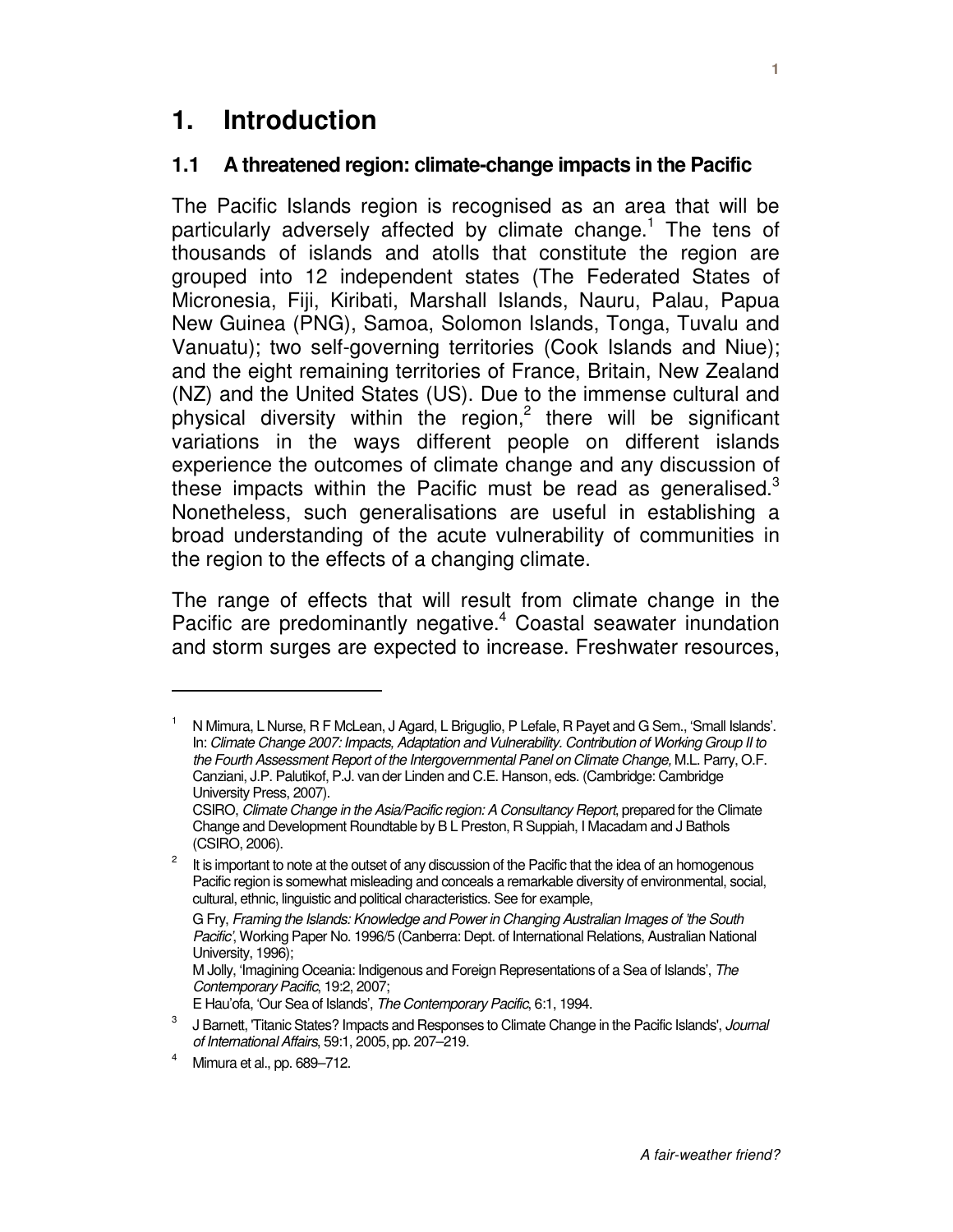already scarce on smaller islands, are likely to be further compromised. The productivity of both subsistence and commercial agriculture will deteriorate with changes in soil salinity and more frequent weather extremes. Coral reefs and fisheries will be heavily impacted and biodiversity is likely to decline. Tourism, a key component of many Pacific Island economies, is likely to suffer. Climate change will exacerbate already poor levels of human health, with increases in malaria, dengue fever and foodinduced and waterborne diseases probable. $5$  In short, as the 2006 Stern Review notes of developing countries more generally, the poorest nations 'will be hit earliest and hardest by climate change, even though they have contributed little to causing the problem'.<sup>6</sup>

Socioeconomic forces and poor regulation often drive coastal degradation, putting coastal settlements at greater risk as tidal and storm events increase.<sup>7</sup> For example, destruction of mangrove forests that naturally protect against tidal surges has proliferated as pressures to develop coastal land have risen, demonstrating the tension between development and environmental vulnerability.<sup>8</sup> Apart from rain-storage tanks, freshwater resources on low-lying atoll islands are restricted to narrow subterranean 'lenses' that are highly susceptible to contamination from human wastes, oil and insecticides as they become flooded by high sea events or depleted in times of low rainfall. Increased salinity has forced many

5 For more thorough examinations of the science and nature of Pacific climate impacts see,

Barnet, 'Titanic states?', p. 206.

SPREP, The Science and Impacts of Climate Change in the Pacific Islands, meeting report. 1998. Accessed at: <http://www.sprep.org/publication/pub\_list.asp?int\_pub\_cat1=4> on 14/05/08; Mimura et al., p. 689;

CSIRO, Climate Change in the Asia/Pacific Region.;

J Barnett, 'Adapting to climate change in Pacific island countries: the problem of uncertainty', World Development, 29:6, 2001, pp. 973–993;

J Barnet, 'Global Warming and the Security of Atoll Countries', *Revue Juridique Polynesienne*, special edition edited by S Levine, A Powles and Y Sage on Contemporary Challenges in the Pacific, 2007, p. 191–216;

N Stern, The Economics of Climate Change: the Stern Review (H.M. Treasury, UK: October, 2006), p. 554. At http://www.sternreview.org.uk

<sup>7</sup> UNDP, 'Fighting Climate Change: Human Solidarity in a Divided World', Human Development Report 2007/2008 (New York: Palgrave MacMillan, 2007), p.74.

<sup>8</sup> A Simms, J Magrath and H Reid, Up in Smoke? Threats From, and Responses to, the Impact of Global Warming on Human Development (London: New Economics Foundation, 2004), p. 26; Barnet, 'Global Warming and the Security of Atoll Countries', p. 195.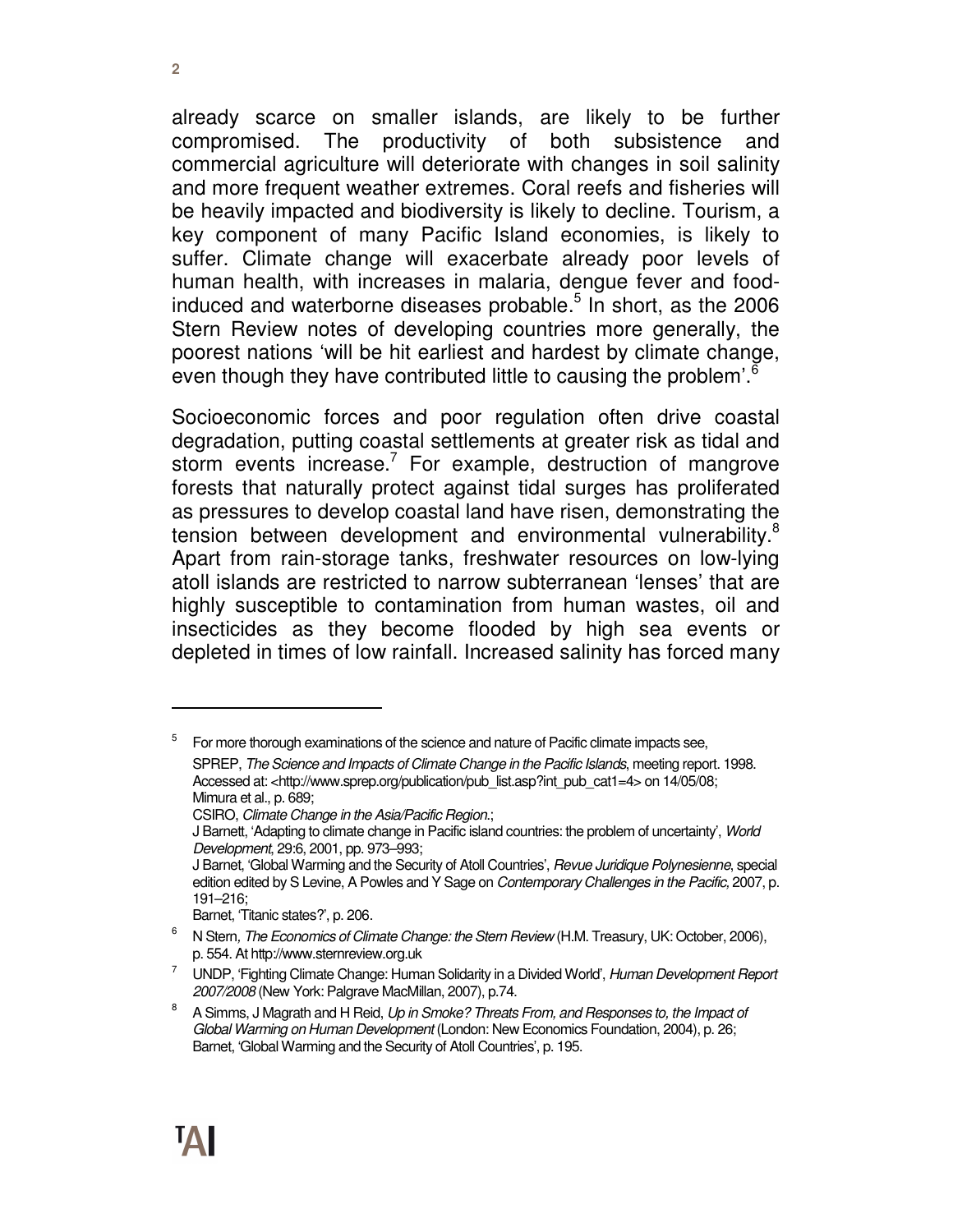families to begin growing their root crops in buckets rather than in the ground.<sup>9</sup>

Sea-level rise, anticipated to be one metre or more by the end of the century,<sup>10</sup> will be the source of the most serious problems, especially on the atoll nations of Tuvalu, Kiribati, Marshall Islands and Tokelau (NZ) and the atoll territories of larger Pacific states where high points are only a few metres above sea level.<sup>11</sup> On the larger Pacific islands, where urbanisation is concentrated in coastal zones, natural protections such as mangroves or reefs have already been compromised by a range of human activities.<sup>12</sup>

Any sea-level rise will exacerbate existing problems of salt-water inundation and erosion with potentially devastating consequences for the socioeconomic wellbeing of Pacific communities.<sup>13</sup> Land will be rendered uninhabitable and unproductive for food crops when minor sea-level rise leads to the salinisation of ground water.<sup>14</sup> The people of the Carteret Islands of PNG are already undergoing a difficult but imperative relocation to mainland PNG and

 $9$  CCDR, Climate Change: Impacts and Australia's Role in Assisting our Most Vulnerable Neighbors, Background briefer, (December 2007). Accessed at: <http://www.ccdr.org.au/publications.html> on 10/05/08.

<sup>&</sup>lt;sup>10</sup> K Richardson et al., Synthesis Report, from IARU International Scientific Congress on Climate Change: Global Risks, Challenges & Decisions, Copenhagen, 10–12 March 2009 (Copenhagen: University of Copenhagen, 2009), p.10.

This report provides the most authoritative, reliable and up-to-date estimate of sea-level rise although it is worth acknowledging that figures about the extent of sea-level rise are still hotly debated. Contention about rising seas revolves around methods of measuring the extent of the rise and, in many ways, reflects arguments over climate change more generally. Various commentators, in particular climatechange sceptics, dispute that current and anticipated environmentally forced migration from Pacific Islands is a direct result of sea-level rise related to global warming. David Corlett provides an excellent discussion of this dispute in Chapter 2, 'Tuvalunacy or the real thing?', of his book Stormy Weather: The challenge of climate change and displacement (Sydney: UNSW Press, 2008).

See also: IPCC, Climate Change 2007: The physical science basis. Contribution of Working Group I to the Fourth Assessment Report of the Intergovernmental Panel on Climate Change, S. Solomon et al. (eds) (Cambridge and New York: Cambridge University Press, 2007), p. 13.

 $11$  Simms et al., Up in Smoke?

<sup>12</sup> Barnet, 'Titanic states?', p. 207.

 $13$  Mimura et al., p. 689.

<sup>&</sup>lt;sup>14</sup> S de Tarczynski, 'Climate Change Refugees Look to Australia, N.Z.', Inter Press Service News Agency, 1 September 2008. Accessed at: <http://www.ipsnews.net/print.asp?idnews=43743> on 21/09/08..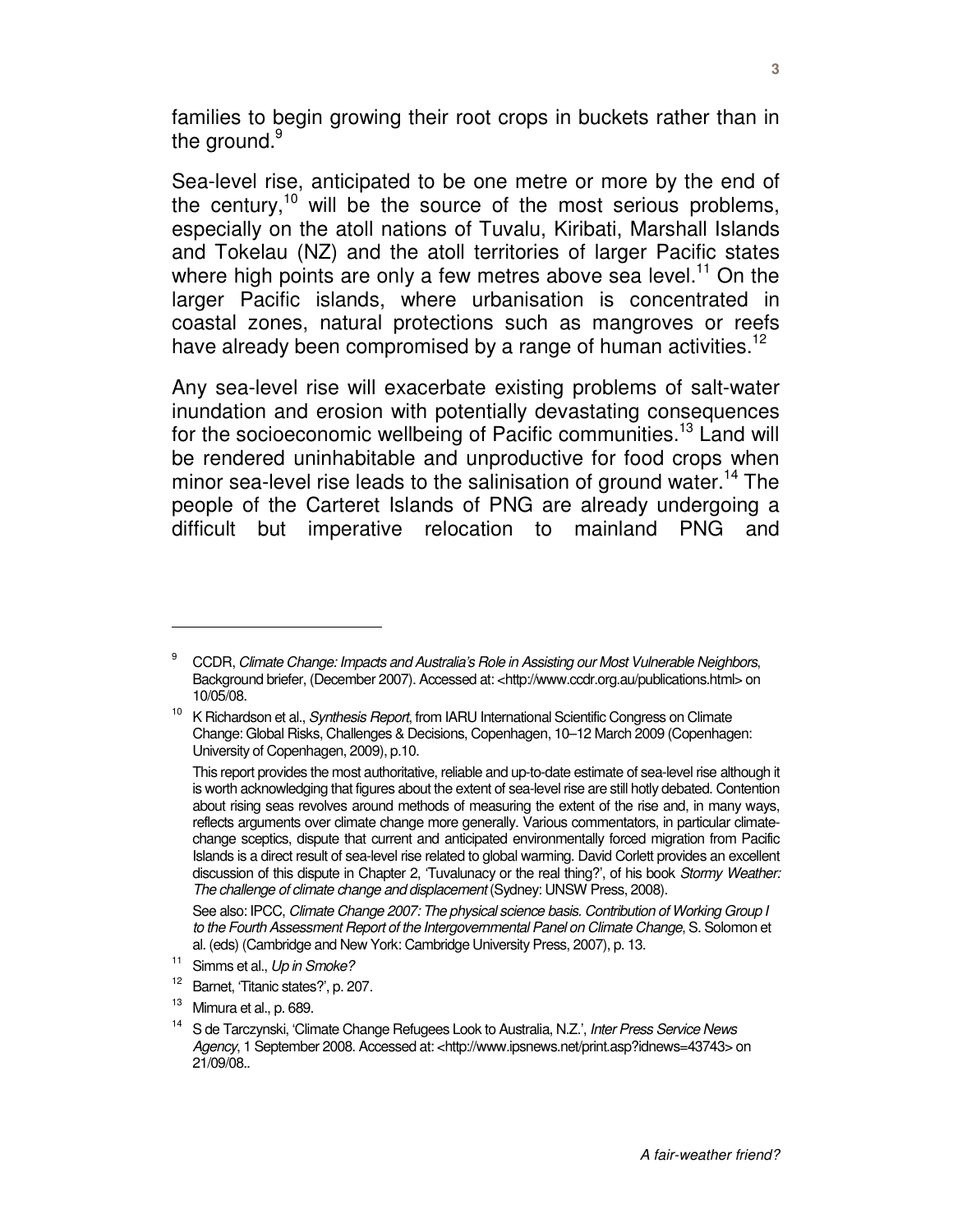Bougainville.<sup>15</sup> In Vanuatu, Kiribati, and Tuvalu it is expected that people will soon be forced to abandon their land as previously arable zones and marginal freshwater reserves become unviable.<sup>16</sup>

#### **1.2 The adaptation imperative in the Pacific: mangroves to migration**

The Pacific region displays a particularly high level of vulnerability to the climate-change impacts detailed above. The United Nations (UN) defines this vulnerability as 'a measure of capacity to manage … hazards without suffering long-term, potentially irreversible loss of well-being'.<sup>17</sup> Poverty, underdevelopment, ineffective policy implementation and lack of infrastructure all exacerbate climatechange vulnerability along with environmentally unsustainable patterns of development (for example, the over-clearing of mangroves for coastal development).<sup>18</sup> In other words, the extent to which environmental effects threaten human wellbeing is a function of the resilience that exists within the affected society; the human catastrophe that followed the climate disaster of Hurricane Katrina in the US provides a useful example.

There was scientific consensus long before the event that a large storm would wreak havoc in New Orleans, yet that consensus underestimated the scale of the effect upon humans when such a storm occurred.<sup>19</sup> 'The *human* disaster in Louisiana was triggered by vulnerabilities and inequities that have increased … as social safety nets have been dismantled and institutions have been weakened.<sup>'20</sup> In the same way, the epic scale of the suffering that followed the 2004 Asian Tsunami was not simply a result of the

- <sup>17</sup> UNDP, 'Fighting climate change, p. 78.
- <sup>18</sup> J Barnett, 'Titanic states?'.
	- UNDP, 'Fighting climate change', p. 79.

 $15$  D Peebles, 'Rudd's chance to rebuild ties with the Pacific', Canberra Times, 6 March 2008. Accessed at: <http://www.canberratimes.com.au/news/opinion/editorial/general/rudds-chance-to-rebuild-tieswith-the-pacific/134994.aspx> on 12/05/08.

<sup>&</sup>lt;sup>16</sup> M Komai, 'Climate change creating havoc in Pacific islands', International Herald Tribune Online, 20 August 2008. Accessed at: <http://www.iht.com/articles/ap/2008/08/20/asia/AS-Pacific-Forum.php> on 23/08/08.

 $19$  K O'Brien, 'Are we missing the point? Global environmental change as an issue of human security', Opinion Editorial, Global Environmental Change, 16, 2006, p. 1.

<sup>&</sup>lt;sup>20</sup> O'Brien, p. 2 (emphasis added).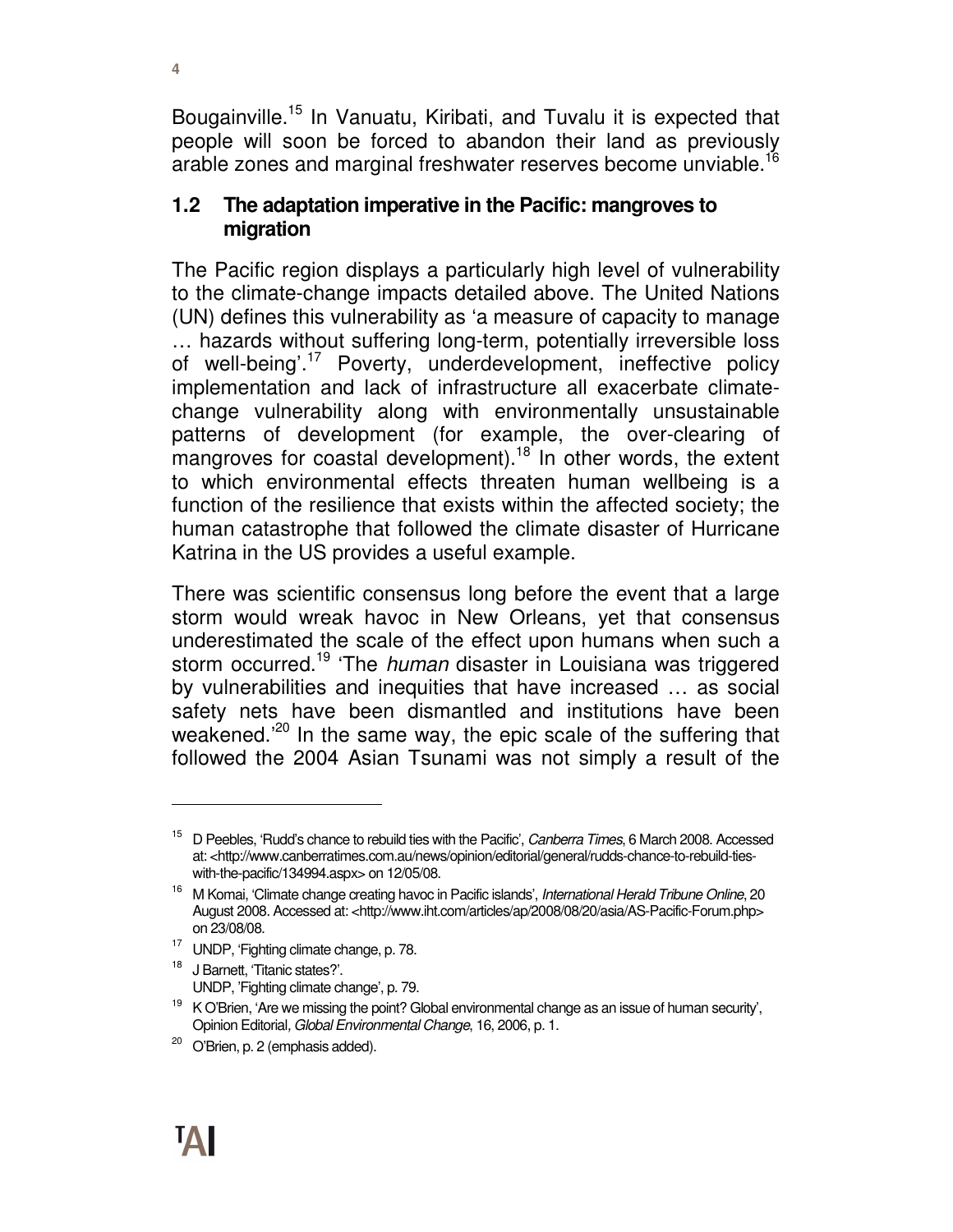destructive capability of the ocean but rather a function of existing levels of vulnerability, inequity and marginalisation, all exacerbated by the destruction caused by the tsunami.<sup>21</sup>

People's vulnerability to climate change depends on a combination of their dependence on their ecosystem (for example, a coastal fisherman will be more vulnerable than a merchant banker), the extent to which the ecosystem is climate-sensitive, and their society's ability to absorb shocks. Because of the effects that climate change will have on biodiversity, human health, freshwater availability and food production, it is vital that Pacific societies are able to adapt in ways that minimise economic, social and environmental damage. Without effective adaptation, hard-won developmental gains in the Pacific may well be lost in the face of a changing climate.

Adaptation to climate change refers to 'those actions or activities that people undertake individually or collectively to accommodate, cope with or benefit from the effects of climate change'.<sup>22</sup> In the words of the UN Framework Convention on Climate Change (UNFCCC), $^{23}$  such adaptation involves:

[T]aking the right measures to reduce the negative effects of climate change (or exploit the positive ones) by making the appropriate adjustments and changes. There are many options and opportunities to adapt. These range from technological options such as increased sea defences or flood-proof houses on stilts, to behaviour change at the individual level, such as reducing water use in times of drought and using insecticide sprayed mosquito nets. Other strategies include early warning systems for extreme events, better water management, improved risk management, various insurance options and biodiversity conservation …

In the Pacific, initiatives such as emergency preparedness for severe weather events, water-tank installation, sea-wall construction, coastal revegetation and appropriate agricultural

<sup>&</sup>lt;sup>21</sup> R Sukma, 'Indonesia and the tsunami: responses and foreign policy implications', Australian Journal of International Affairs, 60:2, 2006, pp. 213–228.

<sup>&</sup>lt;sup>22</sup> SPREP, Pacific Islands Framework for Action on Climate Change, 15 June 2005, p. 105. Accessed at: <http://www.sprep.org/publication/pub\_list.asp?int\_pub\_cat1=4> on 12/06/08.

<sup>&</sup>lt;sup>23</sup> UNFCCC, Report on the expert meeting on adaptation for small island developing States, 26th Session, Bonn, 7–18 May 2007, p.10.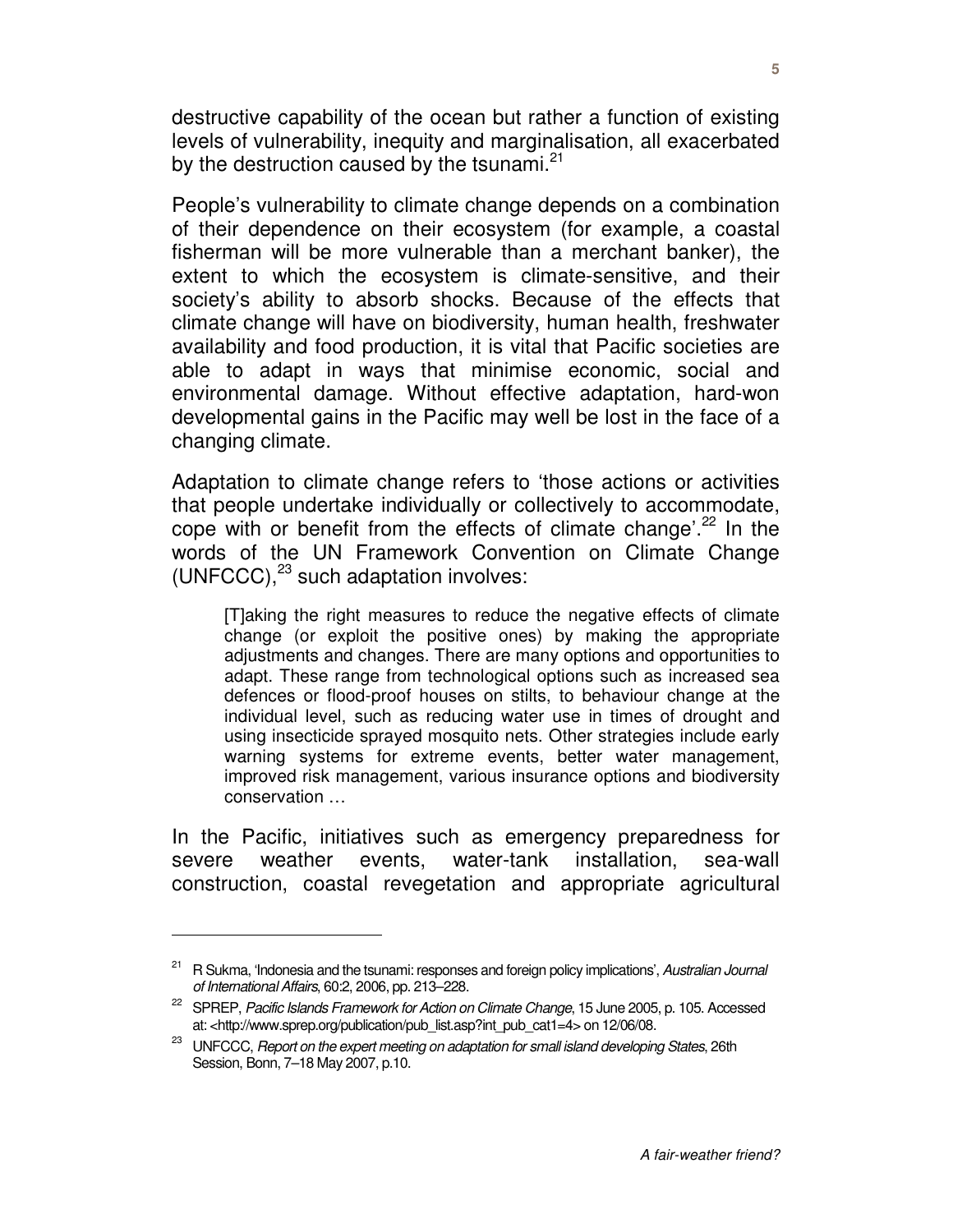planning are all examples of adaptive responses. $24$  Adaptation is considered effective if socioeconomic degradation caused by climate change is minimised.

It is important to note that adaptation to its impacts is not necessarily a process specific to climate change. Insofar as the island nations of the Pacific exhibit ongoing vulnerability to natural hazards such as low freshwater availability, tidal waves and storms, there is a chronic need for initiatives that increase resilience quite apart from those needed to prepare for the added burden of climate change. In their article, 'Lifting the taboo on adaptation', Pielke et al. discuss the shortcomings of the predominant view that adaptation is the cost of, or solution to, failed mitigation. They contend that discussions of adaptation policy must be expanded to cover more than just the 'margins' of failed climate-change mitigation, arguing that regardless of the stance on anthropogenic climate change, increasing a developing society's resilience to climate-related events is good policy.<sup>25</sup> Bolstering the capacity of Pacific nations to adapt to existing environmental stresses should be seen as a 'no-regrets' policy. For example, even if both the climate and sea-level rise were to remain stable, conservation and replanting of coastal vegetation would nevertheless have a positive effect on fisheries, reef protection, coastline stabilisation and timber supply.

Unfortunately, the island nations of the Pacific possess a limited capacity to adapt to climate-change impacts. As the Fourth Assessment Report of the Intergovernmental Panel on Climate Change (IPCC) concluded, '[I]n most cases [the Pacific Islands] have low adaptive capacity, and adaptation costs are high relative to GDP'.<sup>26</sup> Generally, gross national income per capita is low across the Pacific and the high proportion of subsistence farming means that there is a heavy reliance on the natural environment for meeting the most basic needs for food, water and shelter. $27$  Thus,

<sup>&</sup>lt;sup>24</sup> CSIRO, Climate Change in the Asia/Pacific Region, pp. 53–55.

 $25$  R Pielke Jr, G. Prins, S. Rayner and D. Sarewitz, 'Lifting the taboo on adaptation', Nature, 445, 8 February 2007,pp. 597–598.

<sup>26</sup> Mimura et al., p. 689.

<sup>27</sup> Barnett, 'Titanic states?', p. 206.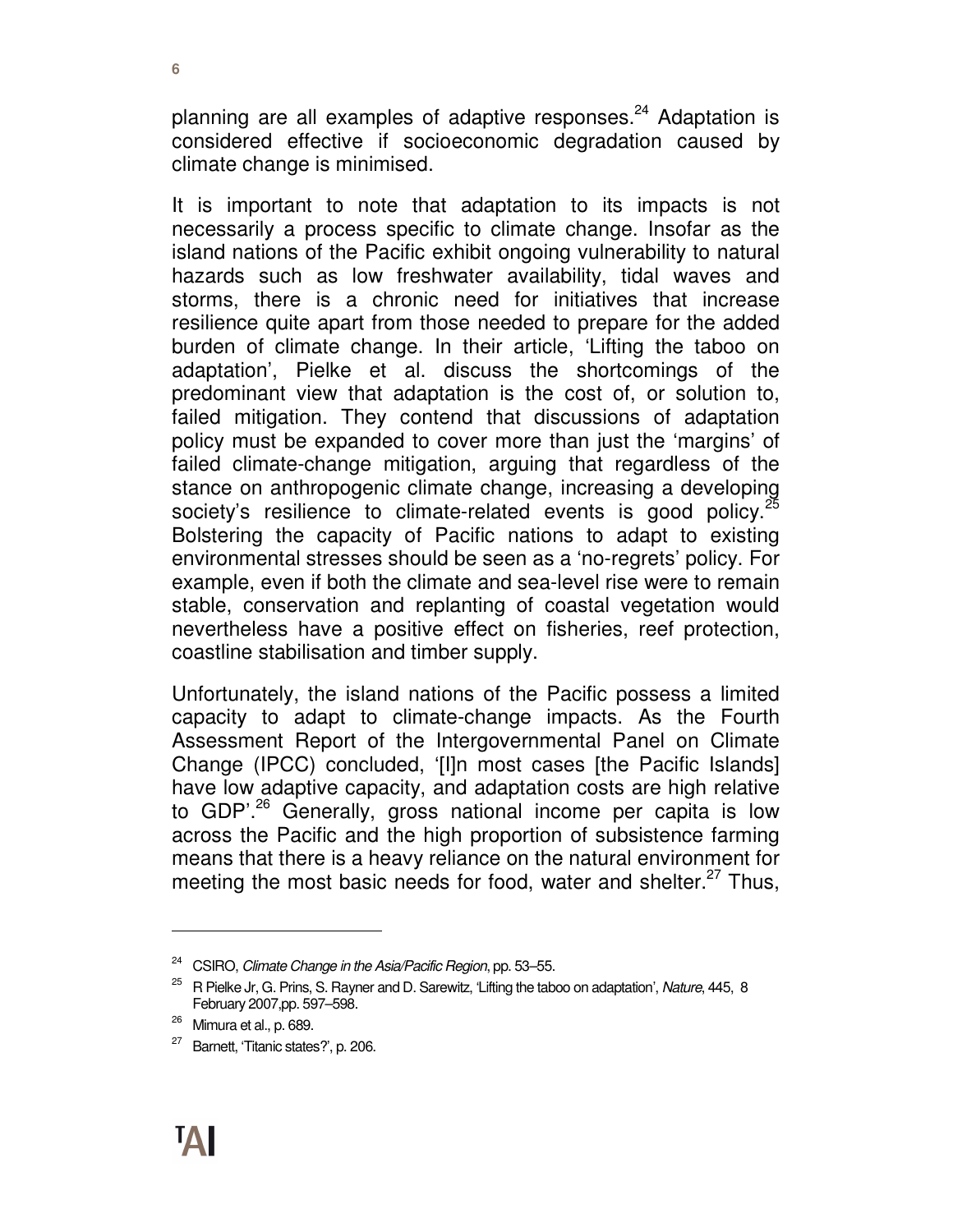although the socioeconomic, cultural, and human costs of not adapting to climate change will be high and likely disastrous, the price of avoiding these costs via adequate adaptation is quite simply beyond the means of Pacific states.

It is this gap between their vulnerability and their capacity to adapt that so profoundly threatens Pacific Island nations. For years now, Pacific leaders have been desperately calling for significant and sustained financial assistance in order to pursue adaptation projects that build resistance to climate-change impacts. But regardless of any adaptation measures that Pacific communities enact, some people in coastal regions and entire lower-lying nations such as Kiribati and Tuvalu will almost certainly be forced, as sea levels rise, to make the ultimate adaptation—to leave their homes.

#### **1.3 Climate-induced migration**

 $\overline{a}$ 

The potential for large-scale human displacement in much of the world is perhaps the most graphic illustration of the disruption climate change is likely to bring. As the International Organization for Migration (IOM) explains, current estimates for the number of people at risk of being displaced by climate change 'range between 25 million and 1 billion people by 2050'.<sup>28</sup> People of the Pacific region in particular are expected to experience forced migration as life in coastal communities and the low-lying atoll nations and islands becomes increasingly marginal.<sup>29</sup>

The spectre of probable human displacement in the Pacific reveals the profound challenge that climate change poses to vulnerable societies. If, as is being speculated in the case of Tuvalu, an entire country has to relocate, the fate of the nation and the state is at

<sup>29</sup> IPCC, p. 708; Brown, p. 25; Barnett, 'Adapting to climate change in Pacific Island countries'; R Garnaut, Garnaut Climate Change Review: Draft Report, 2008, p. 192. Accessed at: <http://www.garnautreview.org.au/CA25734E0016A131/pages/draft-report-> on 10/09/08; Barnett, 'Global Warming and the Security of Atoll Countries'.

<sup>&</sup>lt;sup>28</sup> O Brown, Migration and Climate Change, research paper No. 31 (Geneva: International Organisation for Migration, 2008), p. 12.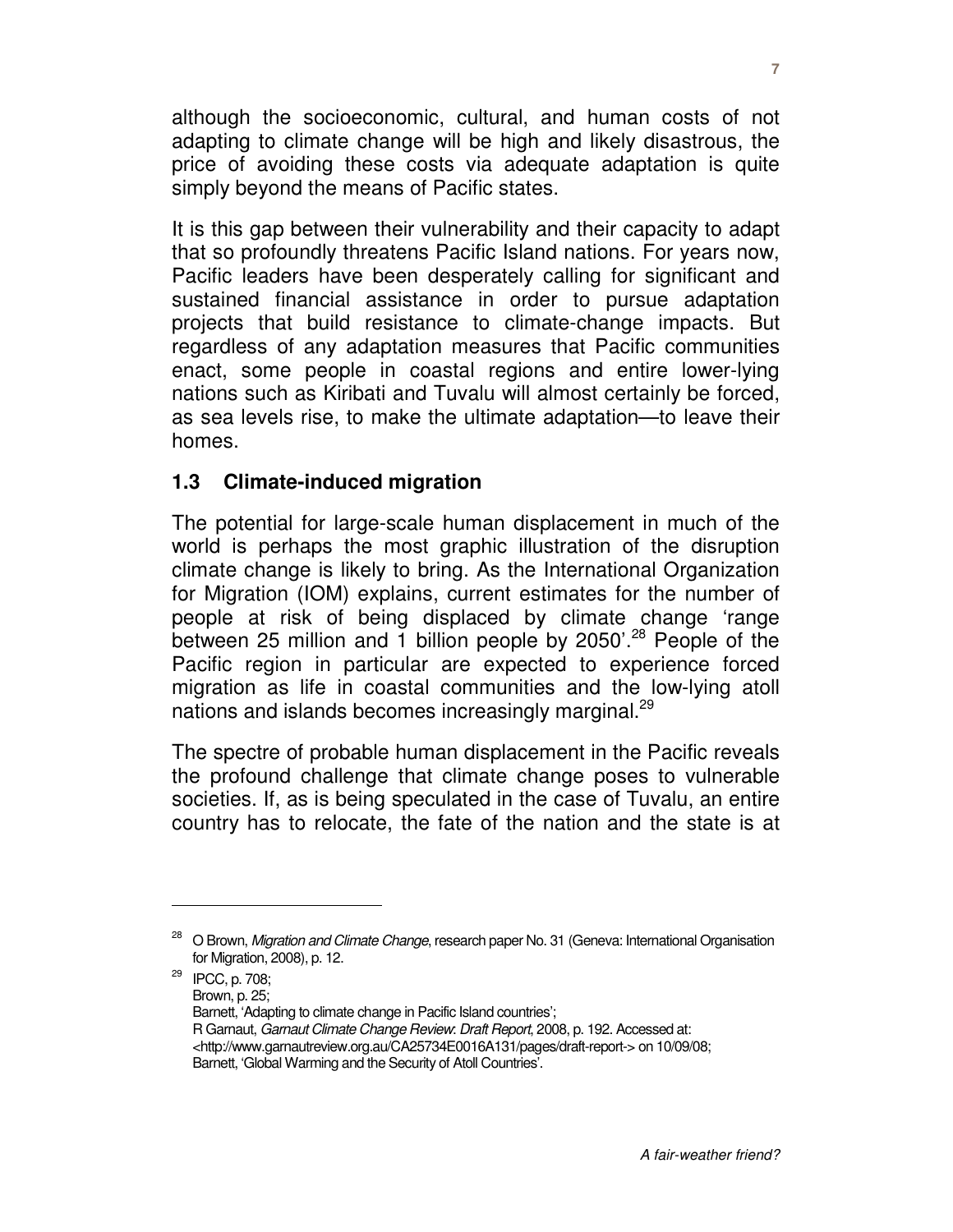best uncertain.<sup>30</sup> Beyond this extreme scenario, in a region where land lies at the core not only of security but also of status and identity, increasing numbers of dispossessed people will place immense pressure on national governments that may not have recourse to meaningful solutions.<sup>31</sup> Where such options do exist, the very need to relocate raises a sense of futility and despair in a region where the land has deep personal and cultural significance. In the words of a Kiribati local, 'We can't just move to another country. I would love to go to Fiji. But there I have no land. There I am no one<sup>'.32</sup> In other words, migration is generally not a desirable outcome. Rather, it is the last resort when climate-change mitigation has been insufficient and all other adaptation options have been exhausted. However, without being dismissive of the wishes of Pacific people to stay on their land, it is important to openly explore contingences. As Corlett argues, Pacific peoples' desire to remain in their homes is legitimate and understandable, but the decision to leave is becoming decreasingly 'optional'.<sup>33</sup>

While it might be an emotive and easy headline, the people who are and will be displaced by sea-level rises and other climate impacts are not, as they are often labelled, 'climate refugees'. They do not meet the definition of a refugee in that they do not have a well-founded fear of persecution on the basis of race, religion or nationality and they are not fleeing from their government. Thus, they are not covered by the UN 1951 Convention Relating to the Status of Refugees. This matter of semantics needs to be stressed. As the IOM notes, '[L]abels are important … [W]hich definition [refugee or migrant] becomes generally accepted will have very real implications for the obligations of the international community under international law<sup>'34</sup> Instead of 'refugee', this

C Paskal, How Climate Change is Pushing the Boundaries of Security and Foreign Policy, Chatham House briefing paper,(British Institute for International Affairs, June 2007), p. 5. Accessed at: <http://www.chathamhouse.org.uk/research/eedp/papers/view/-/id/499/> on 15/09/08.

<sup>&</sup>lt;sup>31</sup> M Edwards, 'Security Implications of a Worst Case Scenario of Climate Change in the Pacific', Australian Geographer, 30:3, 1999, p. 320.

<sup>&</sup>lt;sup>32</sup> As quoted in IFRC, 'Pacific Islands Foretell Future of Climate Change', ICRC World Disasters Report, Chapter 4, 2002. Accessed at: <http://www.ifrc.org/publicat/wdr2002/chapter4.asp> on 29/09/08.

 $33$  Corlett, pp. 37-55.

<sup>34</sup> Brown, p. 13.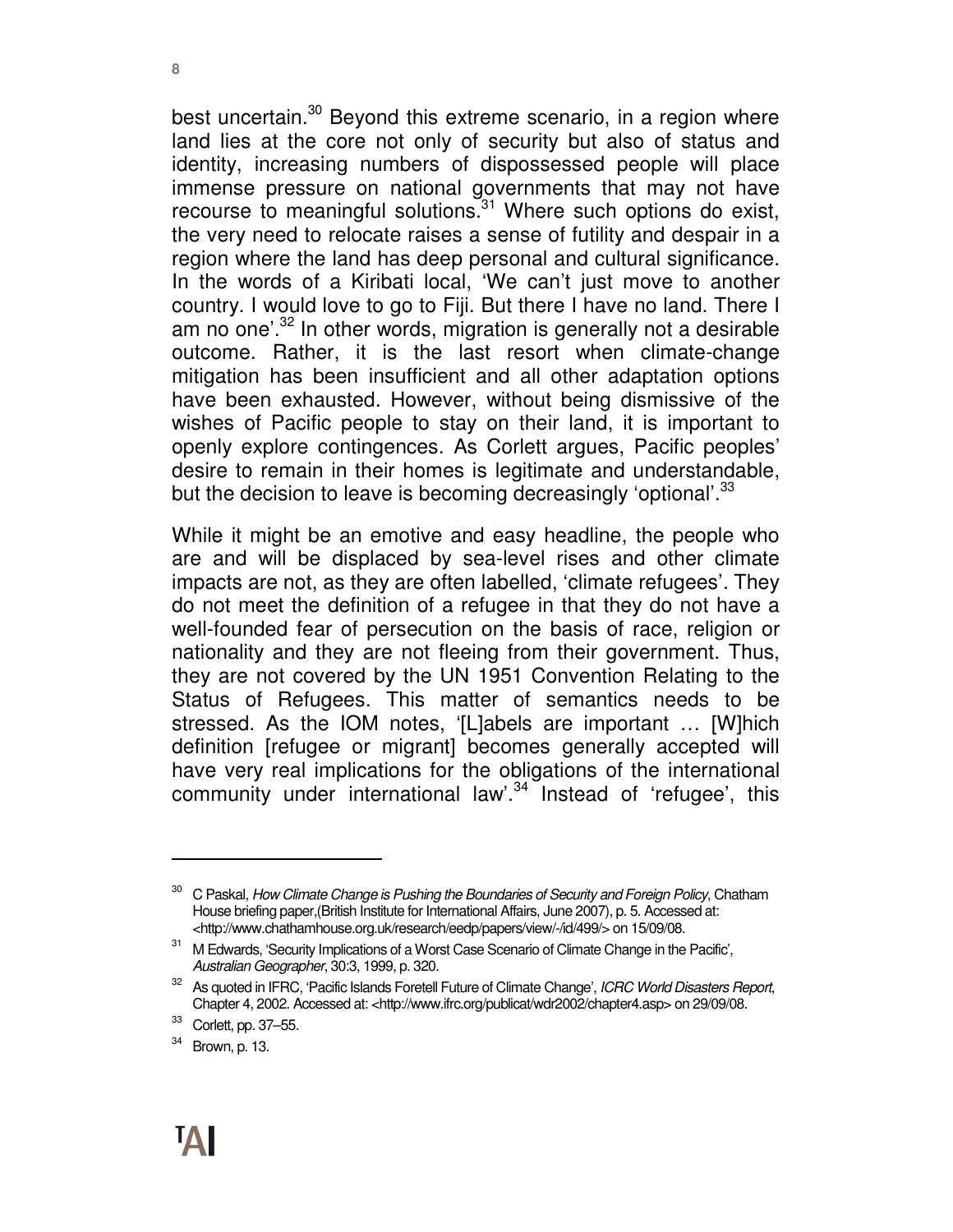paper adopts the IOM's preference for the label of 'forced climate migrant'. The IOM defines the term as:

[P]ersons or groups of persons who, for compelling reasons of sudden or progressive changes in the environment that adversely affect their lives or living conditions, are obliged to leave their habitual homes, or choose to do so, either temporarily or permanently, and who move either within their country or abroad.<sup>35</sup>

This terminology is also far more acceptable to the people of the Pacific for whom 'the term refugee evokes a sense of helplessness and a lack of dignity<sup>'.36</sup> It is important to note, however, that not designating these people as 'refugees' in no way justifies treatment of the issue as anything less than urgent. $37$ 

At present, there is no international consensus on what could or should happen to people displaced by climate change. In fact, the current migration regimes of most developed countries, including Australia, would not allow forced climate migrants entry, residence or citizenship. Furthermore, the UN High Commissioner for Refugees has advised that the UN is not equipped to deal with 'climate change refugees' and that instead 'the broader international human rights regime should serve as the basis for guiding the responsibility of states towards' these displaced people.<sup>38</sup> While the sentiment of the UN is encouraging, Australia and most other countries would not consider themselves as owing positive human rights obligations towards foreign citizens who do not have refugee status as is the case with climate-induced migrants. This, however, is somewhat of a moot point. As the Pacific nations continue to remind the developed world, '[w]e should not [have to] negotiate for our continued existence on this planet'.<sup>39</sup> The right to life, self-determination and nationality of

 $35$  Brown, p. 15.

 $36$  J McAdam and M Loughry, 'We aren't refugees', Inside Story, 29 June 2009. Accessed at: http://www.inside.org.au/we-arent-refugees/ accessed on 01/07/09.

 $37$  Brown, p. 41.

<sup>&</sup>lt;sup>38</sup> K Gorethy, 'UNHCR backs off on climate refugees', Post-Courier, 13 January 2009. Accessed at: http://www.postcourier.com.pg/20090108/news09.htm.

 $39$  S Pareti,, We are no lesser people, Pacific tells world talks, media release, SPREP, 13 December 2008. Accessed at:http://www.sprep.org/article/news\_detail.asp?id=587.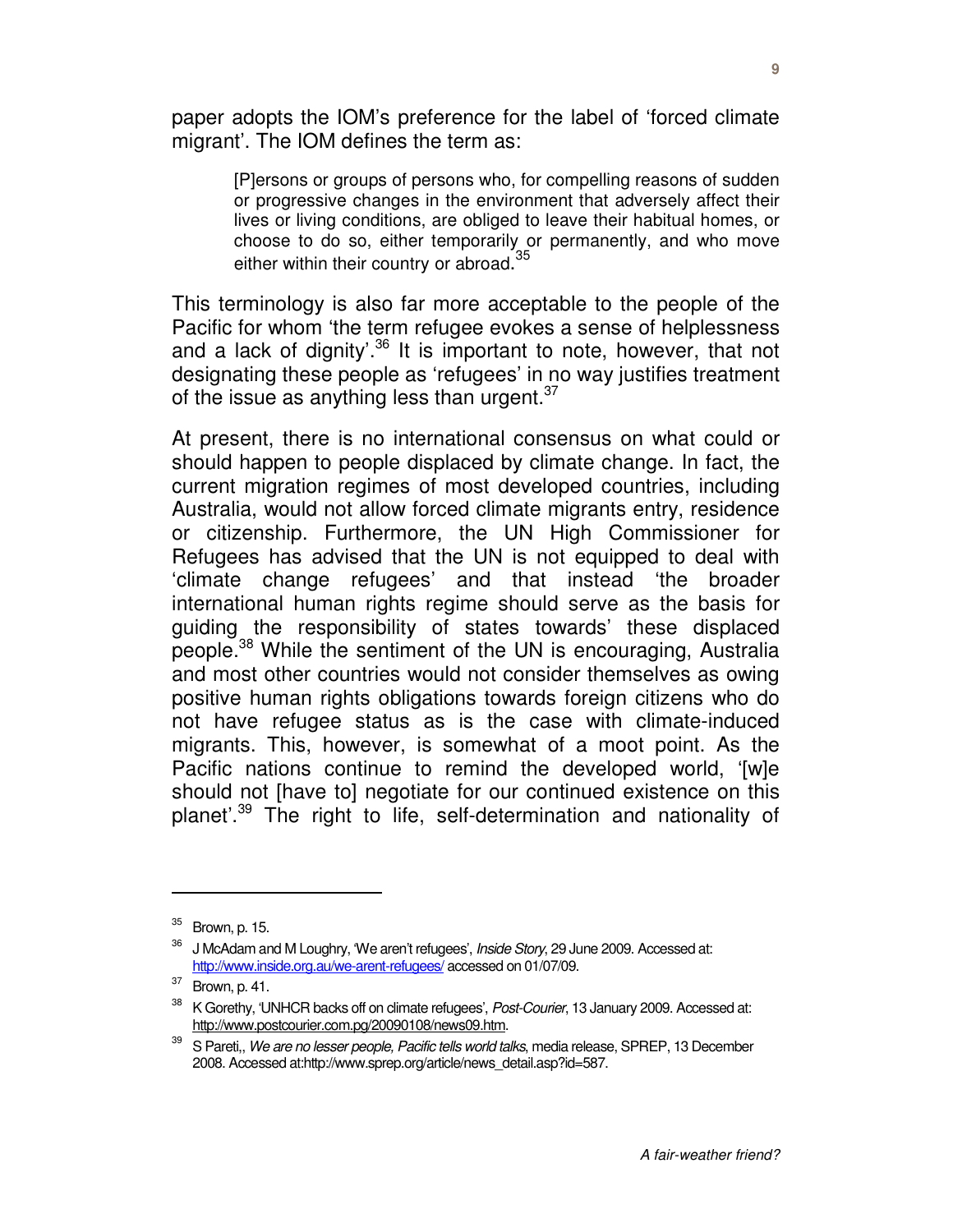these people is being threatened and it is beyond the ability of their own governments to assist.<sup>40</sup>

#### **1.4 Australia's tradition of assistance to the Pacific**

Australia has long assumed leadership and indeed custodianship of the Pacific, a result of the enduring understanding that Australian security hinges on a stable Pacific region. $4^7$  This relationship has been institutionalised in the ongoing extension of development assistance aid and the promotion of free-trade-based systems of regional economic integration. Consecutive Australian governments from both sides of politics have consistently made commitments to support, foster and, if necessary, create a 'developed' and prosperous Pacific. The current Labor Government has enthusiastically accepted this role, proclaiming a 'shared interest in the prosperity, growth, and stability of the Pacific', 'the capacity to assist', and indeed 'a responsibility to do so'.<sup>42</sup> In the words of Prime Minister Rudd, 'The Pacific and the Islands of the South Pacific are core business for Australia's national interest'.<sup>43</sup>

This tradition of assistance to the region has driven the diversion of just under \$1 billion of Australian aid money to Pacific nations in  $2008-09<sup>44</sup>$  It is also in this spirit of regional management that, since 2003, Australia has undertaken comprehensive police, military, legal and governance interventions into PNG and the

E Pavihi, 'Pacific MPs say climate change biggest threat to human rights'. Pacific Beat, ABC Radio Australia, 29 December 2008. Accessed at: http://www.radioaustralia.net.au/programguide/stories/200812/s2452876.htm accessed on 02/01/09.

<sup>&</sup>lt;sup>41</sup> G Fry, 'Australia's Regional Security Doctrine: Old Assumptions, New Challenges', in G Fry, ed., Australia's Regional Security (North Sydney: Allen & Unwin, 1991);. G Dobell, The Arc of Instability: The History of an Idea, The Strategic and Defence Studies Centre's 40th anniversary seminar series publication (Epress, Australian National University, 2006). Accessed

at: <http://epress.anu.edu.au/sdsc/hap/mobile\_devices/ch06.html> on 23/05/08. <sup>42</sup> R McMullan, 'Australia's policies in the Melanesia and wider Pacific Islands Region, including the

Pacific Partnerships for development', speech at the launch of the Lowy Institute's Myer Foundation Melanesia Program, 27 March 2008. Accessed at http://www.lowyinstitute.org/Publication.asp?pid=776.

<sup>&</sup>lt;sup>43</sup> K Rudd, Doorstop interview in Niue, 21 August 2008, at <http://www.pm.gov.au/media/Interview/2008/interview\_0437.cfm> accessed on 03/01/09.

<sup>&</sup>lt;sup>44</sup> AusAID, Australia's International Development Assistance Program 2008–09, media release, 13 May 2008. Accessed at:

http://www.ausaid.gov.au/media/release.cfm?BC=Media&ID=5748\_7603\_7093\_1168\_6081.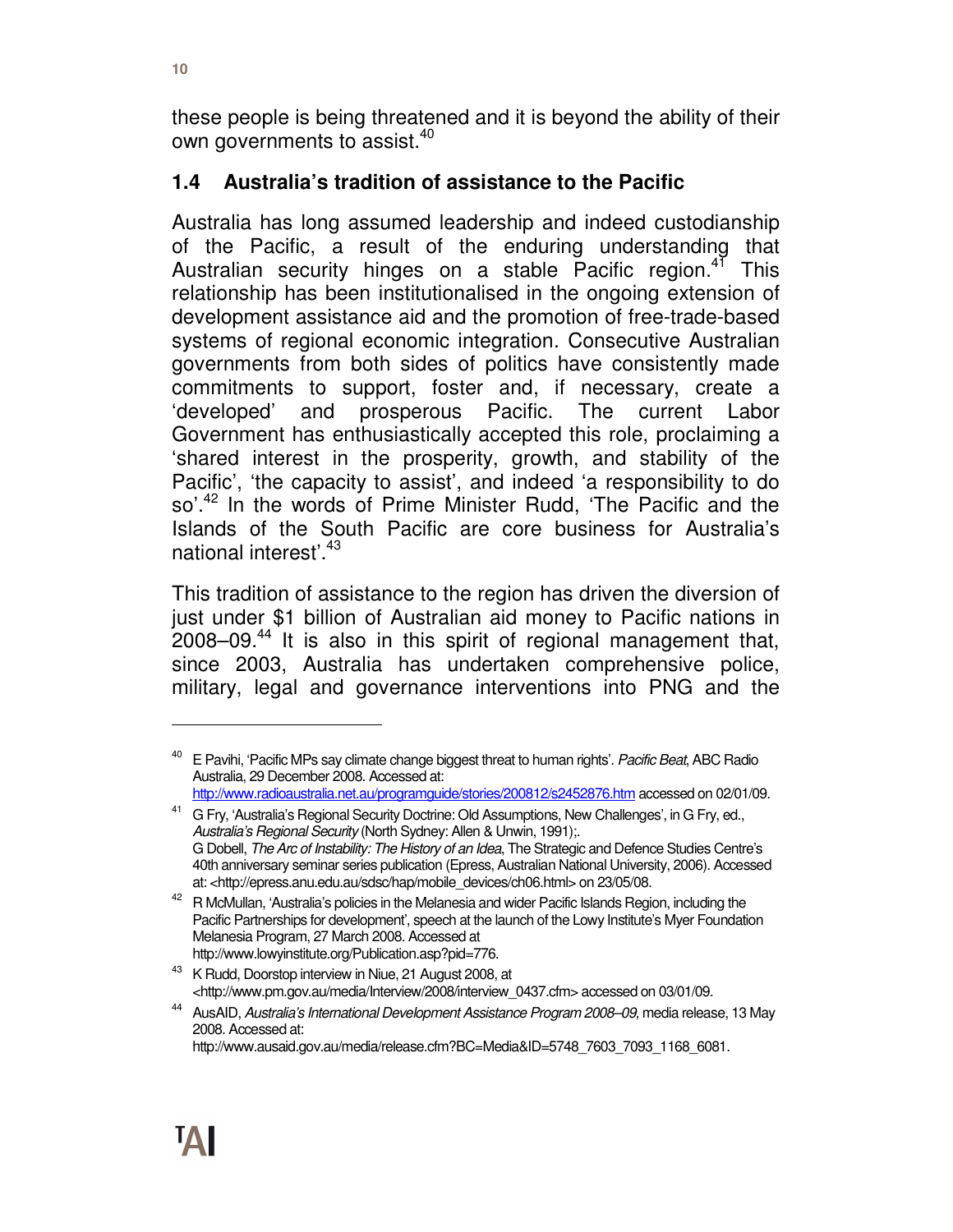Solomon Islands. These initiatives, the Strongim Gavman Program in PNG and the Regional Assistance Mission to Solomon Islands (RAMSI), remain ongoing. The responsibility to 'protect' Pacific nations from their own political, economic or social inadequacies and failures is commonly invoked within this tradition.<sup>45</sup> Surely then, Pacific climate change provides the ideal opportunity for Australia to exercise the creative middle-power leadership that the Rudd Government claims to wield. Australian regional leadership would be demonstrated best by a more aggressive pursuit of climate-change mitigation in the international arena on behalf of this vulnerable region and, closer to home, by making credible assurances that Australia will do what it takes to help Pacific societies weather the approaching storms.

#### **1.5 Conclusion**

Pacific Islanders live in societies that exhibit high vulnerability to the sorts of adverse impacts that climate change will deliver. As these changes progress and without extensive adaptation assistance, the kinds of impacts discussed above will significantly hinder, and in some cases reverse, progress towards the UN Millennium Development Goals (MDG)<sup>46</sup> that the current Australian Government has so emphatically adopted as benchmarks for Pacific development.<sup>47</sup> And as Pacific communities struggle with climate-change adaptation, the lack of any genuine resettlement options for forced migrants only creates an added sense of desperation.

To understand why Australia, despite professing a regional leadership role, has not been forthcoming with assistance for its neighbours in dealing with climate-change impacts, it is important

<sup>&</sup>lt;sup>45</sup> Fry, Framing the islands.

<sup>&</sup>lt;sup>46</sup> The MDG is a set of eight developmental targets, developed by the UN Development Programme (UNDP) and agreed upon by the world's nations to reduce poverty by 2015. They include 'halving extreme poverty, getting all children into school, closing the gap on gender inequality, saving lives lost to disease and the lack of available health care, and protecting the environment. These are achievable commitments to improve the well-being of the world's poorest people'. See AusAID, 'The Millennium Development Goals: the fight against global poverty and inequality', 2008. Accessed at: http://www.ausaid.gov.au/keyaid/mdg.cfm on 23/09/08.

<sup>&</sup>lt;sup>47</sup> P Garrett and R McMullan, Federal Labor's plan for international development assistance and climate change (Australian Labor Party, 24 July 2007). Accessed at <www.alp.org.au/media/0707/msCCida240.php> accessed on 25/11/07.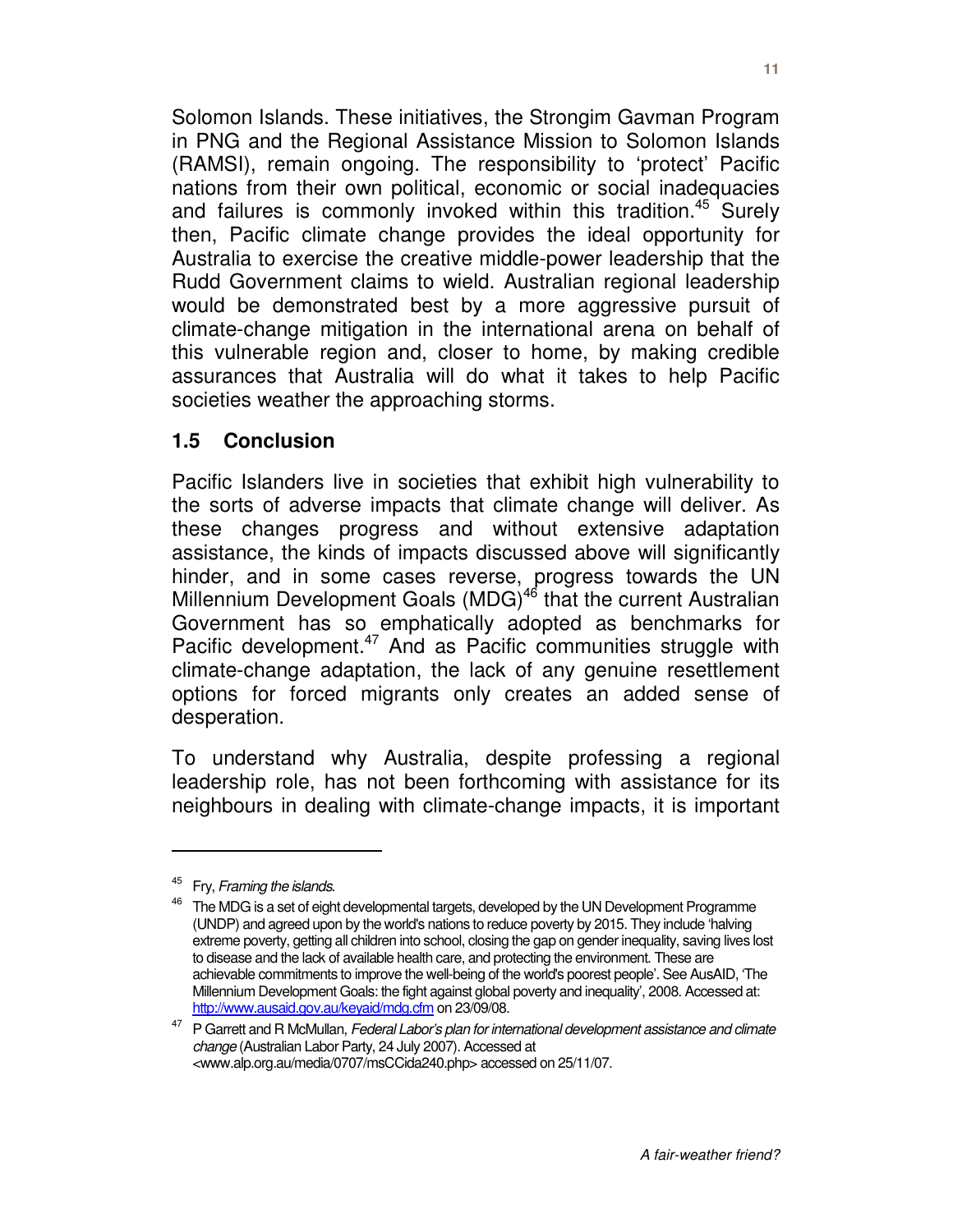to consider the era in which the issues came to prominence. Under John Howard's leadership, meaningful assistance to the Pacific was obstructed. It is in no small part due to the influence of the Howard Government over the politics of climate change in the region that an effective framework for action is still so far away. After all, how can a government help its neighbours when it denies the existence of any threat to them whilst convincing its own electorate to fear them?

**12**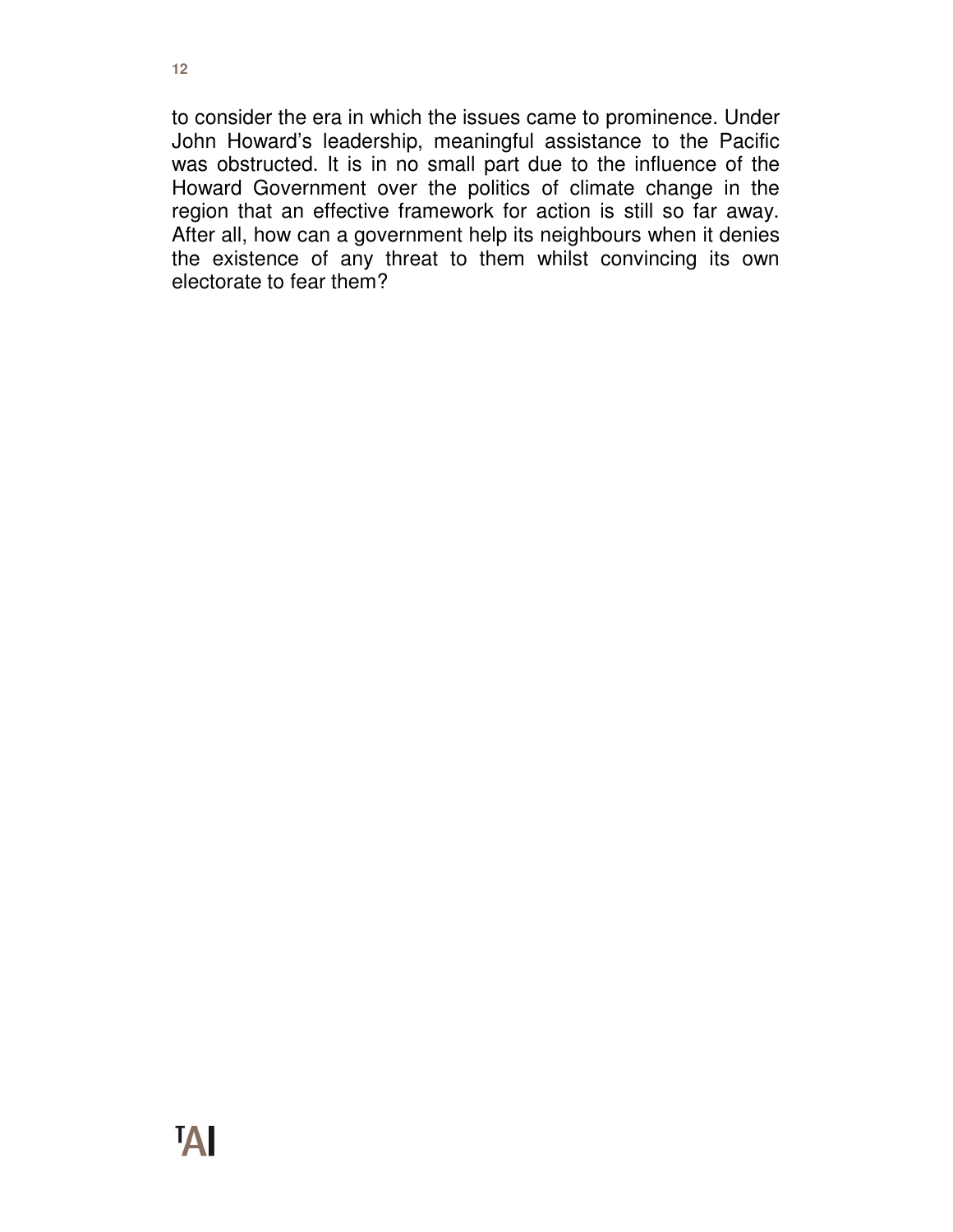#### **2.1 Introduction: a threatened Australia**

When Pacific Island communities first began to confront the very serious realities of a future threatened by climate change, Australia, the self-proclaimed regional leader, refused to position itself to provide valuable assistance. Instead, the Howard Government of 1996–2007 created a 'Fortress Australia' mentality<sup>48</sup> in which the probable effects of climate change in the Pacific were 'securitised', albeit obliquely. The Howard Government promoted a self-centred version of international politics and security, seeing other nations as motivated purely by economic and military power and acting only in their own national interests.

This attitude emphasised Australia's security as paramount and completely disregarded climate-change vulnerability in the Pacific. Australia was portrayed as threatened by overburdened, weak states and the unregulated movements of desperate and dangerous human beings, a construction that generated a powerful politics of fear around Australia's place in the region. In essence, the country was in peril and an unstable Pacific was a possible threat. By painting this view, the government was able to dismiss the urgent need for early action on climate-change mitigation and ignore Australia's capacity to assist with regional adaptation.

#### **2.2 The Pacific: Australia's 'arc of instability'**

 $\overline{a}$ 

Despite traditionally seeing itself as a leader in the Pacific, Australia has a long history of discomfort with its geographical location. As Peter Varghese, Director General of the Office of National Assessments (ONA) has observed:

<sup>&</sup>lt;sup>48</sup> K Marks, 'Fortress Australia: Veneer of tolerance cracks', The Independent, 2 September 2001. Accessed at: <http://findarticles.com/p/articles/mi\_qn4158/is\_20010902/ai\_n14419206/pg\_1?tag=artBody;col1> on

<sup>14/09/08.</sup>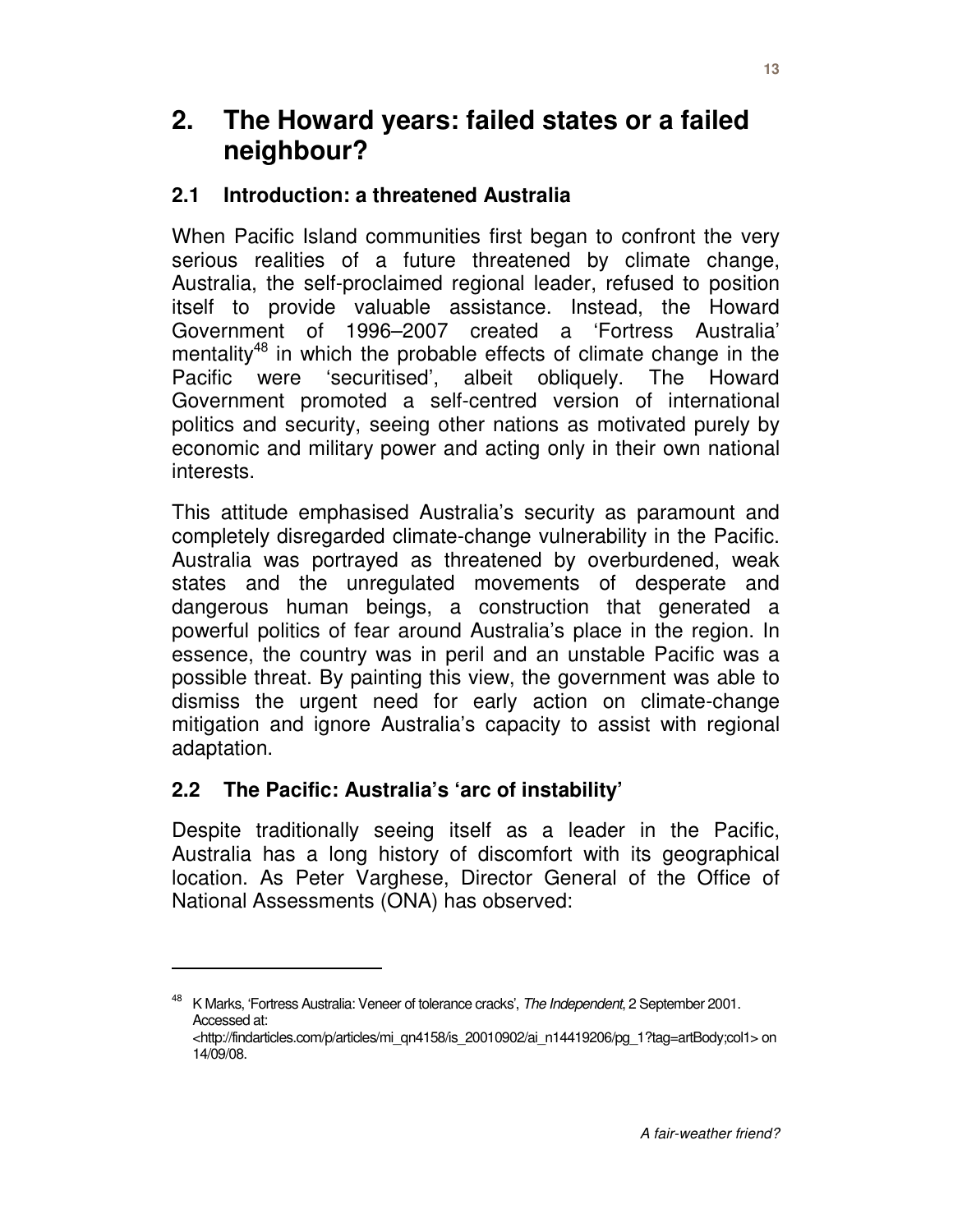… [T]he historical memory of Australians is one of strategic anxiety, an angst which has been shaped by many elements: a small population on a large continent, a historical sense of isolation from cultural roots, [and] a pattern of instability in near regions. 49

This uneasiness in the national psyche has generated the concept of an 'arc of instability', which refers to the strategic uncertainty that Australia faces to its north and north-east. The 'arc of instability' discourse has played a significant role in Australia's relationship with the region. As Varghese explains, '[I]n strategic analysis, national psychology can be as important a vector as national capability'.<sup>50</sup>

Under Howard, this tradition of discomfort was seamlessly merged with the 'war on terror' to fuel Australian fears of a breakdown of economic and political stability in the South Pacific.<sup>51</sup> Responding to a period of perceived political disorder and decay of governance in the area, the Howard Government advocated and enacted an Australia-centric security agenda, which took a hardline stance against certain social, political and economic instabilities in the area, including any irregular migration.<sup>52</sup>

Narratives representing Australia as threatened by its region have a rich history in the Australian geostrategic imagination. The continuing emphasis on self-defence is tied up with fears of a culturally and racially dissimilar region.<sup>53</sup> However, the historical construction exists to appeal to Australian insecurities and accordingly to achieve political ends rather than because of any

<sup>49</sup> P Varghese, 'Australia's Strategic Outlook: A Longer-Term View', speech by Director General of the Office of National Assessments to the Security in Government Conference, Canberra, 5 December 2007, p. 1. Accessed at: < http://www.ona.gov.au/news.htm > on 12/07/08.

<sup>50</sup> Varghese

 $51$  G Fry, 'Our Patch: The War on Terror and Australia's New Interventionism in the South Pacific', in G Fry and T T Kabutaulaka, (eds.), Intervention and State Building in the Pacific (Manchester: Manchester University Press, 2008). Burke, 'Caught between National and Human Security: Knowledge and Power in Post-crisis Asia', Pacifica Review, 13: 3, 2001, pp. 215–139. Dobell, The arc of instability.

<sup>&</sup>lt;sup>52</sup> A Burke, In Fear of Security (New York:Cambridge University Press, 2008).

<sup>&</sup>lt;sup>53</sup> Burke, *In Fear of Security*, p. 127.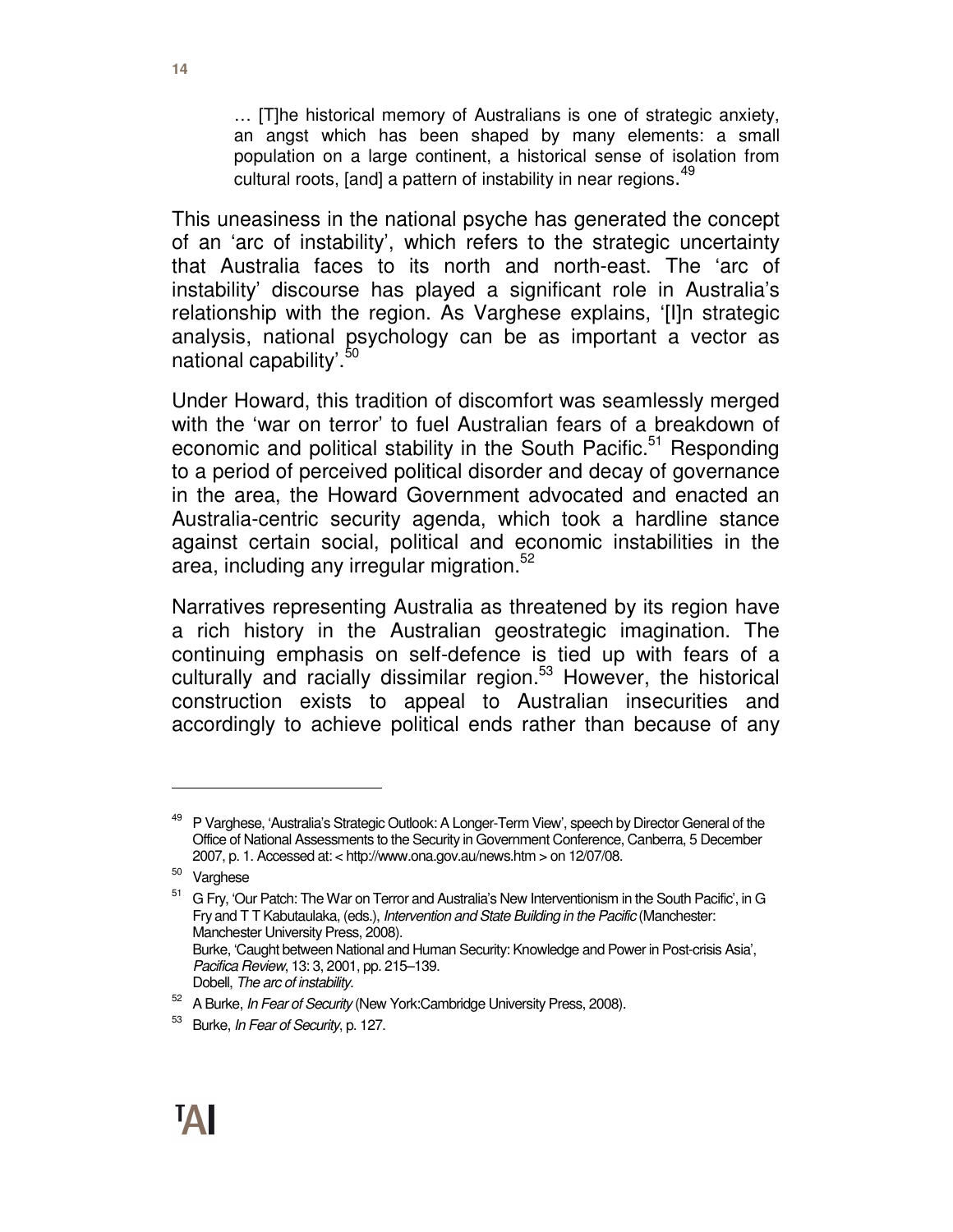clear and present threat emanating from Asia or the Pacific.<sup>54</sup> In 2007, the Director General of the ONA admitted that, 'Australia does not face any direct threat to its territorial integrity … [W]e are quite well equipped to manage the consequences of strategic change'.<sup>55</sup>

Nonetheless, the threat of terrorism and transnational lawlessness in the Pacific was constantly reinforced by the Howard Government after the September 11 terrorist attacks in the US. A simple link was made between unstable states and the likelihood that they would become waypoints for terrorism.<sup>56</sup> Justifying intervention in the Solomon Islands, Howard was blunt in claiming, '[I]t is not in Australia's interests to have a number of failed states in the Pacific' because 'failed states can all too easily become safe havens for transnational criminals and even terrorists'.<sup>57</sup> As the Pacific Islands became an 'important security front',<sup>58</sup> the government went so far as to declare the right to strike preemptively against threatening developments in 'failing' neighbouring states.<sup>59</sup>

This has, perhaps, never been the most positive way to engage with the problems of the Pacific. The label of 'failed state' mistakenly implies a history of robust states in the Pacific that have somehow broken down. Critics of this description dispute that the 'state', as such, ever enjoyed much legitimacy in the Pacific in the first place. Instead, it is argued that much of the socioeconomic instability to which the term refers is the precise result of attempts to impress the democratic nation-state model on Pacific societies.

M Cordell, 'Everybody Needs Good Neighbours', Newmatilda.com, 19 August 2008. Accessed at: <http://newmatilda.com/2008/08/19/everybody-needs-good-neighbours> on 23/08/08; Fry, 'Our patch'.

<sup>&</sup>lt;sup>55</sup> Varghese.

<sup>56</sup> Fry, 'Our patch', p. 81.

<sup>&</sup>lt;sup>57</sup> J Howard, Ministerial Statement to Parliament on the Regional Assistance Mission to the Solomon Islands (RAMSI), 12 August 2003, quoted in T Allard, and C Skehan, 'Danger Island', Sydney Morning Herald, 28 June 2003. Accessed at : <http://www.smh.com.au/cgibin/common/popupPrintArticle.pl?path=/articles/2003/06/27/1056683906987.html> on 20/09/08. Fry, 'Our patch', p. 75.

<sup>&</sup>lt;sup>58</sup> DFAT, Transnational Terrorism: The threat to Australia, 2004, p. xv. Accessed at: <http://www.dfat.gov.au/publications/terrorism> on 23/09/08.

<sup>&</sup>lt;sup>59</sup> A Patience, The ECP and Australia's Middle Power Ambitions, discussion paper 2005/4 (Canberra: Research School of Pacific and Asian Studies, Australian National University, 2005).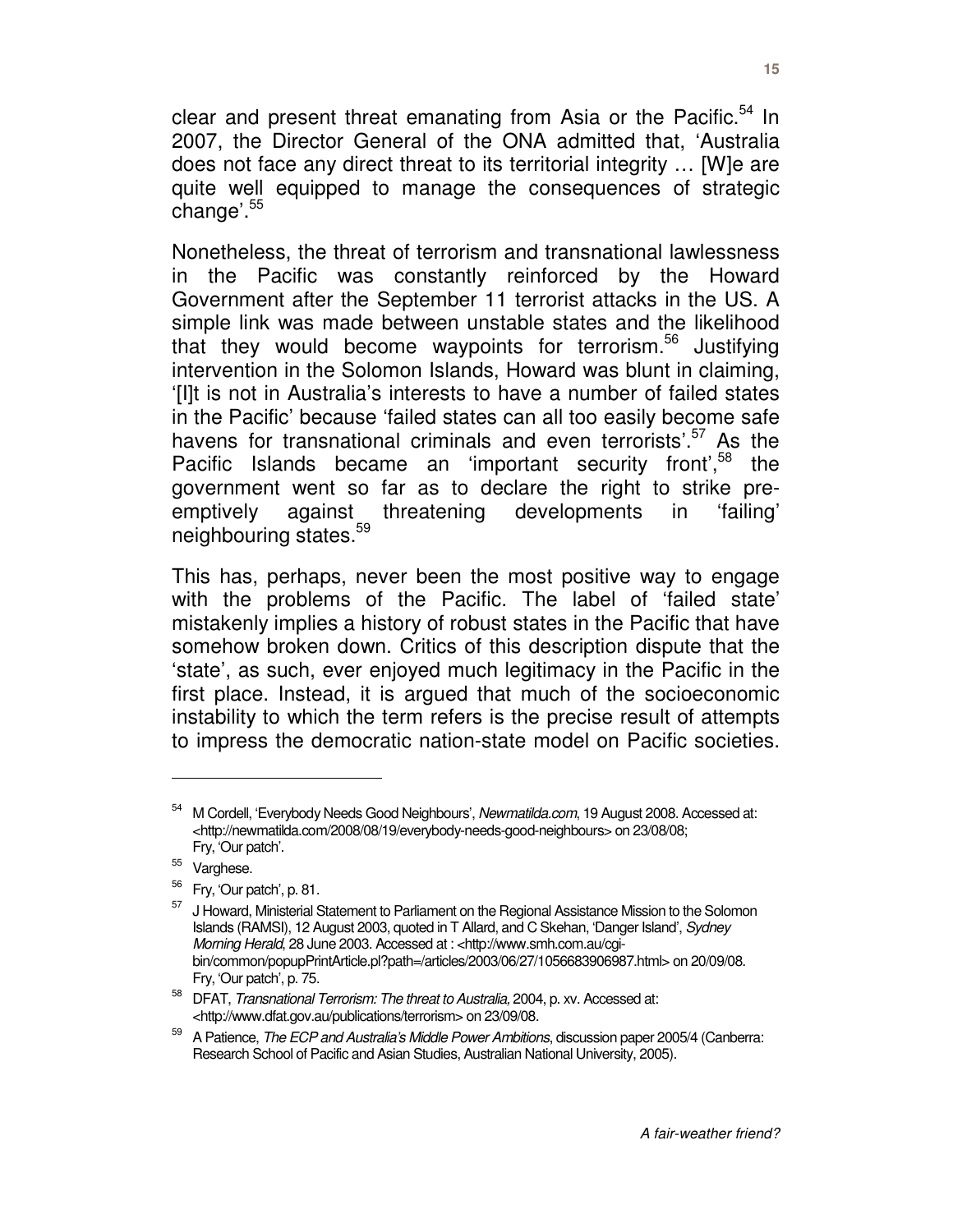Further, labels such as 'weak', 'failing', and 'unstable' reinforce the notion of the region as a threat to Australia whilst preventing discussion of the extent to which Australian policies might be complicit in the causes of these instabilities. $^{60}$ 

Indeed, Pacific leaders might well consider Australia to be a 'failed neighbour'. Imposing paternalism on the Pacific and casting blame upon island nations may suit short-term Australian security objectives but it ignores the root causes of the instability. Worse still, the economic and structural demands of Australia's neoliberal 'solutions' have led to resentment and friction and also disabled options for development more appropriate to Pacific communities.<sup>61</sup> Yet the Howard Government managed to prime Australia's perceptions of its neighbours in such a way that, as the impacts of climate change become more apparent, it is 'our' security against the threatening hoards 'out there' that remains embedded in the Australian psyche.

#### **2.3 Refugees, racism and the politics of fear**

The Howard Government's treatment of refugees was extremely successful in constructing outsiders as threats in the minds of the Australian people. The Tampa affair and the terrorist attacks in the US occurred in quick succession in 2001 and led to an increased focus on national identity and an escalating securitisation of daily lives. By using force to deter the 433 refugees that had been picked up the Dutch shipping vessel, the Tampa, the government militarised Australia's response to desperate people attempting to get to Australian shores.<sup>62</sup> Ironically these refugees were sent to

<sup>&</sup>lt;sup>60</sup> H Nelson, Governments, States and Labels, discussion paper 2006/1 (Canberra: Research School of Pacific and Asian Studies, Australian National University, 2006), p. 1.

<sup>&</sup>lt;sup>61</sup> B Greener-Barcham and M Barcham, 'Terrorism in the South Pacific? Thinking Critically About Approaches to Security in the Region', Alternative Journal of International Affairs, 60:1, 2006, pp. 67– 82;

C Slatter, 'Neoliberalism and the Disciplining of Pacific Island States—The Dual Challenges of a Global Economic Creed and a Changed Geopolitical Order', in M Powles, (ed.), Pacific Futures (Canberra: Pandanus, 2006);

C Slatter and Y Underhill-Sem, 'Reclaiming Pacific Island Regionalism: Does Neoliberalism Have to Reign?' in B D'Costa and K Lee Koo, Gender and Global Politics in the Asia Pacific (New York: Palgrave Macmillan, 2009) (forthcoming).

 $62$  P Smith, 'Climate Change, Mass Migration and the Military Response', Orbis, 51:4, 2007, p. 628.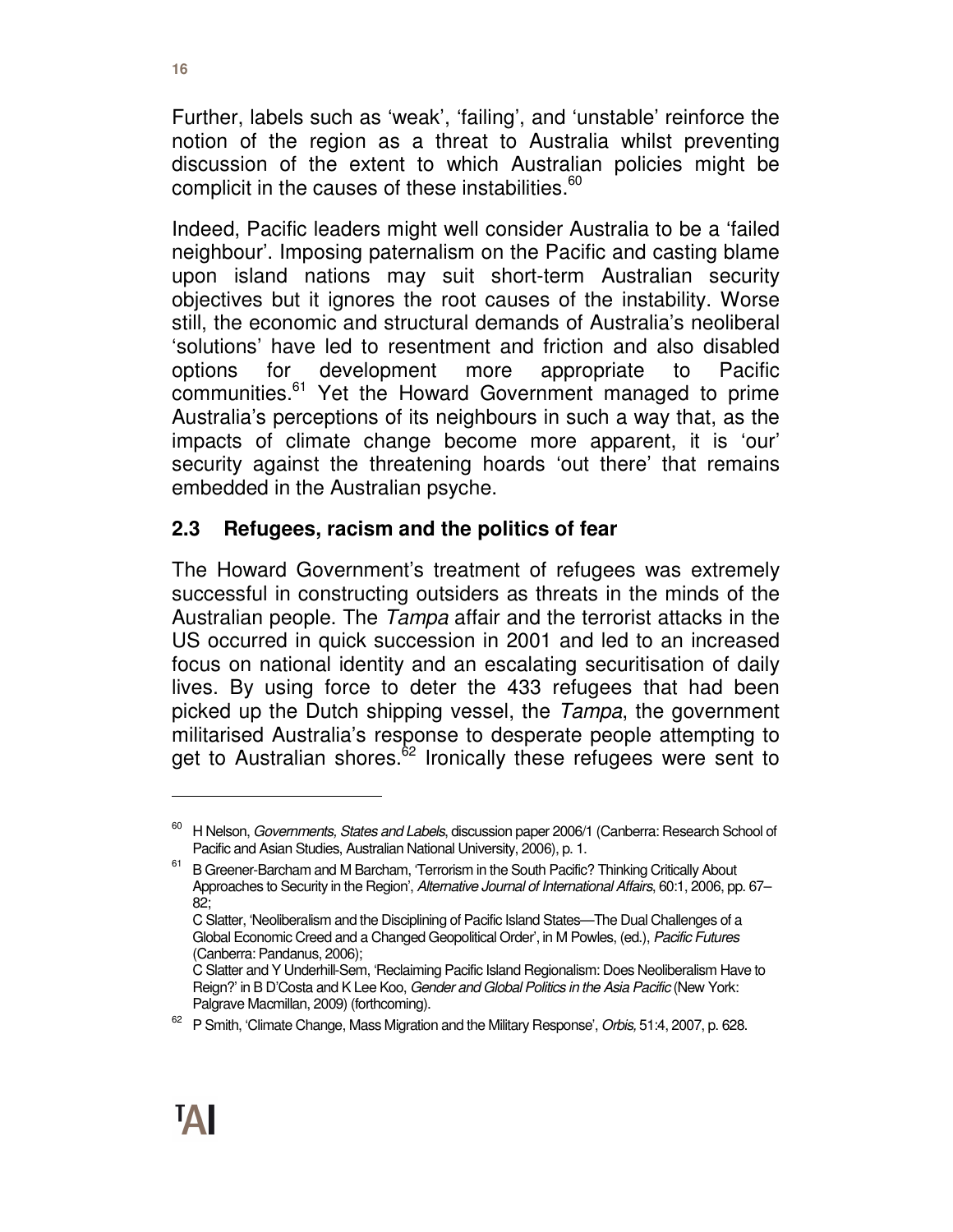the tiny Pacific island of Nauru for processing under the so-called 'Pacific Solution'. The emotive debate that ensued transposed the arrival of desperate foreigners on Australian shores into fears of terrorism to form one single shapeless existential threat. $^{63}$ 

Howard's use of 'dog-whistle politics'<sup>64</sup> for domestic political gain exposed a latent xenophobia in Australian society.<sup>65</sup> For example, in his 2001 election speech, the line that received the greatest applause was the now infamous slogan: 'We will decide who comes to this country and the circumstances in which they come<sup>'.66</sup> As Noble and Poynting point out, this can be read as a 'rational statement about national sovereignty' but it can just as easily be seen as a simple promise of protection of all that we hold sacred.<sup>67</sup> Australia, like much of the developed world, increasingly came to perceive unauthorised international migration, like terrorism, as a threat to national identity and militarised its response accordingly.

In 2006, the Lowy Institute released a compelling paper entitled Heating up the planet: climate change and security.<sup>68</sup> The central contention was that the rate rather than the magnitude of climate change is what makes the security implications so significant. Climate change, according to the paper, will threaten Australia's security. Weather extremes could exacerbate the region's food, water and energy insecurities and regional governments will find themselves hard-pressed to cope with the associated tensions. Sea-level rise will displace large numbers of people in Asia and '[i]t

Burke, *In Fear of Security*, p. 221.

<sup>&</sup>lt;sup>64</sup> A thorough discussion of Howard's use of 'dog-whistle' politics—the art of using coded language that refers to one item but also sends a message to other parts of the intended audience—can be found in J Fear, Under the radar: Dog-whistle politics in Australia, discussion paper 96 (Canberra: The Australia Institute, September 2007).

<sup>&</sup>lt;sup>65</sup> C Lawrence, Fear and Politics (Victoria: Scribe, 2006).

 $66$  J Howard, Transcript of Address at the Federal Liberal Party Campaign Launch', Sydney, 2001. Accessed at http://www.pm.gov.au/news/speeches/2001/speech1311.htm.

 $67$  S Poynting and G Noble, 'Dog-Whistle Journalism and Muslim Australians since 2001', Media International Australia Incorporating Culture and Policy, 109 , 2003, p. 42.

<sup>&</sup>lt;sup>68</sup> A Dupont and G Pearman, *Heating up the Planet: Climate Change and Security*, Lowy Institute paper 12 (Double Bay: Longvue, 2006).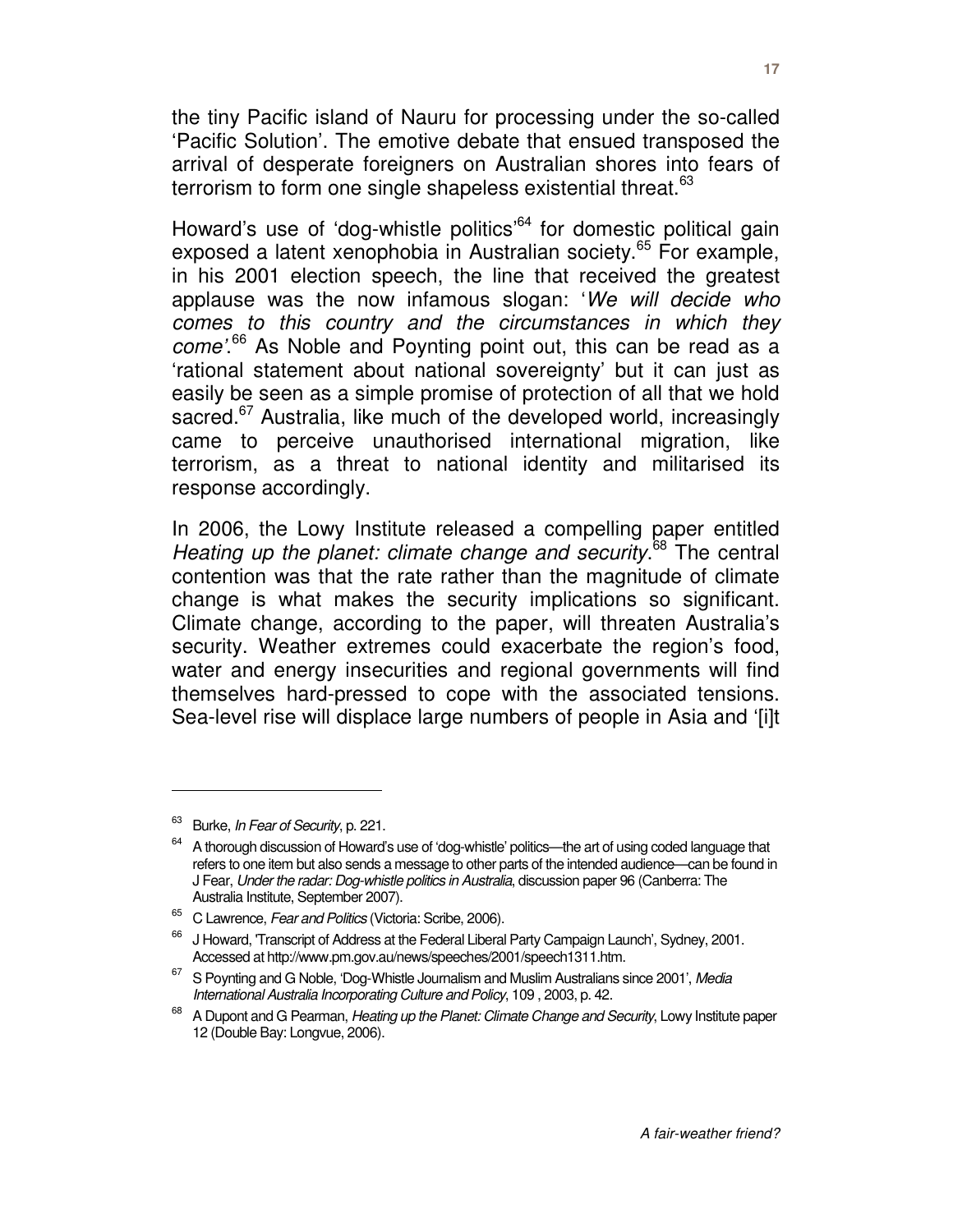will be extremely difficult to carry out forced evacuations or relocations without conflict and political disturbances'.<sup>69</sup>

At a time when 'security' was never far from the screens and papers of the nation, the idea that climate change too could present a security threat easily gained traction. The Commissioner of the Australian Federal Police (AFP) stated that across the region 'in their millions, people could begin to look for new land and they'll cross oceans and borders to do it<sup>'.70</sup> Even more decisively, Commissioner Keelty asserted that 'climate change is going to be the security issue of the  $21^{st}$  century'.<sup>71</sup> Consequently, by 2007 Australian newspapers were worrying that global warming would 'create hordes of environmental refugees' in the region.<sup>72</sup> This struck a chord with the Australian public, their government having demonised refugees and migrants for the previous decade.

Long before planning for forced climate migration became necessary, the Howard Government made clear who would be portrayed as a 'threat' and who would be 'threatened', further reducing any pressure to take action on climate change in the Pacific. These perceptions have been firmly lodged in the minds of many Australians and will be difficult to change. A 2008 survey conducted by The Australia Institute found that some two thirds of Australians are against, or unsure about, the idea of permanently resettling people displaced by climate change.<sup>73</sup> Yet thousands of Europeans and Americans remain in the country illegally and are never spoken of as constituting a threat to security. The issue, it seems, is not the danger posed by outsiders but rather a fear of difference.<sup>74</sup> As Anthony Burke argues, '[T]he perceived threat of

<sup>&</sup>lt;sup>69</sup> Dupont and Pearman, p. 81.

 $70$  M Keelty, '2007 Inaugural Ray Whitrod Oration', 24 September 2007. Accessed at: <http://www.afp.gov.au/media/national\_media/national\_speeches/2007/inaugural\_ray\_whitrod\_oratio n> on 12/05/08.

<sup>71</sup> Keelty.

 $72$  N Butterly, 'Security threats on the rise', The West Australian, 6 December 2007.

 $73$  Survey conducted by The Australia Institute between 2nd October and 8th October 2008. One thousand respondents representative of the adult Australian population by age, gender and state/territory were sourced from an independent online panel.

<sup>&</sup>lt;sup>74</sup> Burke, In Fear of Security, p. 213.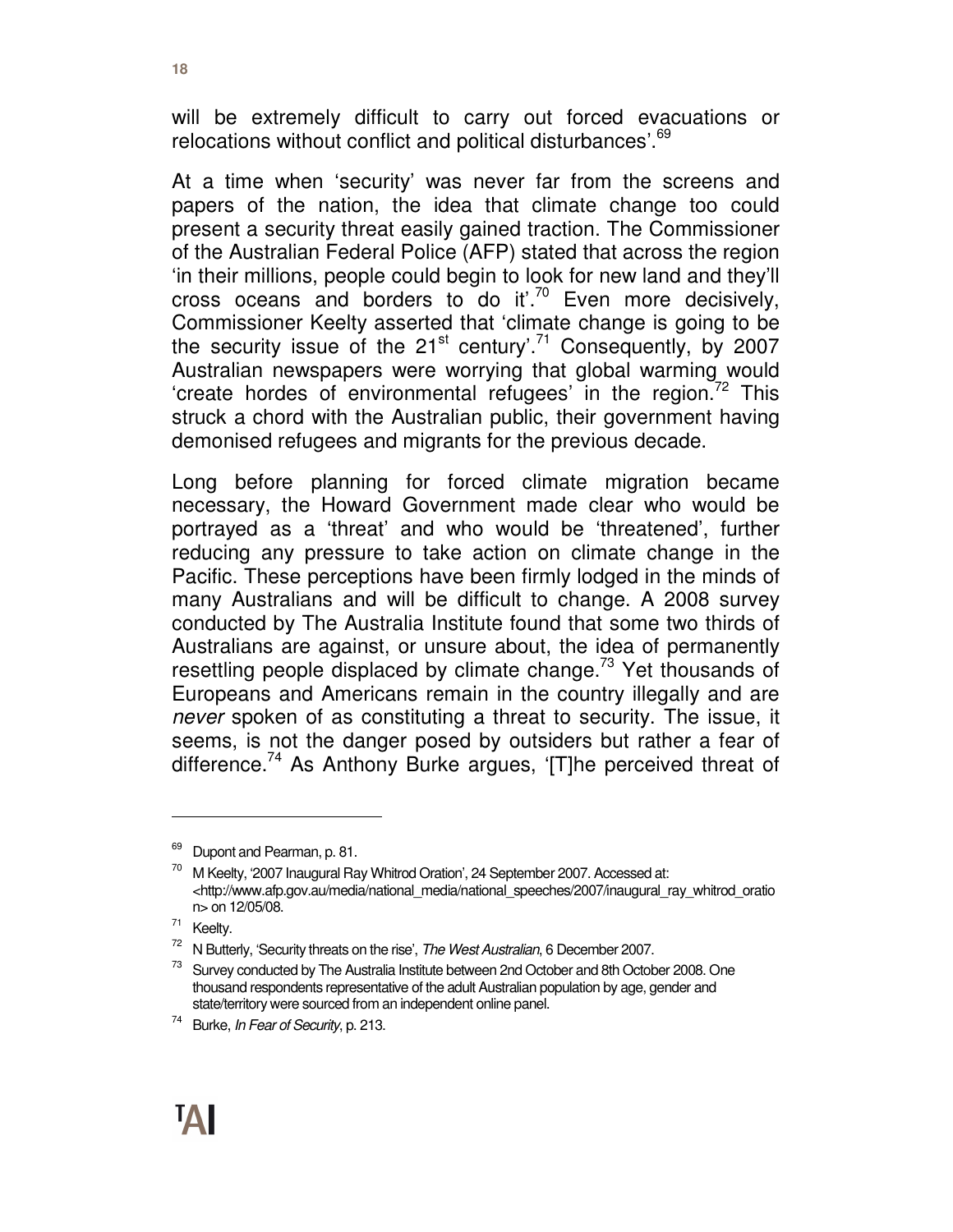the boat people really lay in their … status as an unassimilable excess that the pure being of the Australian subject could not abide'.<sup>75</sup>

#### **2.4 Climate change as a threat to national security**

Prime Minister Howard displayed mastery of a certain type of politics aimed at shaping and deploying the national psyche to suit his ideology. Without explicitly adopting a position on climate change, his government was driving public and political opinion towards a self-interested and adversarial approach to regional issues. At the time, opinion pieces on the security challenge of climate change worried frantically that 'potentially millions of poor and unskilled regional neighbours' will come 'begging for a new life' and in a destabilised Pacific 'terrorists will hijack climate change to recruit jihadists'.<sup>76</sup>

Whilst noting that Howard was never explicit in characterising climate change as a national security threat of any significance, there is evidence to suggest that this is exactly what his government considered it to be. In 2007, the ONA was tasked with five major reports on the strategic implications of climate change. $^{77}$ The substance of these reports remains classified, suggesting that the Howard Government was all too aware of the potential significance of the situation. The decision to assign Australia's intelligence and strategy assessments agency to the analysis and reporting of this issue belies Howard's minimalist and defensive approach to the effects of climate change. It is ironic that one of the few governments that did not publicly accept the occurrence of climate change, nonetheless commissioned the nation's security apparatus with assessing its impacts.

If climate change is anywhere near as destructive as the general scientific consensus suggests it could be, territorial integrity—the foundation of national sovereignty—may be profoundly

<sup>&</sup>lt;sup>75</sup> Burke, In Fear of Security.

 $76$  J Soderblom, 'Climate Change: Is it the Greatest Security Threat of the 21st Century?', Security Solutions, 52, March/April 2008, p. 68.

<sup>&</sup>lt;sup>77</sup> Commonwealth, Parliamentary Debates, Senate Standing Committee on Finance and Public Administration, Budget Estimates, 22 May 2007, p. 160, (P Varghese, Director-General, ONA).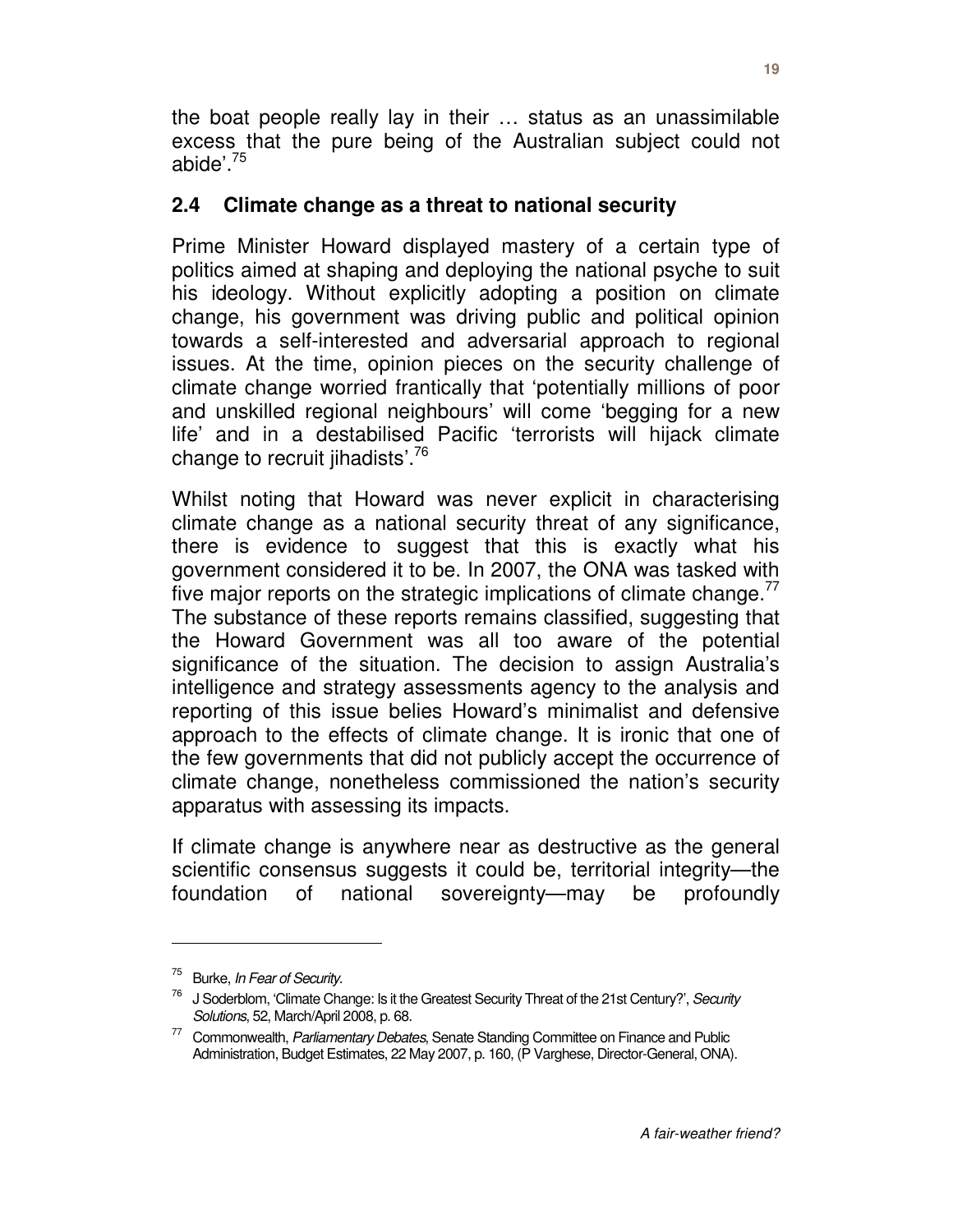challenged.<sup>78</sup> Migratory flows of people, resource scarcity and increased environmental strains are not sociological speculation but should rather be considered as probable physical impacts. The IPCC estimates that by 2080, 1.1 to 3.2 billion people will experience water scarcity, 200 to 600 million people will experience hunger and two to seven million a year will face coastal flooding.<sup>79</sup> As has been noted by the Australian Department of Defence, it is in fact climate change that might act as a catalyst for 'failed states' in the Pacific.<sup>80</sup>

Surely, the people most directly affected will be the ones who feel the most insecure. It is understandable then that the Coalition Government's defensive security mindset regarding climatechange effects together with Howard's climate-change denialism antagonised Pacific nations who were all too aware of the threats posed to their security by the change in climate.<sup>81</sup> At a 2007 UN conference debating whether climate change should be a Security Council concern, Pacific Island leaders supported the notion enthusiastically. In their opinion, 'the impact of climate change on small islands [is] no less threatening than the dangers guns and bombs pose to large nations'.<sup>82</sup>

#### **2.5 Conclusion**

There is a deep irony at the heart of any narrative that portrays Australia as threatened and a failing Pacific region as the threat. Australia refused to recognise climate change officially for over a decade, during which Pacific leaders were already raising the

J Macken, 'What happens after 2030?', New Matilda.com, 28 March 2008. Accessed at: <newmatilda.com/contributor/1244> on 28/04/08.

 $79$  As quoted in J Vidal, 'Climate change to force mass migration', The Guardian, 14 May 2007. Accessed at: <http://www.guardian.co.uk/environment/2007/may/14/climatechange.climatechangeenvironment> on 10/08/08.

<sup>&</sup>lt;sup>80</sup> J Pearlman and B Cubby, 'Defence warns of climate conflict', Sydney Morning Herald, 7 January 2009;

Dupont and Pearman.

<sup>81</sup> Barnett, 'Global Warming and the Security of Atoll Countries'.

<sup>&</sup>lt;sup>82</sup> UNSC, Security Council Holds First Ever Debate on Impact of Climate Change on Peace, Security, Hearing Over 50 Speakers, media release, 17 April 2007. Accessed at: < http://www.un.org/News/Press/docs/2007/sc9000.doc.htm> on 13/05/08.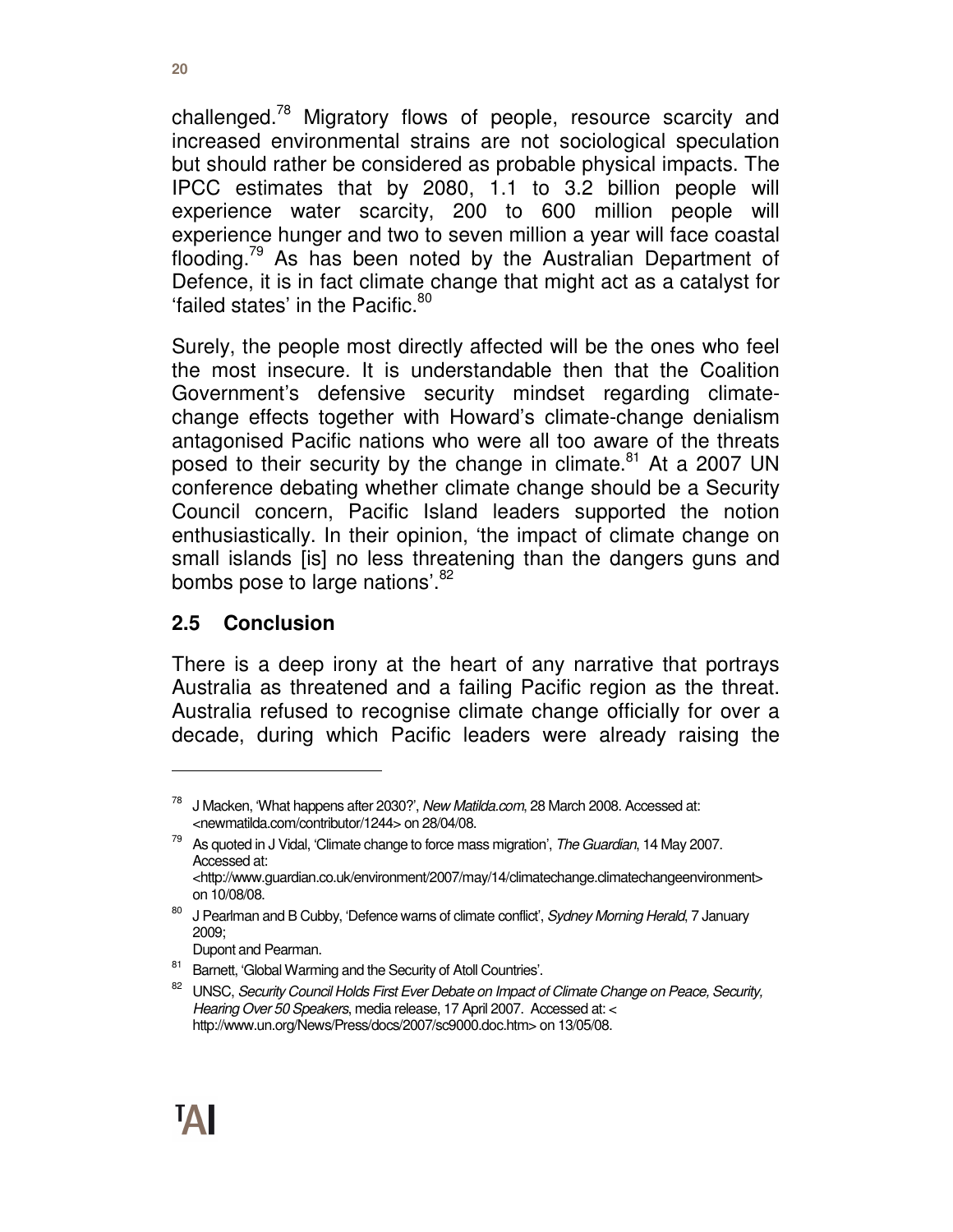alarm. At the 1992 South Pacific Forum (SPF), Pacific Island leaders clearly stated that 'global warming and sea-level rise are the most serious threats to the Pacific region and the survival of some island states<sup>'83</sup> Five years later, at the 1997 meeting of the SPF, now the Pacific Islands Forum (PIF), Howard forced the Forum to remove its concern for climate-change risks and its support for emissions reductions measures from the communiqué. 84,

From the Pacific perspective, Australia was driving, not solving, insecurity in the region. Moreover, Howard's bullying created resentment with Nauru's President, Kinza Clodumar, suggesting that Australia's disregard for Pacific Island realities undermined its right to membership of the Forum.<sup>85</sup> Ultimately, Howard's security posturing and the pejorative assessment of the internal affairs and governance of Pacific states created the sense of a combustible region threatening Australian security and national interests. This view made it impossible to begin planning and developing programs for the extensive adaptation assistance now recognised as urgent and still hopelessly lacking in the Pacific. It also relegated the fate of Australia's potentially displaced neighbours to a crude electoral slogan affirming the right to decide who comes to Australia and under which circumstances they come.

Yet by the time the 2007 Australian federal election was due, the reality of the changing climate had finally gained political currency both domestically and internationally. The plight of developing countries facing a climate-changed future was also acknowledged more widely. As the 2006 Stern Review made clear, developing countries cannot themselves finance adaptation to climate change. Further, '[t]he international community has an obligation to support them … [W]ithout such support there is a serious risk that

<sup>83</sup> SPF, 'Forum Communiqué', Twenty-third South Pacific Forum, 8–-9 July 1992, Honiara, Solomon Islands, p. 2. Accessed at: <http://www.forumsec.org.fj/ on 23/08/08.

<sup>84</sup> Barnett, 'Global Warming and the Security of Atoll Islands', p. 205. B Sercombe and A Albanese, Our Drowning Neighbours: Labor's Policy Discussion Paper on Climate Change in the Pacific, Australian Labor Party, 2006, p. 1. Accessed at: <www.anthonyalbanese.com.au/news/940/index.html> on 23/11/07.

<sup>&</sup>lt;sup>85</sup> G Fry, South Pacific Security and Global Change: The New Agenda, working paper no. 1999/1 (Canberra: Department of International Relations, Research School of Pacific and Asian Studies, Australian National University, 1999).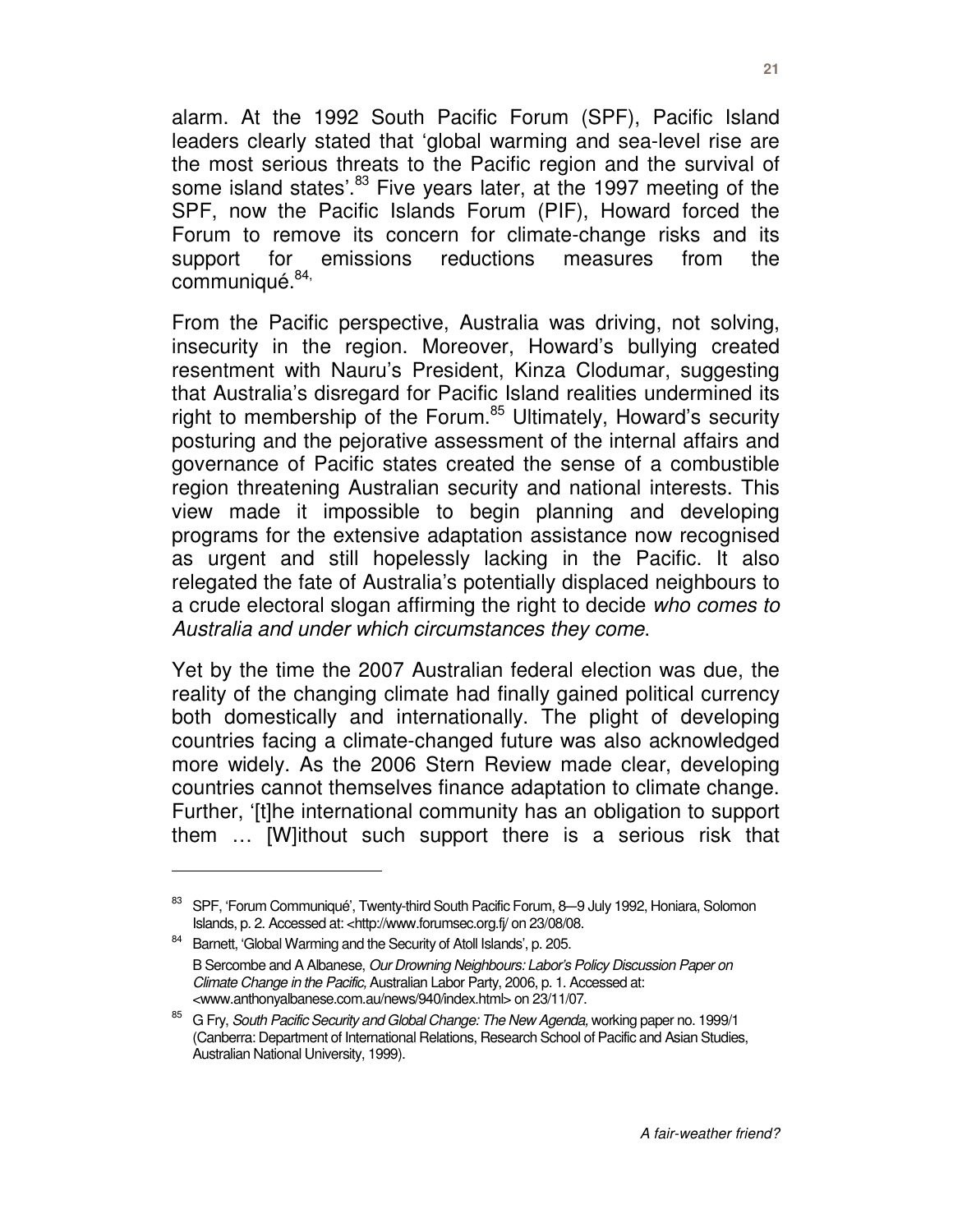development progress will be undermined'.<sup>86</sup> To rephrase, unless countries like Australia provide assistance to Pacific nations, climate change will undoubtedly cause crippling poverty in the region.

Towards the end of the Howard Government's time in office, there was growing despair amongst the Australian electorate with the 'war on terror' and frustration with the government's fearmongering towards refugees in particular. When combined with the increasing public awareness of climate change, this shift in the political landscape made it possible for Australia to play a constructive role in helping its neighbours deal with the impacts of the changing physical climate in the region and exposed a moral obligation to do so.

<sup>86</sup> Stern.

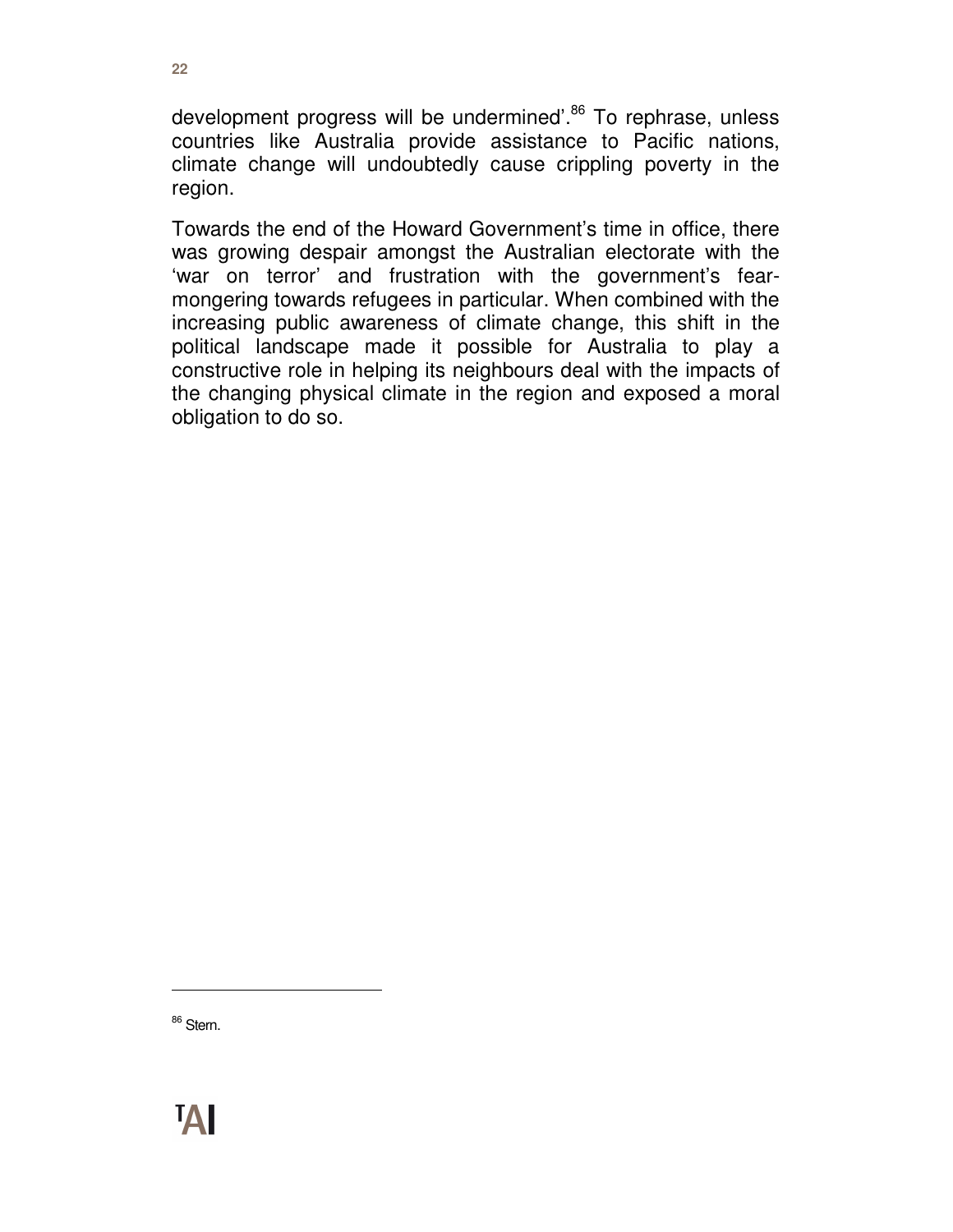# **3. Human security: the Labor Party's promises**

#### **3.1 Introduction: a human security approach to the region**

By the time the Rudd Government came to power in November 2007, it had already signalled a commitment to 'assisting our neighbours to adapt to the effects of climate change now, [and] to taking climate change refugees when countries are finally overcome by rising sea levels<sup>'. $87$ </sup> In opposition, the ALP produced a number of policy documents that accepted the need for a threefold response to climate change in the Pacific, detailing plans to pursue mitigation on behalf of the region, stressing the importance of alleviating vulnerability through adaptation initiatives and stating a willingness to provide refuge to displaced people if necessary. In addition to this, Labor reaffirmed a commitment to Pacific development and wellbeing.

This 'human security' centred approach promoted by the ALP suggested a less adversarial and more cooperative option for dealing with the threats posed by climate change. It marked a fundamental departure from the Howard Government's more selfinterested security rhetoric and the veiled and defensive approach to climate change in the region that this entailed. The Labor Party, in opposition and as the new Australian Government, argued that its view was not only more attuned to the realities of global warming in the Pacific but also promised better long-term prospects for both Australia's security interests and those of its neighbours. Unsurprisingly, Pacific leaders welcomed the recognition of Pacific vulnerability and the moderating of claims that the Pacific somehow threatened Australia.

#### **3.2 Seeing climate change through a human security lens**

Broadly speaking, human security is primarily concerned with protecting the wellbeing of humans. It means:

First, safety from such chronic threats as hunger, disease and repression. And second, it means protection from sudden and hurtful disruptions in the patterns of daily life—whether in homes, in jobs, or in

 $87$  Sercombe and Albanese, p. 4 (original emphasis).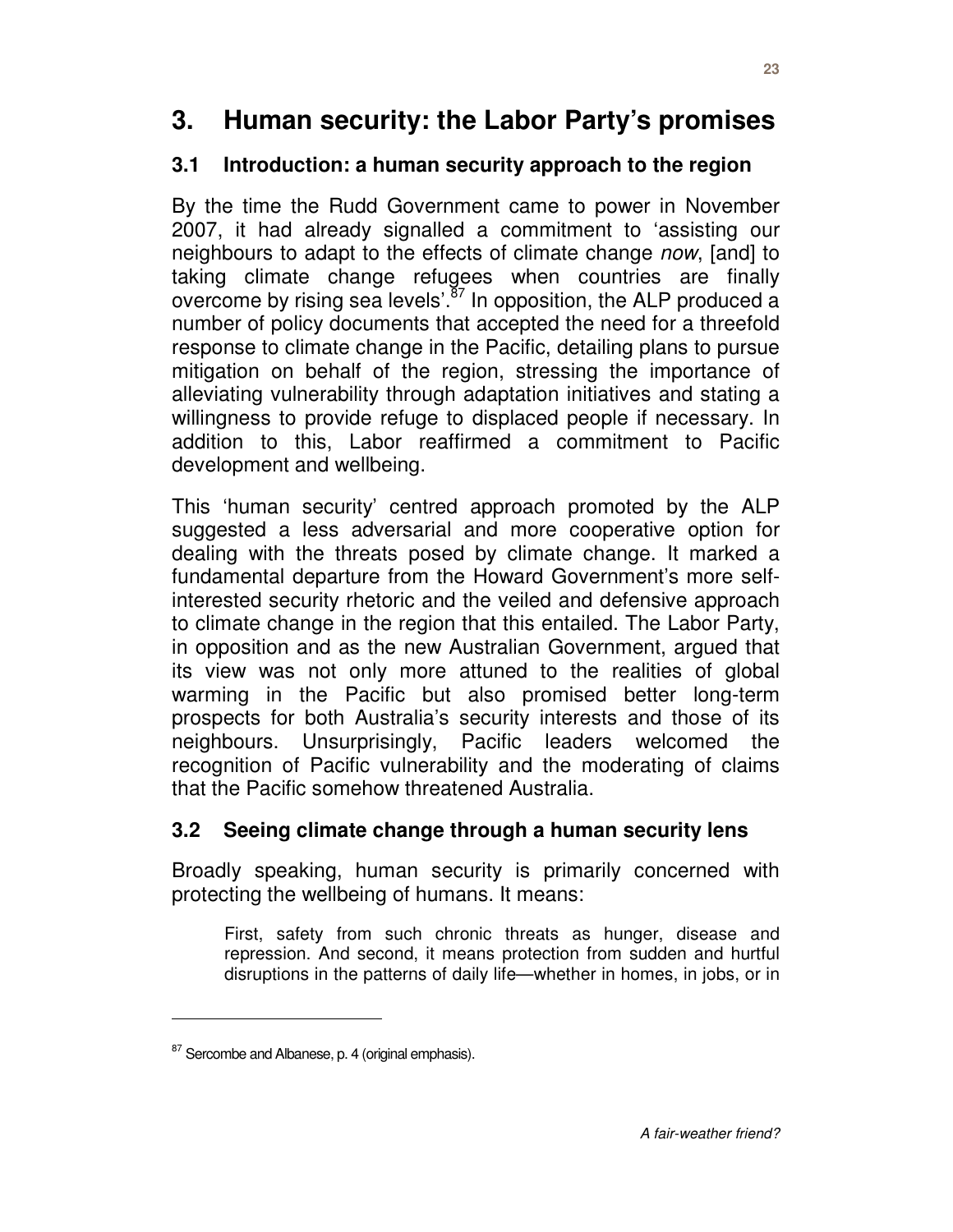communities … [H]uman security is people centred. It is concerned with how people live and breathe in a society, how freely they exercise their many choices, how much access they have to market and social opportunities, and whether they live in conflict or peace.<sup>88</sup>

The applicability of a broad human-security framework to climatechange impacts has found increasing expression over the past decade.<sup>89</sup> The UNDP's Human Development Report 2007/2008 was dedicated entirely to bringing the human security concept to bear upon climate change.<sup>90</sup> At the centre of this perspective lies the tragic irony that the people least responsible for creating climate change will be the most adversely affected by it.

Pacific Island countries bear this irony out. Having made a negligible contribution to climate change, they will suffer a disproportionately large measure of its consequences. Insofar as the cause can be linked to the consumption habits and political choices of the developed world, it is Australia, the highest per capita GHG emitter in the world, $91$  which bears a far greater responsibility for the changing climate in the Pacific. The effects of climate change on a region already beset by major socioeconomic and physical vulnerabilities will cripple efforts to achieve the MDGs, such as gender equality and sustainability, which have become so central to the international development agenda.<sup>92</sup> The human-security framework prioritises the welfare of the most

<sup>88</sup> UNDP, Human Development Report, 1994 (New York: Oxford University Press, 1994), p. 23.

<sup>89</sup> Barnett, 'Titanic states?'; Barnett, 'Adapting to Climate Change in Pacific Island Countries'; O'Brien; Oxfam International, Adapting to Climate Change: What's needed in poor countries, and who should pay?, Oxfam briefing paper, 2007. Accessed at <http://www.oxfam.org/en/policy/briefingpapers/bp104\_climate\_change\_0705> on 23/06/08; SPREP, Pacific Islands Framework for Action on Climate Change.

<sup>90</sup> UNDP, 'Fighting Climate Change'.

 $91$  CSIRO,  $CO<sub>2</sub>$  emissions increasing faster than expected, media release, 22 May 2007. Accessed at: <http://www.csiro.au/news/GlobalCarbonProject-PNAS.html> on 12/08/08.

<sup>92</sup> P Abeygunawardena et. al. (2003). Poverty and Climate Change: Reducing the Vulnerability of the Poor through Adaptation, collaborative paper by UNDP, World Bank, Asian Development Bank and others, 2003, p. 12. Accessed at: <http://www.undp.org/climatechange/adap01.htm> on 10/08/08.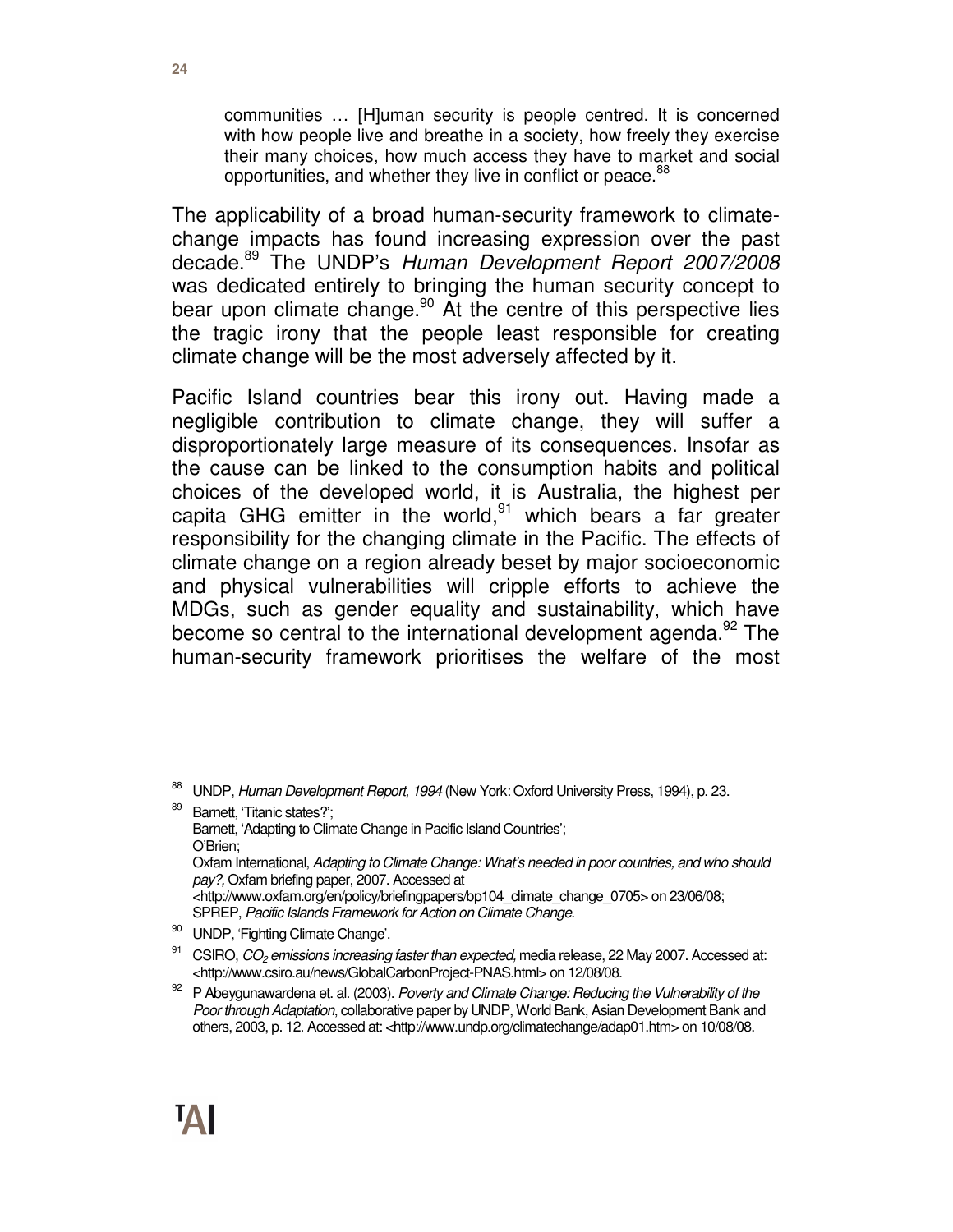environmentally insecure over the demands of national security and is far more meaningful to Pacific nations.<sup>93</sup>

#### **3.3 The ALP in opposition: a new stance on climate change and the Pacific**

During its last years in opposition, Labor made a political issue out of contrasting the scientific consensus regarding climate change and its devastating effects on the region's most vulnerable people with Howard's denial and securitisation. In January 2006, Bob Sercombe, Shadow Minister for Overseas Aid and Pacific Island Affairs, and Anthony Albanese, Shadow Minister for Environment and Heritage and Water, wrote an ALP discussion paper provocatively titled Our drowning neighbours.<sup>94</sup> It took clear aim both at the Howard Government's climate-change denialism and its ignorance of the region's vulnerability. Recognising the potential for climate change to seriously destabilise the Pacific region, the discussion paper called for aggressive GHG mitigation policies and a strategic approach to adaptation and development appropriate to climate-change requirements. $95$  The paper went on to argue that Australia has both the responsibility and the capacity to safeguard the wellbeing of its neighbours from the most devastating impacts of the changing climate.

Our drowning neighbours made it clear that 'Australia should, as part of an international coalition, do its fair share to accept climatechange refugees'<sup>96</sup> and play a role in creating an effective regime for resettling Pacific Islanders. Labor vigorously criticised the Howard Government's then Minister for the Environment and Heritage, Ian Campbell, because he dismissed suggestions that Australia might take some of those displaced by climate change as an 'absurdity', equivalent to 'pulling the doona up' and giving in because climate change had become 'all too hard'.<sup>97</sup> The ALP, by

<sup>93</sup> J Barnett, The Meaning of Environmental Security (London: Zed Books, 2001) p. 122.

<sup>94</sup> Sercombe and Albanese.

<sup>&</sup>lt;sup>95</sup> Sercombe and Albanese, p. 7.

<sup>96</sup> Sercombe and Albanese, p. 10.

<sup>97</sup> I Campbell as quoted in 'Govt. rebuffs climate refugee proposal', ABC News Online, 5 January 2006. Accessed at: <http://www.abc.net.au/news/stories/2006/01/05/1542508.htm> on 14/08/08.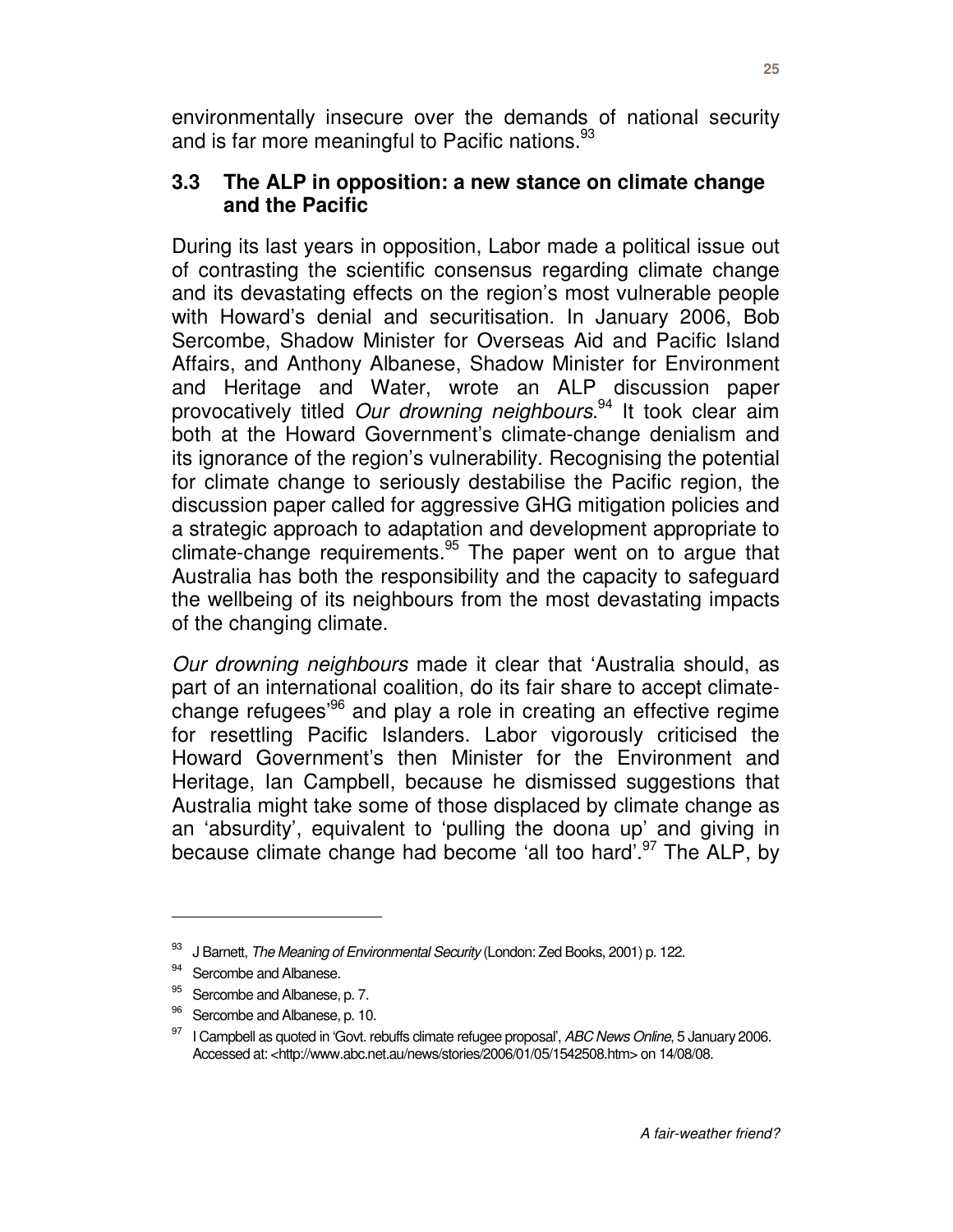contrast, accepted that 'in time, it is likely that one or more Pacific Island countries will have to be completely evacuated'.<sup>98</sup>

Recognising the urgency of forced climate migration, the ALP stated that 'Australia needs to work with our Pacific neighbours to prepare for such contingencies now'.<sup>99</sup> It seemed that Labor was preparing to tackle the difficult task of negotiating the national identity and security trenches the Howard Government had dug around the issue. This was a bold and undoubtedly onerous step, considering that much of the Australian electorate was clearly uncomfortable with the idea of accepting 'others' into its midst.

Leading up to the 2007 election, a related policy paper entitled Federal Labor's plan for International Development Assistance and Climate Change was released in order to reiterate and solidify the ALP's position on climate change in the Pacific. Written by the Shadow Minister for Climate Change and the Environment, Peter Garrett, and the Shadow Minister for International Development Assistance, Bob McMullan, the plan outlined the threat that climate change poses to the MDGs in the Pacific. It documented Labor's belief that Australia as a rich developed nation should take seriously its international legal obligations under the UNFCCC to assist developing countries to adapt to changing climate conditons. It promised increased financial support for existing multilateral assistance programs such as the international Adaptation Fund and the Least Developed Countries Fund and \$150 million for regional adaptation.<sup>100</sup>

In the context of Australia's responsibility as a regional leader, the paper stated Labor's intention to 'take an international lead' on mitigation.<sup>101</sup> The plan defined by Garrett and McMullan outlines Labor's belief that by immediately ratifying the Kyoto Protocol, Australia would 'have a seat at the table' for future global negotiations from where it would be able to push for mitigation on

<sup>98</sup> Sercombe and Albanese, p.10.

<sup>99</sup> Sercombe and Albanese.

<sup>&</sup>lt;sup>100</sup> Garrett and McMullan.

<sup>&</sup>lt;sup>101</sup> Garrett and McMullan, p. 3.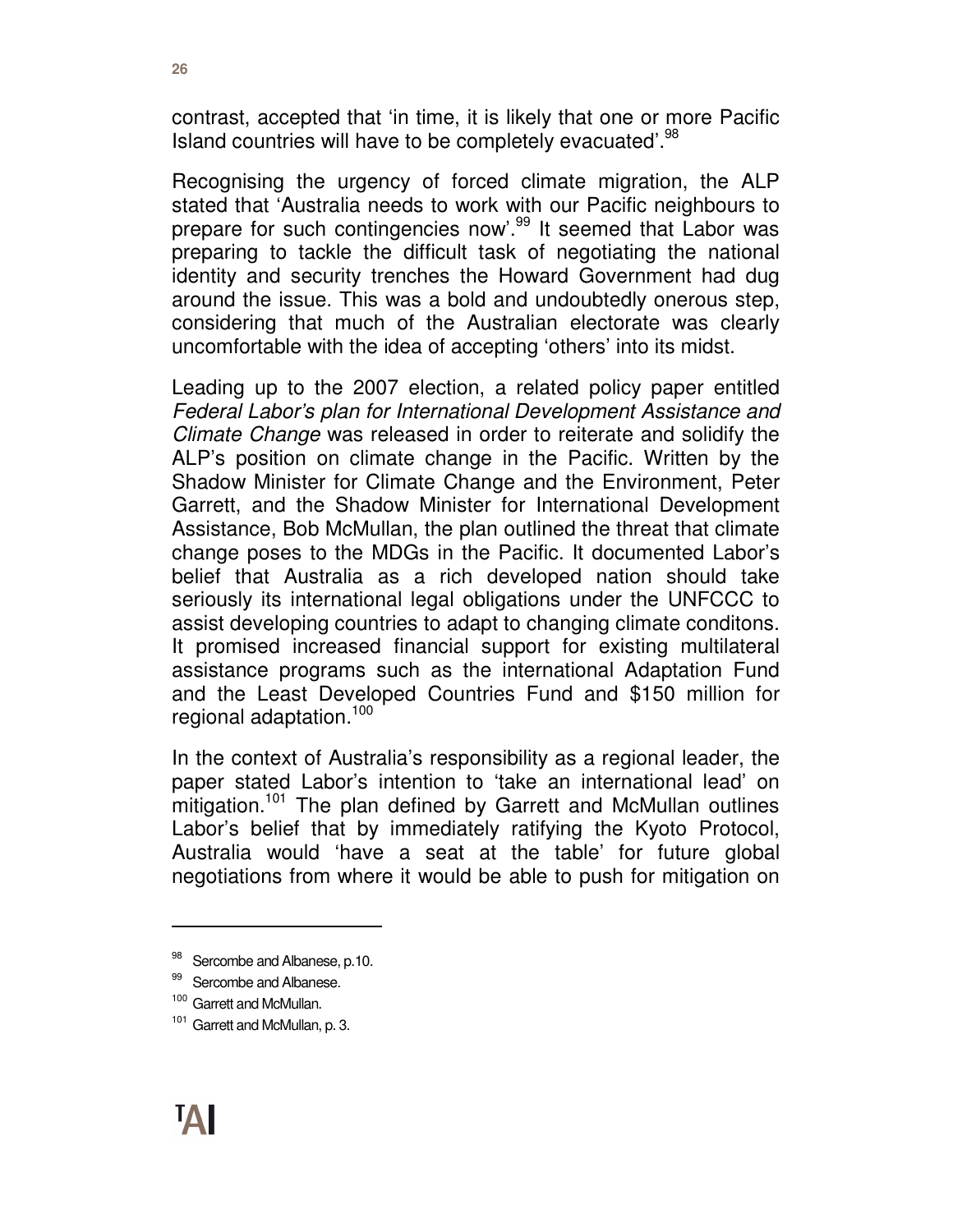behalf of the region.<sup>102</sup> Further, it commits a Rudd Government to developing a specific 'Pacific Climate Change Strategy' which includes a 'Pacific Climate Centre' for scientific monitoring, '[a]ssistance for adaptation and emergency response efforts, including assistance with evacuations …' as well as a 'Pacific Climate Change Alliance to add greater momentum to global efforts to deal with climate change'.<sup>103</sup>

In addition to these two specific policy documents, the National Platform and Constitution 2007 that came out of the  $44<sup>th</sup>$  National ALP Conference in April 2007 enshrined much of this new humansecurity approach to both climate change and Australia's relationship with its Pacific neighbours. Not only did the Platform and Constitution recognise the existence and gravity of climate change, it also 'recognised that climate change could have a dramatic impact on the lives of people living in low-lying islands in the Torres Strait and the South Pacific'.<sup>104</sup> Again it underscored Australia's responsibility to act on mitigation as a member of the world community and emphasised that assisting the Pacific in climate adaptation must form an integral part of Australia's relationship with the region.<sup>105</sup> The document committed Labor once again to developing a Pacific Climate Change Strategy. It specified that such a strategy would include:

[E]stablishing an international coalition to accept climate change refugees when a country becomes uninhabitable because of rising seas [sic] levels, damage to coastal infrastructure or reduced food security and water supplies; assistance to preserve the cultural heritage of those who are evacuated; and establishing a Pacific Climate Change Alliance to add greater momentum to global efforts to deal with climate change ...<sup>106</sup>

By acknowledging the critical nature of climate change for the Pacific in its national constitution, the ALP took an important step towards re-engagement with the region.

<sup>&</sup>lt;sup>102</sup> Garrett and McMullan.

<sup>&</sup>lt;sup>103</sup> Garrett and McMullan, p. 4.

<sup>&</sup>lt;sup>104</sup> Australian Labor Party, National Platform and Constitution 2007, ALP National Secretary (Canberra: 2007) p. 137.

<sup>105</sup> Australian Labor Party, p. 241.

<sup>106</sup> Australian Labor Party, p. 241–2.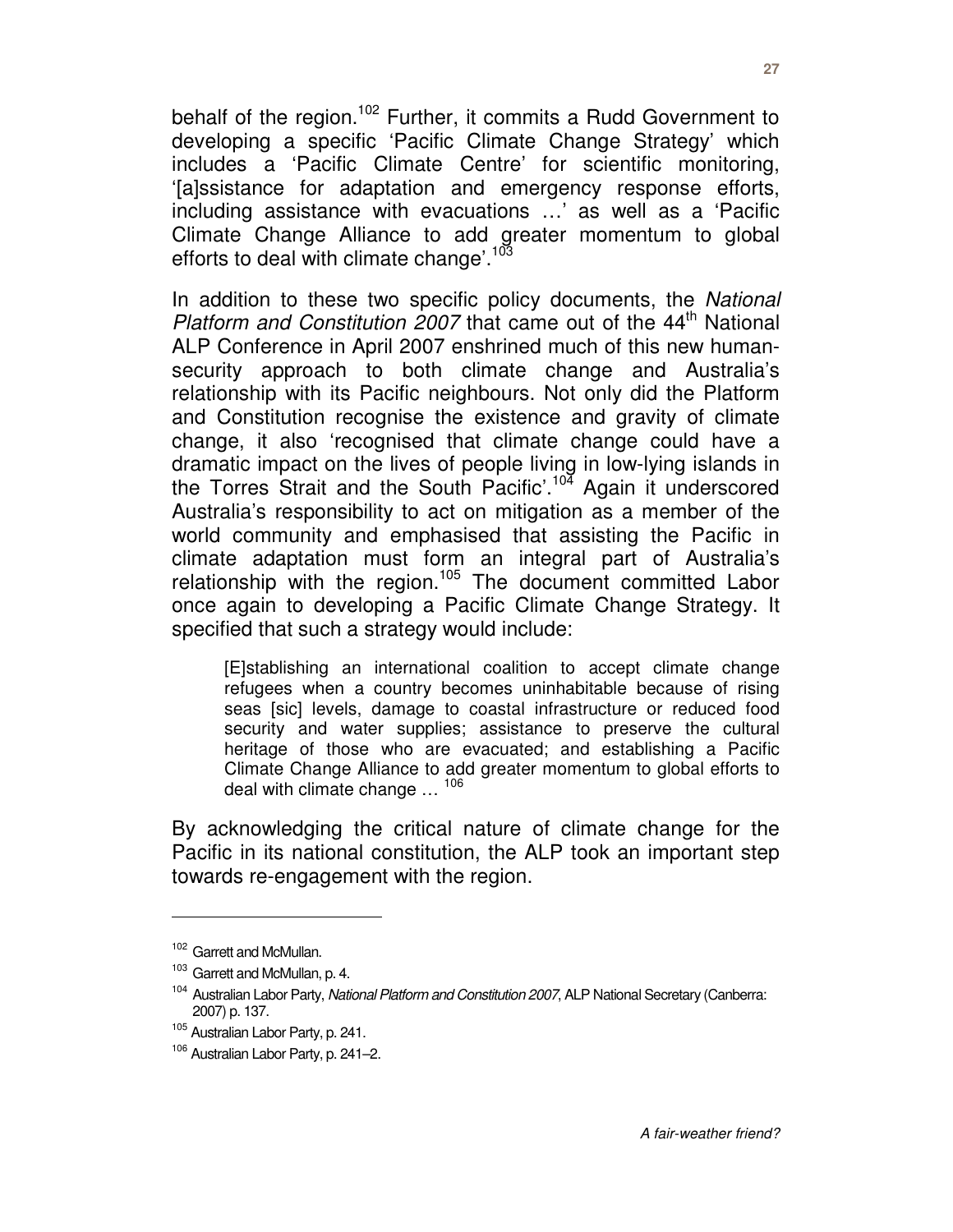Kevin Rudd's July 2007 speech at the Lowy Institute, 'Future Challenges in Foreign Policy', hinted that a 'fresh' approach to Australia's engagement with the region would be a key plank in a Labor Government's foreign policy platform. Recognising climate change as a major threat, Rudd attacked the existing security framework for dealing with 'the symptoms rather than the causes of much of the instability that we see across the region<sup>'.107</sup> In stark contrast to Howard's preference for policing 'our patch' unilaterally, in this speech Rudd revealed his plan for cooperative action through bilateral 'Pacific Partnerships' with island nations. He stated that his party did not see an irreconcilable contradiction between Australia's national interest and more considerate relations with its less-developed neighbours. Indeed, the ALP suggests that the former is better served in the long term by taking care of the latter.

Kevin Rudd was not elected because of his party's stated aims for helping the Pacific cope with climate change. Nevertheless, he came to power wielding promises of aggressive domestic and international action on climate change, cooperation with Pacific nations, adaptation assistance, a common regional identity and a focus on human security.

## **3.4 The ALP elected: promising the world to the Pacific**

The early signs were promising. On 3 December 2007, as the new government's first official act, the Prime Minister ratified the Kyoto Protocol. In Rudd's own words, it was 'a significant step forward in our country's efforts to fight climate change domestically and with the international community'.<sup>108</sup> With this symbolic act, the government firmly placed climate change centre stage in Australia, a move that was met with much admiration and optimism around the world.

The new Australian Government accepted the overwhelming scientific evidence of anthropogenic climate change, stating its

<sup>&</sup>lt;sup>107</sup> K Rudd, 'Future Challenges in Australian Foreign Policy', speech to the Lowy Institute, 5 July 2007. Accessed at: <http://www.lowyinstitute.org/Publication.asp?pid=628> on 05/05/08.

<sup>108</sup> Rudd, 'Future Challenges'.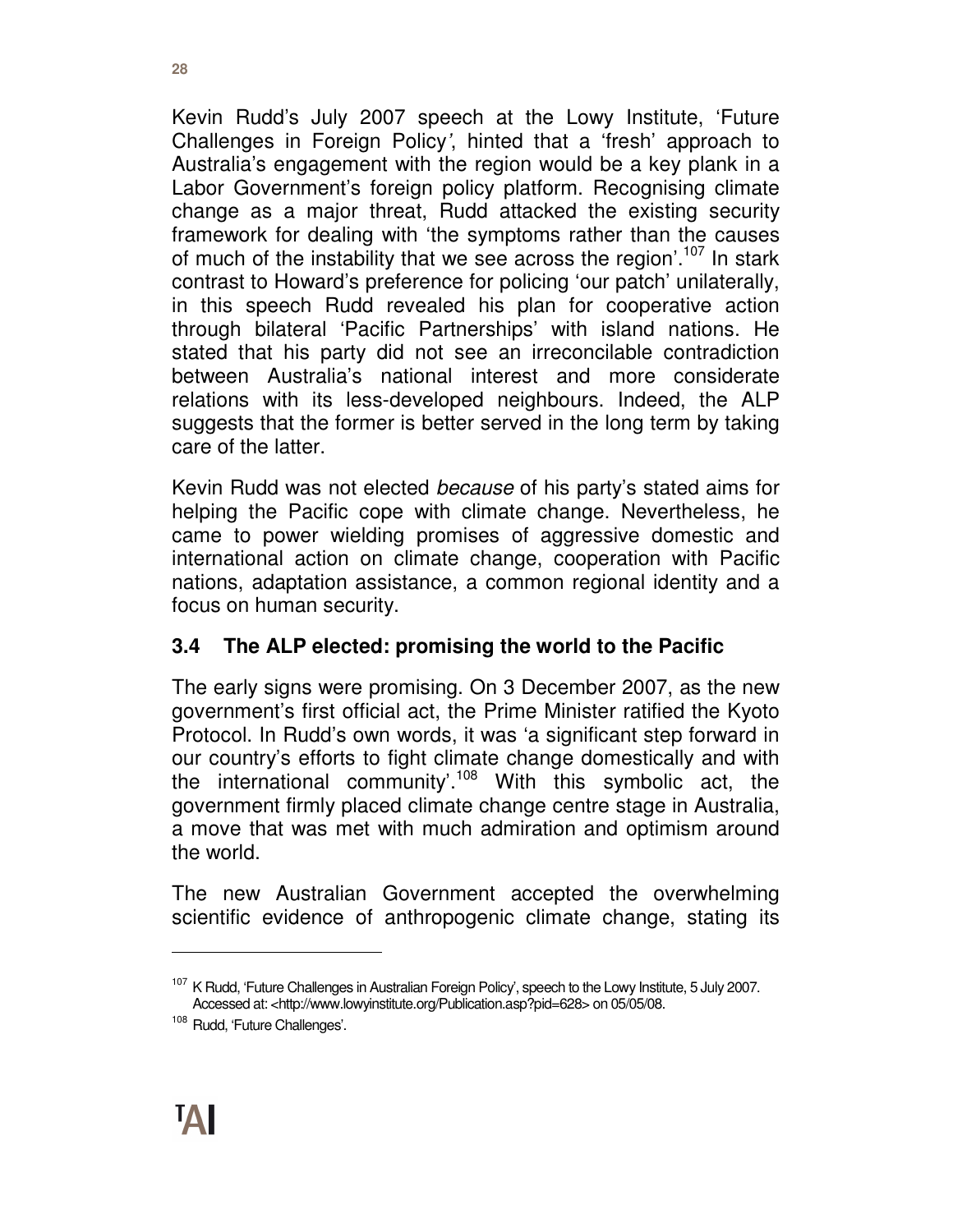belief in the probable consequences and the urgency with which the world would need to deal with the grave environmental challenge. By ratifying the Kyoto Protocol, the Australian Government gained a seat at the table in international negotiations and with it the potential to demonstrate the international leadership to which it claimed to aspire. The Prime Minister and the Minister for Climate Change both took part in the UNFCCC Negotiations in Bali that saw the adoption of the Bali Road Map, which includes the Bali Action Plan for post-Kyoto negotiations.

As well as these significant gestures on the international stage, the new government began rebuilding relationships in the region by acknowledging the threat climate change posed to the very survival of many people in the Pacific.<sup>109</sup> Rudd drew an explicit link between climate mitigation and the potential impacts of climate change in the region, claiming that meaningful action on climatechange mitigation by Australia was 'the right thing to do'.<sup>110</sup>

In March 2008, Rudd visited PNG and announced the Port Moresby Declaration, which heralded a 'new era of cooperation … based on partnership, mutual respect and mutual responsibility'.<sup>111</sup> The Declaration defined climate change as a 'common challenge' and acknowledged that '[m]any of our Pacific neighbours, especially low lying atolls, are particularly vulnerable to the effects of climate change, including devastation from more frequent and severe extreme weather events'.<sup>112</sup>

Whilst in PNG, Rudd also officially launched his plan for Pacific Partnerships and established the MDGs as the benchmark for regional progress.<sup>113</sup> To date, bilateral partnerships have been entered into with the Solomon Islands, Kiribati, PNG, Samoa and Vanuatu. They commit Australia and the respective Pacific country to 'work together to meet our common challenges, raise the standard of living for people throughout the region, and in

<sup>109</sup> Rudd, Doorstop interview.

<sup>&</sup>lt;sup>110</sup> Rudd, Doorstop interview.

<sup>&</sup>lt;sup>111</sup> K Rudd, Port Moresby Declaration, media release, 6 March 2008. Accessed at: <http://www.pm.gov.au/media/Release/2008/media\_release\_0118.cfm> on 03/01/09.

<sup>&</sup>lt;sup>112</sup> Rudd, Port Moresby Declaration.

<sup>&</sup>lt;sup>113</sup> Rudd, Port Moresby Declaration.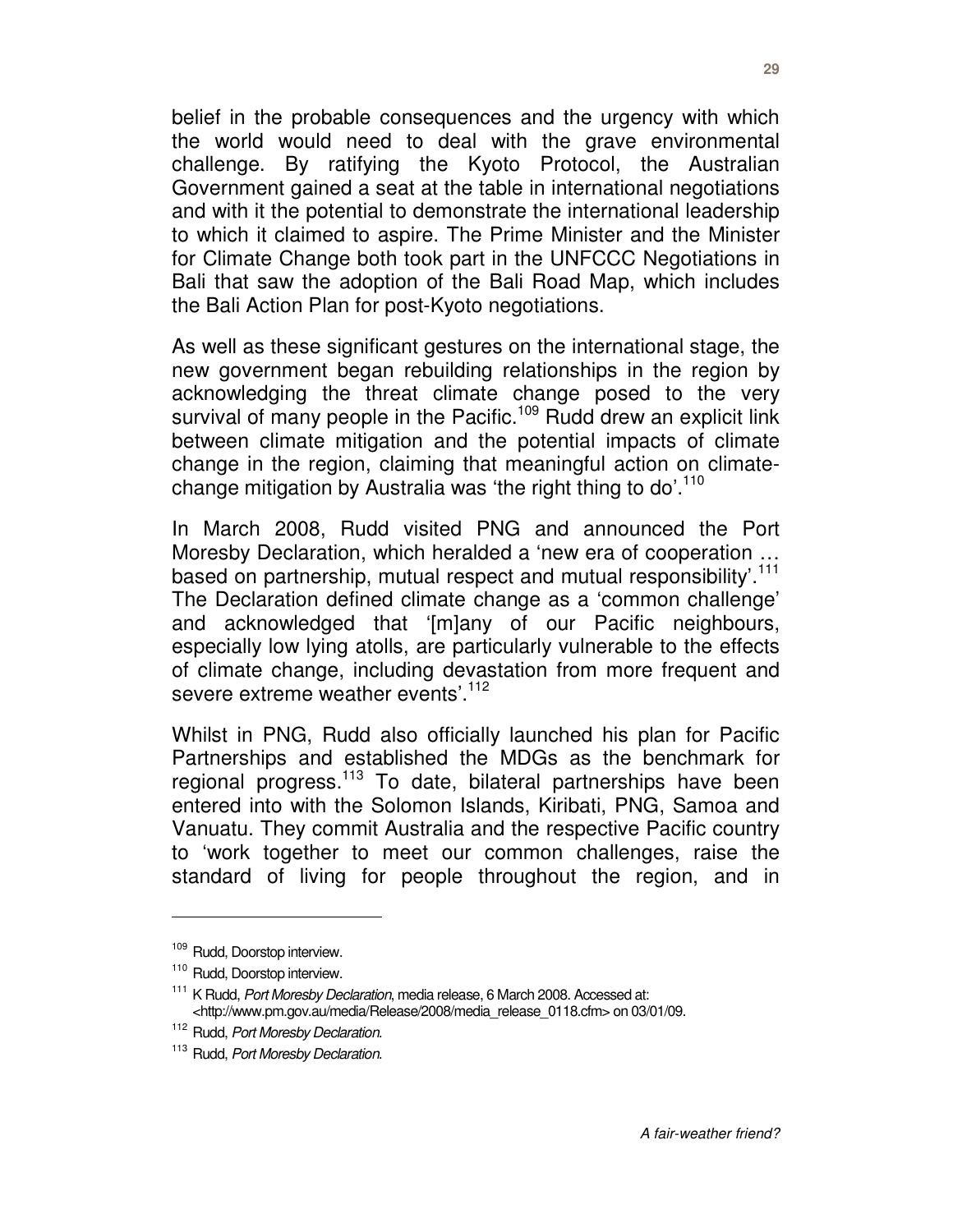particular to make more rapid progress towards our partners achieving the ... MDGs and their own development ambitions'.<sup>114</sup>

Rudd's symbolic trip to PNG was touted as an 'olive branch'.<sup>115</sup> The Australian approach to Pacific security had, it seemed, drastically changed. Climate change was being discussed as a common threat and security as a 'comprehensive' endeavour. Quite explicitly, the 'arc of instability' that concerned the previous government has been transmuted into an 'arc of vulnerability'. The Port Moresby Declaration occurred within a broader shift in Australian geopolitical discourse whereby Rudd adopted a stance that positioned Australia as a willing member and friend within the Pacific<sup>116</sup> rather than as a reluctant geographic neighbour and disciplinarian poised above the region. The Australian Foreign Minister, Stephen Smith, pronounced it a 'breath of fresh air' in regional engagement.<sup>117</sup>

Under this new approach, help with minimising and adapting to climate-change impacts became a stated central focus of Australia's aid program. As part of a broader commitment to increase Australia's official development assistance, the 2008 Federal Budget was true to the promise of Peter Garrett and Bob McMullan, dedicating \$150 million of funds over three years to the task of meeting 'high priority [climate-change] adaptation needs'.<sup>118</sup> This monetary commitment solidified the significant recognition by the Rudd Government of regional vulnerability and the inadequacy of existing mechanisms in Pacific Island countries to adapt to climate-changed conditions. On the whole, Pacific leaders expressed gratitude for the moves by the Rudd Government,

<sup>&</sup>lt;sup>114</sup> AusAID, 'Pacific Partnerships for Development', 2009. Accessed at http://www.ausaid.gov.au/country/partnership.cfm on 03/01/09.

<sup>115</sup> Cordell.

<sup>&</sup>lt;sup>116</sup> See for example, Rudd, Doorstop interview.

 $117$  S Smith, 'Joint Statement:  $18<sup>th</sup>$  Papua New Guinea—Australia Ministerial Forum', with Sam Abal, Madang Resort Hotel, Madang, 23 April 2008. Accessed at <www.dfat.gov.au/geo/png/18\_forum\_joint\_statement.pdf> on 21/05/08.

<sup>&</sup>lt;sup>118</sup> AusAID, Australia's International Development Assistance Program 2008–09.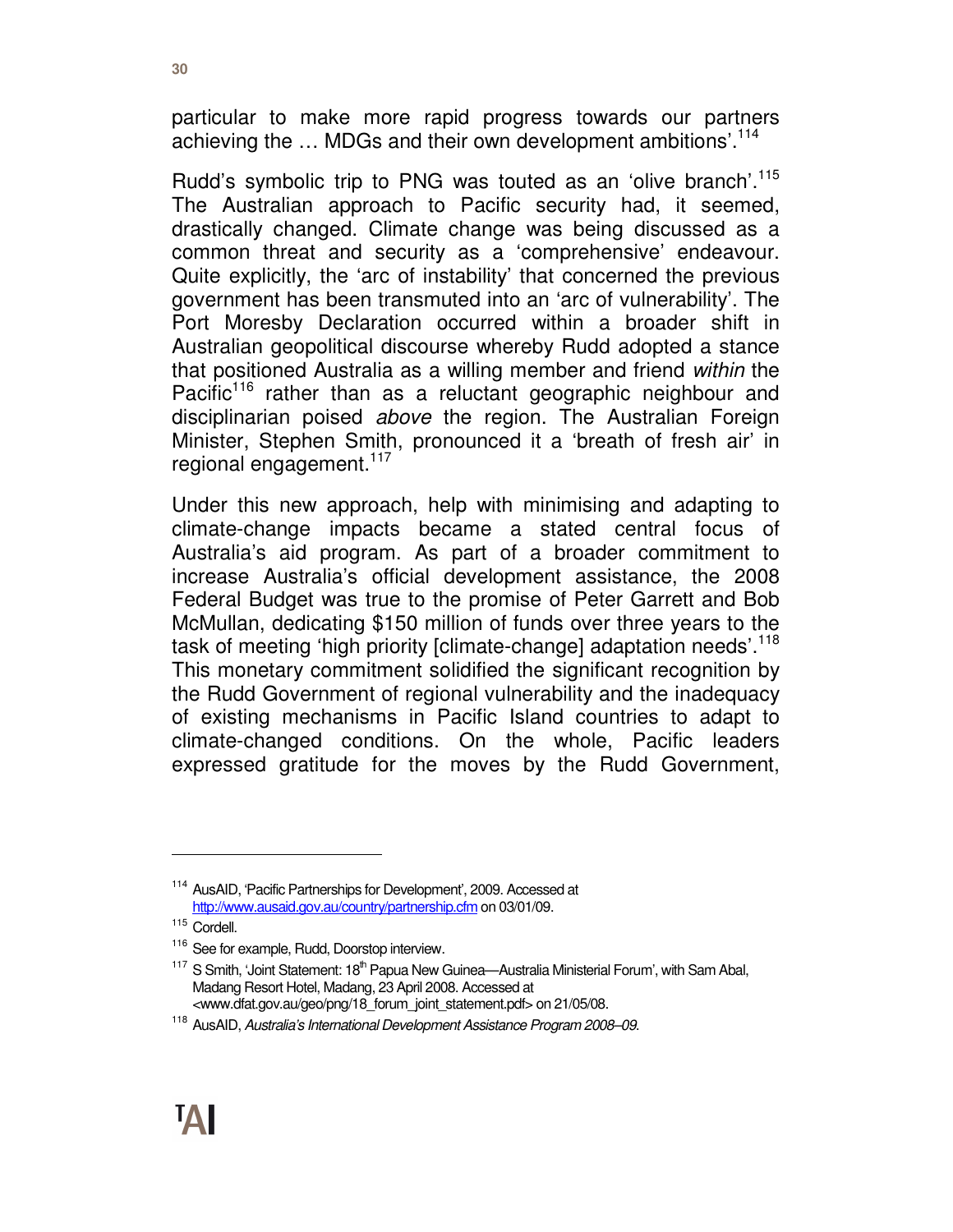including the promise of adaptation assistance, $119$  and representatives of NGOs welcomed the new sentiment regarding the serious nature of the human-security challenge imposed by climate change. $120$ 

As well as budgetary preparations to help with adaptation, the Niue Declaration on Climate Change, signed by Prime Minister Rudd at the 2008 PIF meeting, was a significant statement of intent. Climate change was designated as the theme of the Forum meeting. The Forum Communiqué and the attendant Niue Declaration both couch discussions of climate change in unequivocal terms of urgency, threat, survival, vulnerability and security.<sup>121</sup> The emphasis is on meaningful and regional cooperation towards the protection of wellbeing and societal health under the rubric of sustainable development. The contention is that 'mainstreaming human security' is necessary for the viability of the regional economic integration to which Australia is so committed.<sup>122</sup>

Rudd joined with Pacific leaders to reiterate that climate change was a challenge 'requiring a resolute and concerted international effort'.<sup>123</sup> The Declaration stressed the need for urgent action by the world's major GHG emitting countries to set targets and make commitments to significantly reduce their emissions and to support the most vulnerable countries to adapt to and address the impacts of changed climate conditions.<sup>124</sup> Following this, international partners, including Australia, were implored to take 'immediate and effective measures to reduce emissions, use cleaner fuels, and increase use of renewable energy sources<sup>'.125</sup> Australia's support for this declaration seemed a far cry from Howard's demand at the 1997 PIF meeting that climate change not be discussed.

 $\overline{a}$ 

 $124$  PIF.

<sup>&</sup>lt;sup>119</sup> PIF, Forum Comunique, Thirty-Ninth Pacific Islands Forum, Niue, 19-21 August 2008, p. 14. Accessed at: <http://www.forumsec.org.fj/pages.cfm/documents/other/> on 23/08/08.

<sup>&</sup>lt;sup>120</sup> de Tarczynski.

 $121$  PIF.

<sup>122</sup> PIF, p. 13.

<sup>123</sup> PIF, p. 23.

<sup>125</sup> PIF, p. 24.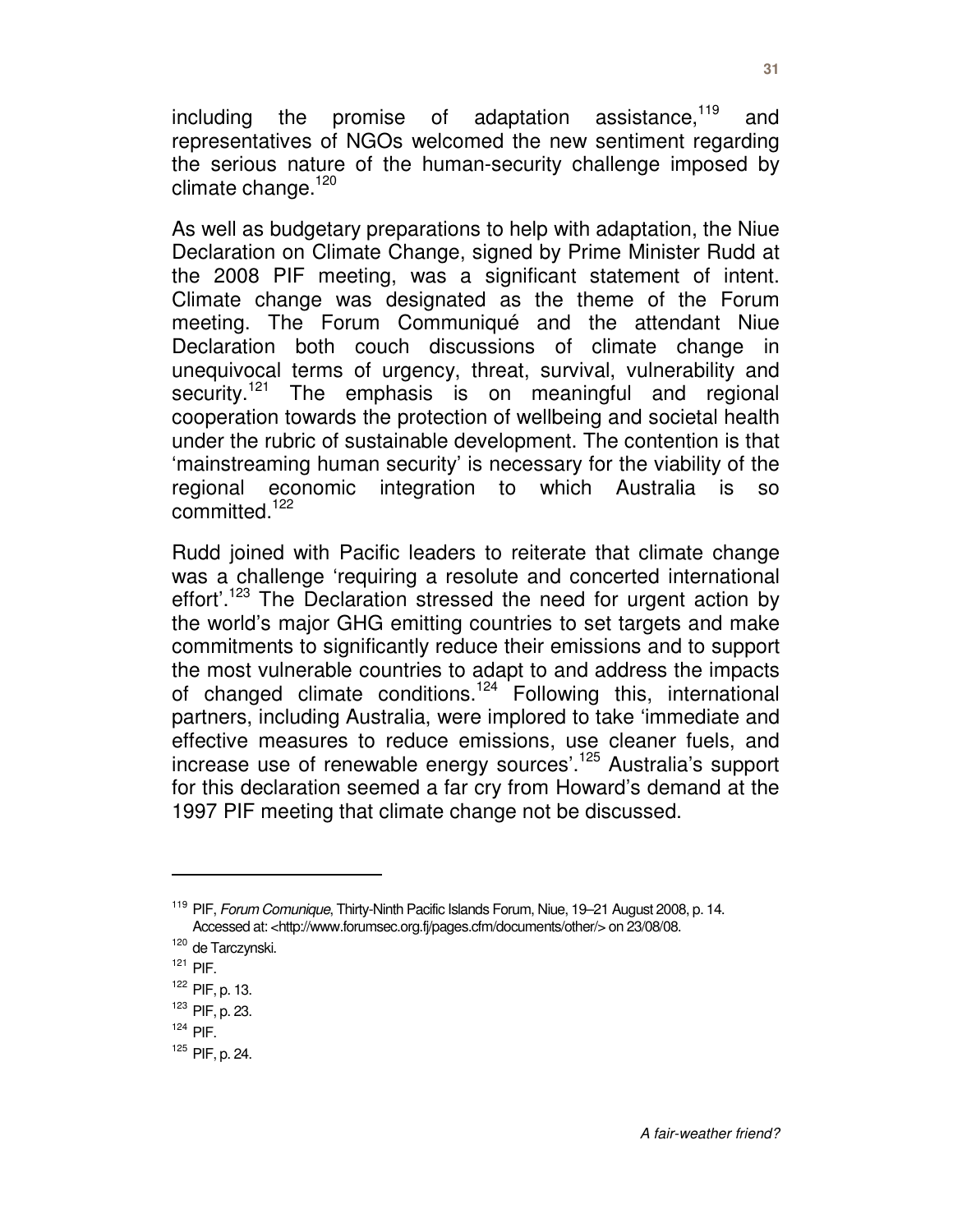## **3.5 Conclusion**

When the ALP came to power in late 2007, it seemed that a new era of genuine and generous Australian concern regarding climatechange impacts in the Pacific was indeed at hand. The Rudd Government acted swiftly to reconcile with its neighbours, recognising the danger that climate change posed to regional stability. More importantly, in meeting this threat the need to provide aggressive domestic, regional and international leadership on emissions cuts was announced in the name of sparing the Pacific from potentially devastating impacts. Where these impacts were judged unavoidable, the ALP's new era of Pacific cooperation included impressive rhetoric and budgetary measures confirming Australia's obligation to provide adaptation assistance and ultimately resettlement for those displaced by rising seas and severe storms.

As Simon Dalby explains, '[W]ho we are, and what metaphors our political leaders can use to invoke discourses of danger, are unavoidably matters of popular geopolitics and practical geopolitical reasoning<sup>'.126</sup> In this sense, the Rudd Government's attempt to relocate Australia within the Pacific, to concede the threat posed by climate change to that region's human security and to portray the burden as 'shared', implied an inclusive and optimistic version of geopolitical reasoning.

Now, more than halfway through its first term, it is time to assess the new government's performance in realising these laudable beginnings. Unfortunately, as the promises have begun to fade, Australia's concrete actions to address a climate-changed Pacific now look as if Foreign Minister Smith's claim of 'a breath of fresh air' in the relationship may be all there is to them. As is often the case with political rhetoric, the gap between promise and practice is beginning to look wider than the government is willing to admit.

<sup>&</sup>lt;sup>126</sup> S Dalby, *Environmental Security* (Minneapolis: University of Minnesota Press, 2002) p. 165.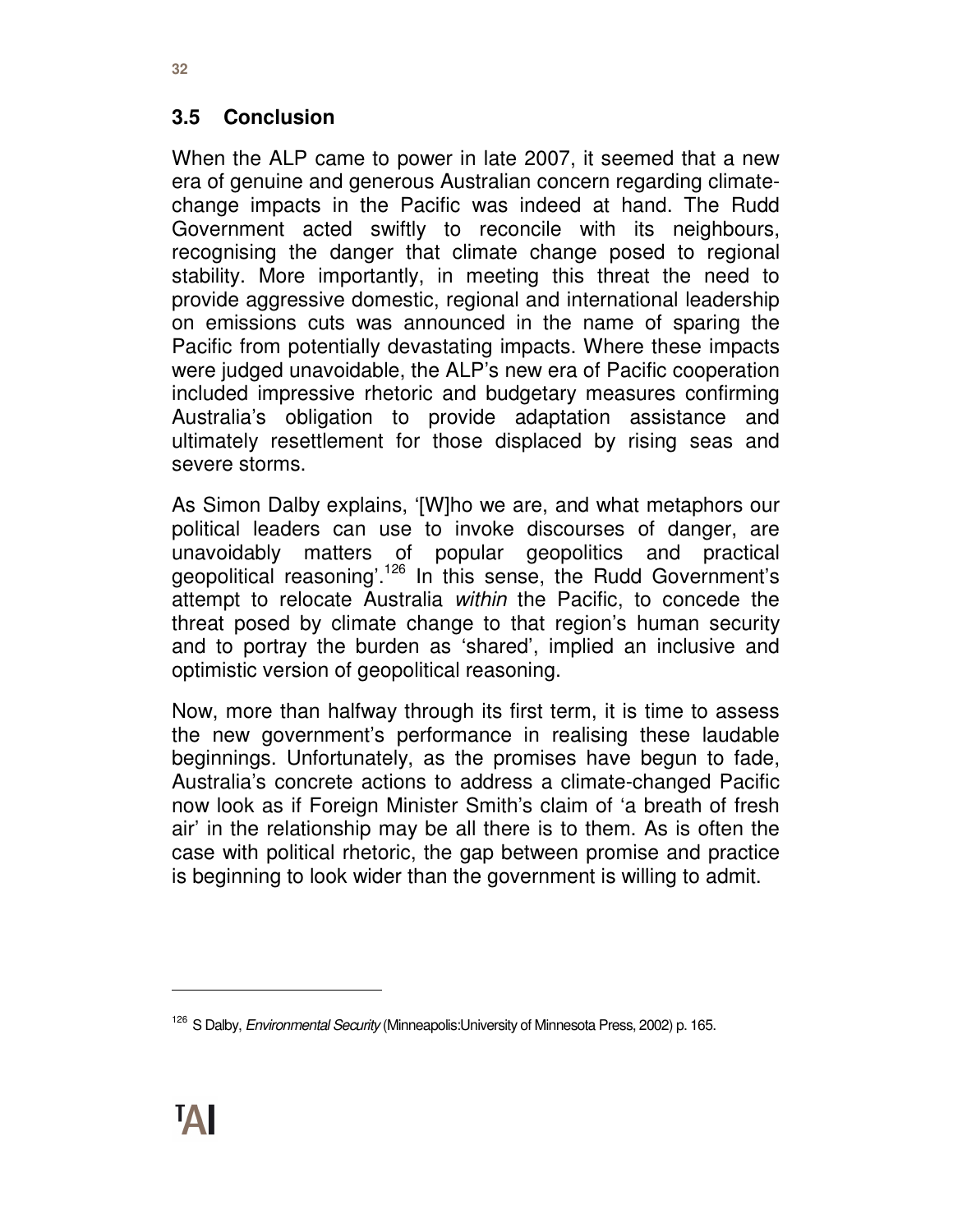# **4. Raising the white flag? The Rudd Government's performance**

### **4.1 Introduction: all rhetoric no action**

Labor in opposition had promised international pressure for climate-change mitigation, espoused a human-security-focused agenda and expressed a genuine desire for cooperation with its neighbours, and its election to government in 2007 encouraged the island nations of the Pacific to believe that their fortunes had turned. The new Prime Minister appeared to understand the gravity of the region's plight and promised to engage it in a spirit of shared responsibility. Pacific leaders were given cause to believe that, while international efforts to drastically reduce GHG emissions progressed, assistance with climate adaptation and forced migration would be high on Australia's regional agenda.

Over halfway into the government's first term, however, this optimism is beginning to look misplaced. After Labor's promising rhetoric in opposition and the government's symbolic early steps, there has been a disappointing lack of real action. Having announced its intention to limit Australia's emissions reduction to five per cent without international agreement and proposing a highly problematic emissions trading model, the government can no longer claim a leading, or even persuasive, role in international mitigation negotiations. The expectation of significant mitigation and the concomitant necessity of planning seriously for adaptation can no longer be honestly presented as an option to Pacific nations. At the same time, the \$150 million adaptation assistance pledged by the Rudd Government is looking increasingly inadequate. And far from the strong stance it took in opposition, Labor now literally refuses even to speak about the issue of forced migration let alone 'prepare for such contingencies now' as it promised.<sup>127</sup> It seems that after a brief period of hope, Australia is again failing as a neighbour.

<sup>&</sup>lt;sup>127</sup> Sercombe and Albanese, p.4 (original emphasis).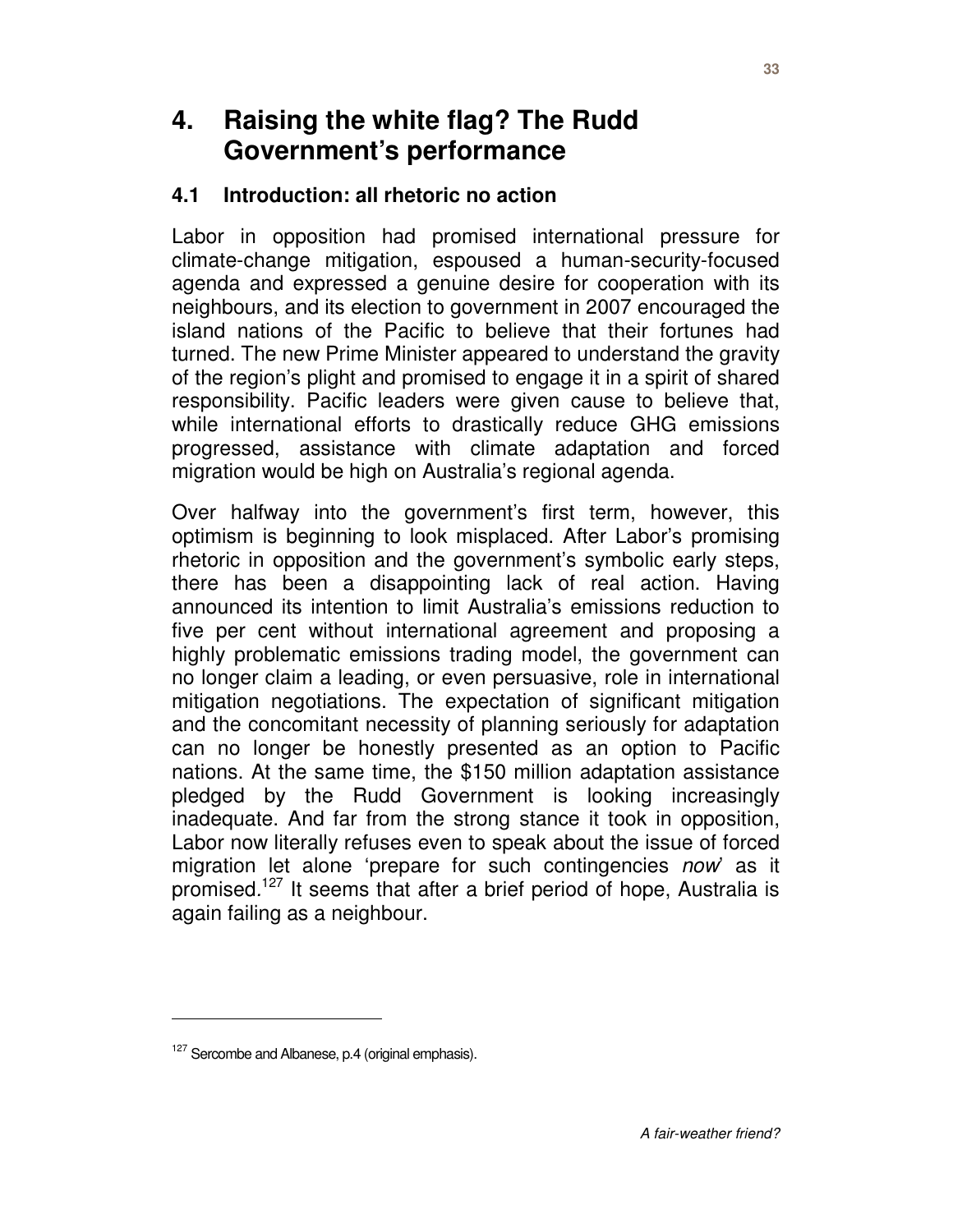Much has been made by the current government of the need for action on mitigation before serious adaptation measures and migration options are canvassed. As explained in the previous chapter, the commitment to act on mitigation was made not only at Bali, where Australia presented itself as a responsible international actor before the rest of the world, but also to its neighbours at the PIF where it assumed the mantle of a capable leader and regional representative. However, after an auspicious start, which included ratifying the Kyoto Protocol, it seems that the Rudd Government's ambitions concerning mitigation have been overwhelmed by domestic political concerns.

In December 2008, the Australian Carbon Pollution Reduction Scheme (CPRS) was announced and committed Australia by 2010 to an emissions trading scheme with an unambitious emissions reduction target of five per cent, rising to 15 per cent if the rest of the world was deemed by the Australian Government to have 'done its bit'. This timid range was inconsistent with the advice received by the government's own climate-change adviser, Professor Ross Garnaut, who suggested that a 25 per cent target was necessary to ensure Australia as an effective participant in the international negotiations.<sup>128</sup>

In May 2009, amidst heavy criticism from a number of stakeholders comprising industry, the environmental movement, the Opposition, the Greens and the independents, the government announced a raft of changes to the proposed CPRS, which included delaying the start of the scheme until July 2011 and amending the emissions reduction target to between five and 25 per cent. While a 25 per cent reduction is far more closely in line with the scientific consensus, this upper limit will only be adopted in the unlikely event of an ambitious international agreement at the UNFCCC  $15<sup>th</sup>$ Conference of the Parties in Copenhagen in December 2009. This

<sup>&</sup>lt;sup>128</sup> R Garnaut, *Garnaut Climate Change Review: Final report* (Melbourne: Cambridge University Press, 2008). Accessed at: < http://www.garnautreview.org.au/index.htm> on 10/09/08.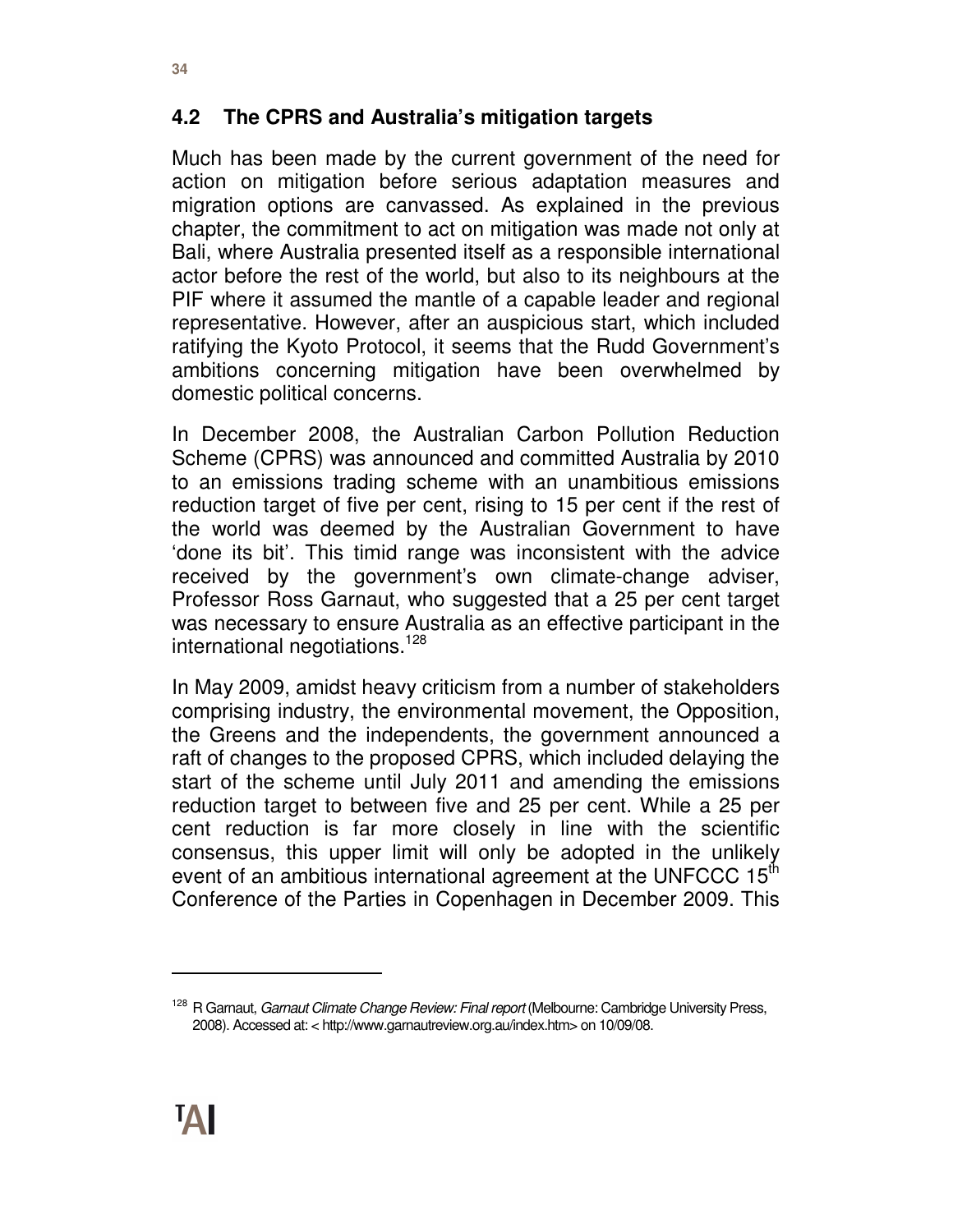agreement would need to commit to stabilising carbon dioxide levels at 450 parts per million or fewer by 2050.

Rudd has admitted that negotiations for an international agreement at Copenhagen are not on track. And further, that the current global economic crisis has made the negotiations more difficult and reduced the likelihood of a good environmental outcome.<sup>129</sup> Indeed, it seems that the real reasons for the proposed changes to the domestic emissions trading scheme have very little to do with increasing good environmental outcomes and instead are focused on maintaining business certainty and solid economic growth in these turbulent financial times. However, as Kiribati's Prime Minister, Anote Tong, reminds us, '[I]t's not an issue of economic growth, it's an issue of human survival'.<sup>130</sup>

Australia has failed to fulfil the promises contained in the National Platform and Constitution 2007 and Federal Labor's plan for International Development Assistance and Climate Change to establish a 'Pacific Climate Change Alliance' in order to add momentum and pressure on mitigation negotiations. Indeed, the Rudd Government's proposed CPRS demonstrates that Australia's current stance on mitigation could not be further from that demanded by the Pacific nations and enshrined in the Niue Declaration to which Rudd was an enthusiastic signatory. The urgent need for adaptation planning must therefore be assessed in the context of the Rudd Government's actions to date, not its lofty rhetoric on the need to achieve mitigation.

#### **4.3 The lack of true adaptation assistance**

If tough mitigation targets were to be adopted tomorrow, serious and prolonged adaptation measures would remain necessary across the Pacific. This is because both sea level and temperatures will continue to rise for centuries 'due to the time scales associated with climate processes and feedbacks, even if

 $129$  M Grattan and T Arup, 'Climate shaded by economy', The Age, 28 March 2009.

<sup>&</sup>lt;sup>130</sup> Quoted in 'Kiribati likely doomed by climate change: President', ABC News, 6 June 2008. Accessed at <http://www.abc.net.au/news/stories/2008/06/06/2266607.htm> on 10/08/08.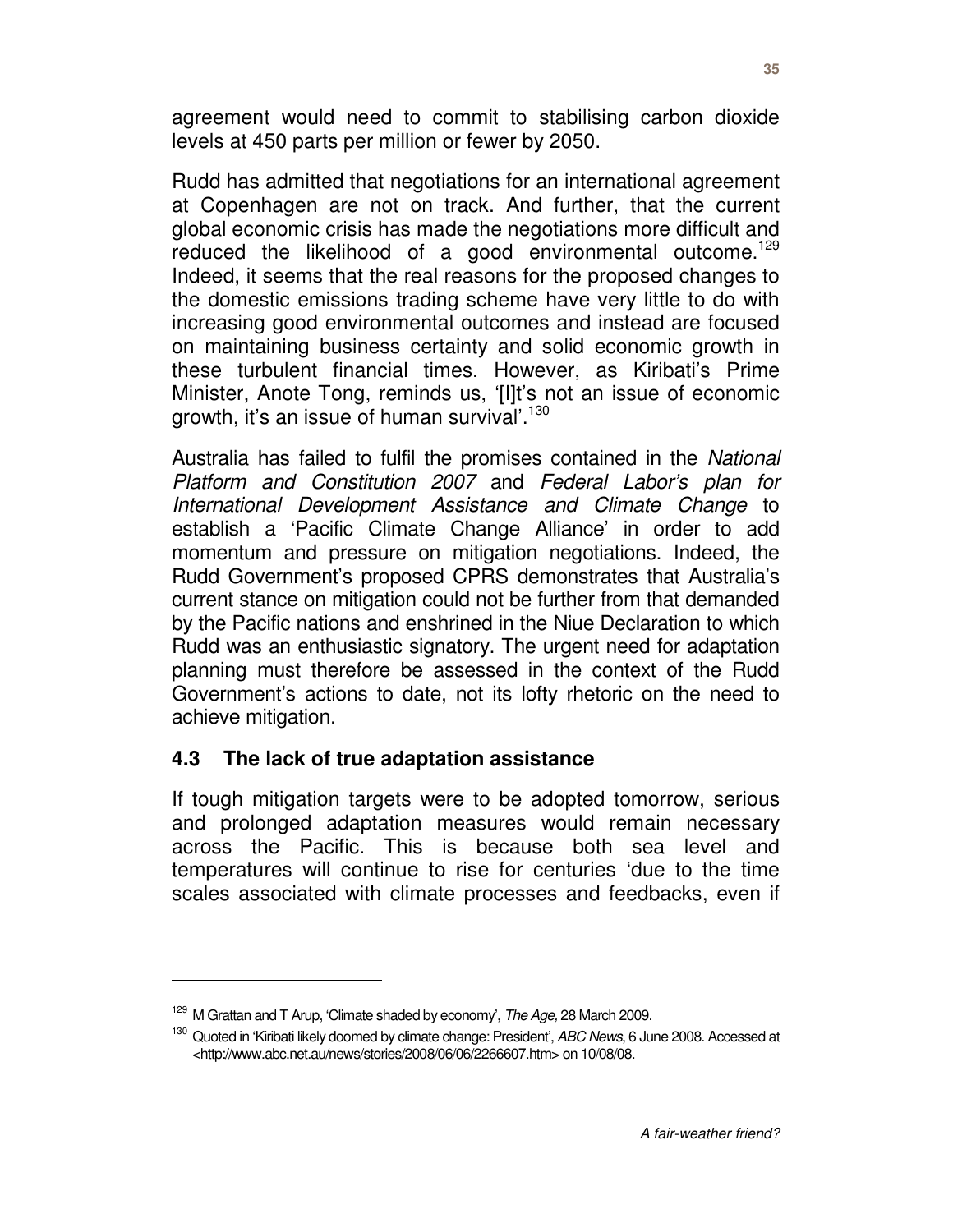greenhouse gas concentration were to be stabilised'.<sup>131</sup> Because aggressive global mitigation is unlikely in the near future, adaptation becomes more imperative than ever. Massive infrastructure changes need to be made urgently in order to efficiently reduce the economic, social, developmental and environmental cost of climate-change impacts.

Strengthening adaptation efforts in the Pacific was a central pillar of the Rudd Government's plan for regional engagement<sup>132</sup> and to this end Labor announced \$150 million for Pacific adaptation prior to the 2007 election. The Federal Budget of 2008 did follow through in this regard; as part of a broader commitment to increase Australia's official development assistance, \$150 million of funds was pledged over three years to the task of meeting 'high priority [climate-change] adaptation needs'.<sup>133</sup> This financial commitment appeared to back up the Rudd Government's acknowledgement of the region's vulnerability and the inadequacy of existing mechanisms in Pacific Island countries to adapt to a climatechanged regime.

While the commitment of \$150 million to support adaptation in the Pacific appears to be a significant advance on the policy of the previous government, the details governing the operation of the policy serve to undermine the current government's apparent generosity of spirit. Unfortunately, the conditions placed on the funding, including the delay to spending much of it and the expansion in the scope of projects that now appear to be covered, render this commitment increasingly marginal. In contrast to the assistance Labor promised, when in opposition, to help Australia's neighbours as part of a 'Pacific Community',<sup>134</sup> government spending in 2008–09 will make very little difference to Pacific communities preparing for impending climate-change effects.

<sup>131</sup> IPCC, p. 16;

See also, Richardson et. al., Synthesis Report, p.10

<sup>132</sup> Rudd, Doorstop interview.

<sup>&</sup>lt;sup>133</sup> AusAID, Australia's International-Development Assistance Program 2008–09.

<sup>&</sup>lt;sup>134</sup> Sercombe and Albanese, p. 3.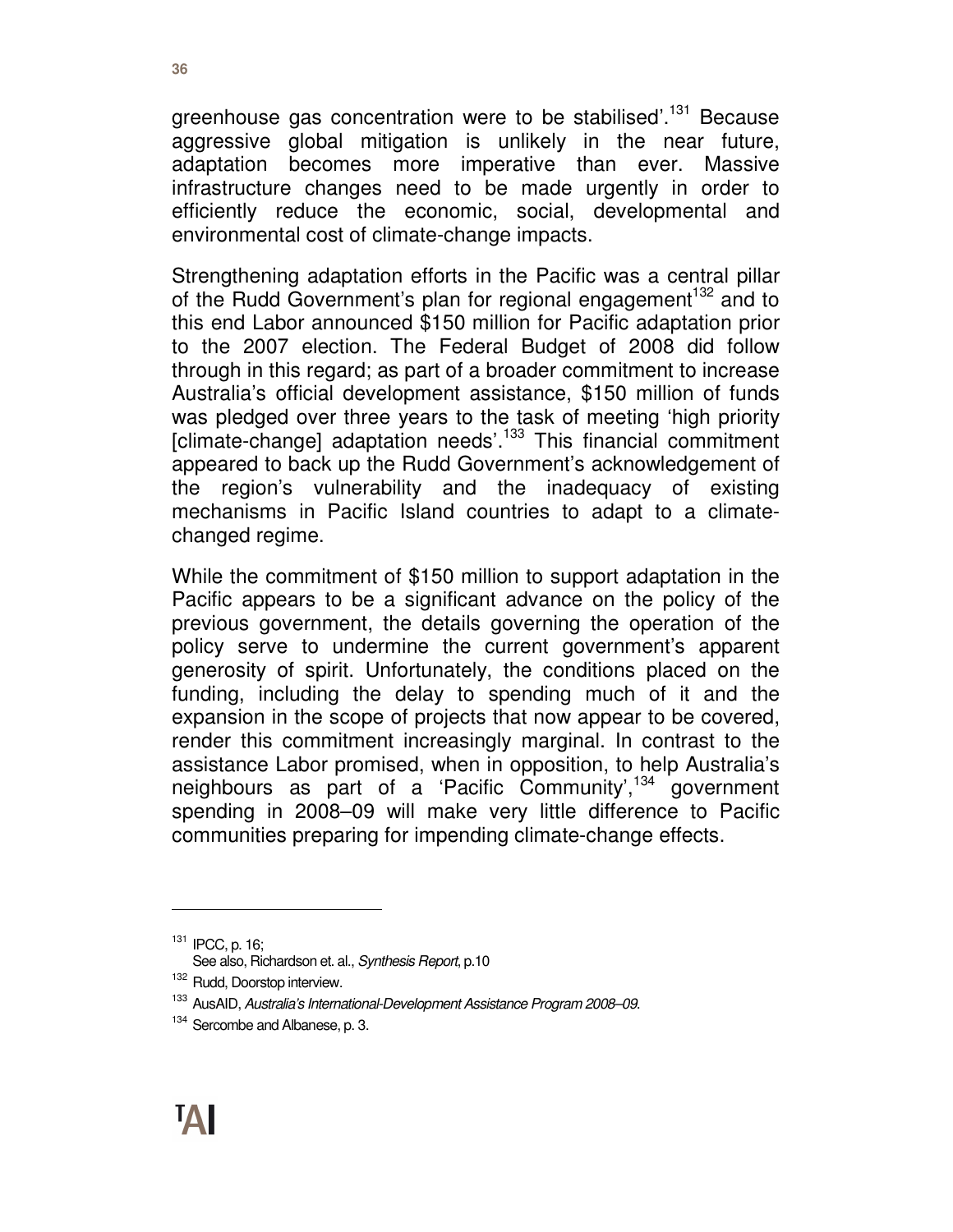The 2008 Federal Budget allocated only \$35 million of the \$150 million in  $2008-09$ <sup>135</sup> Of this, \$15 million was extracted from existing aid money with \$20 million representing new funds. Drawing a significant amount of the funds from the existing aid budget as the Rudd Government has done is an inappropriate reallocation of resources that are already stretched. It is contrary to the pleas of many NGOs in the international aid sector and the advice from the Garnaut report, both of which call for climatechange assistance to be additional to, not part of, existing aid budgets.<sup>136</sup>

The \$150 million has already drawn heavy criticism from several organisations for being grossly inadequate. Oxfam predicts that Australian Government funding required for adaptation initiatives to succeed is in the order of  $$300$  million a year.<sup>137</sup> The Make Poverty History coalition of over 60 aid agencies, community groups and religious organisations have called on the Rudd Government to commit to \$300 million of adaptation funding to developing countries in 2008–09, 'scaling up to \$1.7 billion per annum by 2015'.<sup>138</sup> In comparison to these figures, the \$20 million of guaranteed new money in the 2008–09 Budget is looking like a very small drop in the ocean.

Quite apart from the question of the adequacy of the amounts pledged, it is perhaps of most concern that the money has not been restricted to adaptation-specific projects. Substantial amounts of the 2008–09 funding are being allocated to scientific and capacity-building programs and, although important, these are manifestly not adaptation. According to AusAID, the aim of the

 $135$  It is proposed that the rest of the pledged \$150 million will be distributed as \$49.4 million in new funds in the 2009–10 Budget and \$65 million in new funds in the following year. See Australian Treasury, Budget 2008–09, 2008. Accessed at: http://www.budget.gov.au/.

<sup>136</sup> Garnaut, Final report, p. 317; Oxfam International, Turning Carbon into Gold, Oxfam Briefing Paper 123, December 2008, p. 6. Accessed at: http://www.oxfam.org.au/media/files/OI-Nov08-finance-for-adaptation.pdf.

<sup>&</sup>lt;sup>137</sup> Oxfam Australia, More money needed to help Pacific cope with climate change, media release, 29 August 2008. Accessed at: http://www.oxfam.org.au/media/article.php?id=504.

<sup>&</sup>lt;sup>138</sup> Make Poverty History, See the bigger picture, act on climate change. Australian action on climate change: A guide for Garnaut and the government, 2008. Accessed at: http://www.makepovertyhistory.com.au/getdoc/5e81351c-4db8-4a97-8a17- 07f600633d79/Report\_ClimateChange.aspx.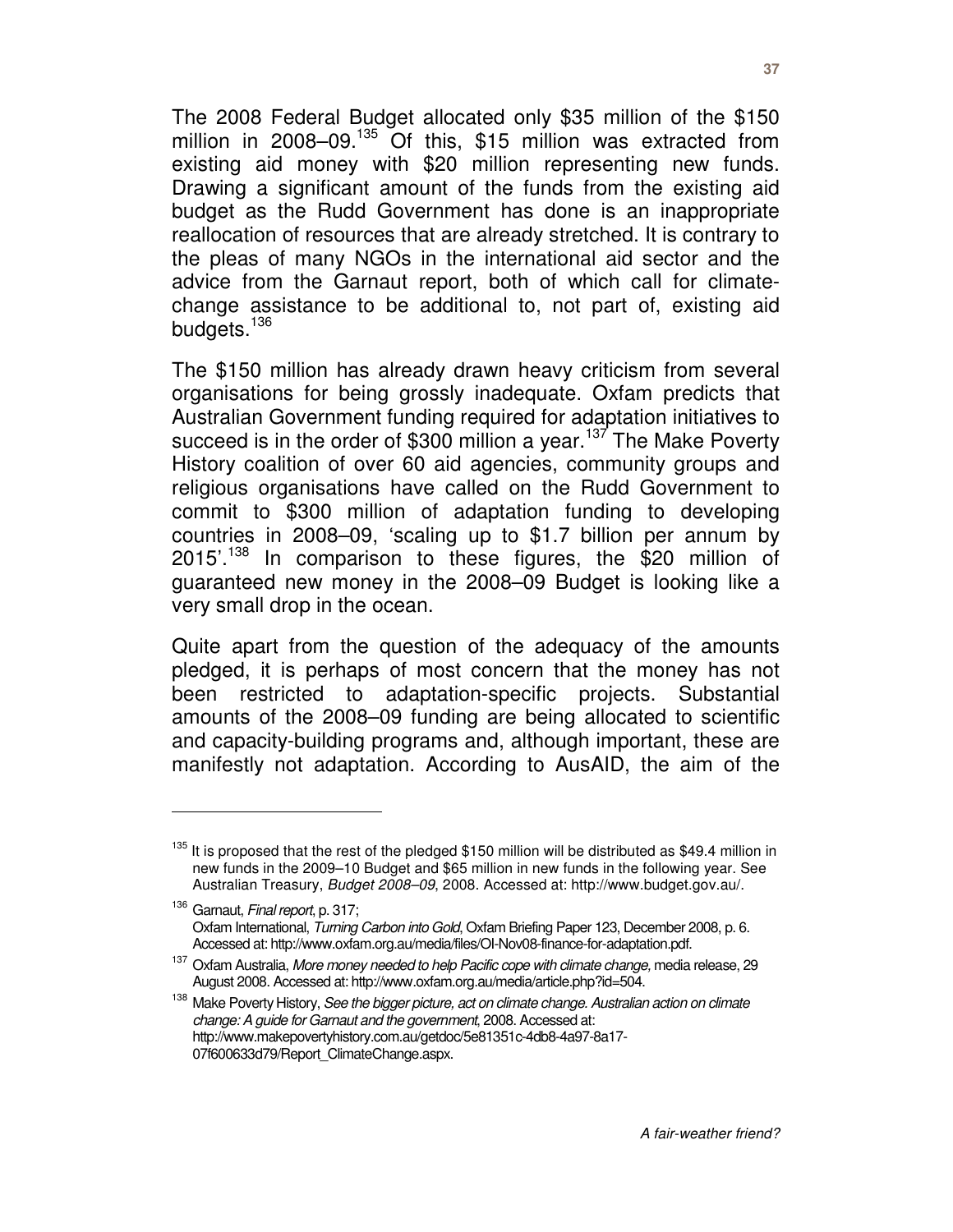government's adaptation initiative is to 'improve the information basis for appropriate climate change responses … and improve the capacity of developing country partners to access donor sources of adaptation funding and manage adaptation activities'.<sup>139</sup> To this end, the funding priorities are 'scientific information for policy and planning', which 'will enhance the information base for planning adaptation responses and effectively implementing adaptation support' and '[i]nvestments in better risk information', which 'will build on current Australian climate prediction/monitoring investments'.<sup>140</sup>

It is only after funding this scientific research and capacity building that money is left for 'contributions to major multilateral adaptation funds', $141$  which may advance on-the-ground adaptation activities. The government's priorities are decades out of date. There is international consensus that the world is past the point of needing further research and there is a limit to the usefulness of scientific predictions no matter how accurate; what is needed now is action. What is certain is that, due to a combination of environmental degradation, population pressures and ocean events, the habitability of low-lying areas is now becoming more marginal. Climate change will exacerbate this threat. For water-permeable coral landmasses and islands with highest points only metres above sea level, the admirable academic endeavour of predicting the exact magnitude of sea-level rise is incidental to taking concrete steps to prepare for it. Scientific research and capacity building are certainly endeavours worth funding but not from an already meagre pool of money that is publicised as being for adaptation assistance.

Further, there is no indication of the geographical limits that may apply to the dissemination of the \$150 million of adaptation assistance. Although a geographic focus on Pacific neighbours is implied, in fact the fund exists 'to meet high priority climate change

<sup>&</sup>lt;sup>139</sup> AusAID, 'Adaptation to Climate Change Initiative', July 2008. Accessed at: http://ausaid.gov.au/keyaid/adaptation\_initiative.cfm

<sup>&</sup>lt;sup>140</sup> AusAID, 'Adaptation to Climate Change Initiative'.

<sup>&</sup>lt;sup>141</sup> AusAID, 'Adaptation to Climate Change Initiative'.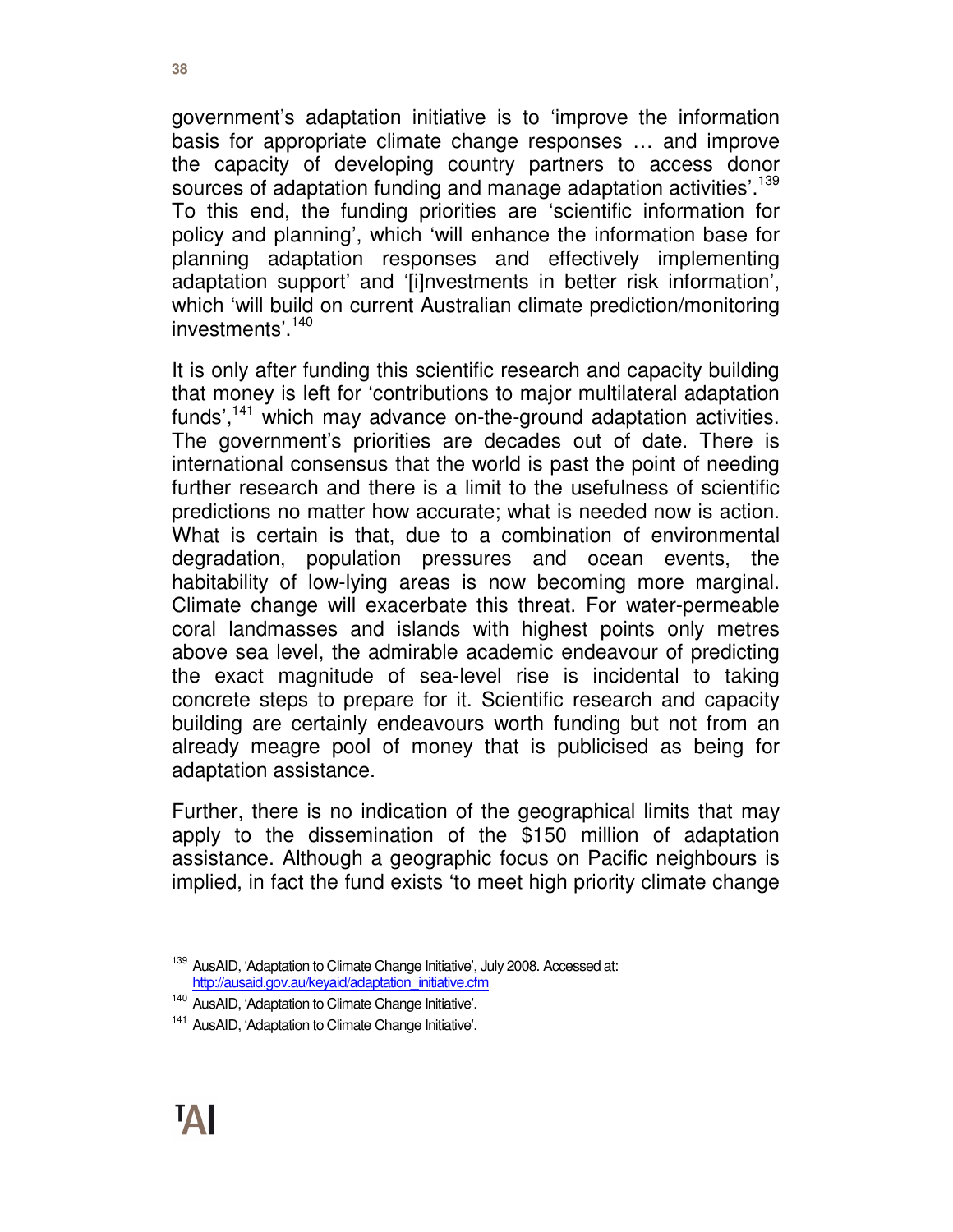adaptation needs in vulnerable countries in our region<sup>'.142</sup> All the countries in our region, with the exception of New Zealand, exhibit significant vulnerability. Given the votes required for the Prime Minister to achieve his stated goal of gaining Australia a seat in the UN Security Council by 2013, it is not inconceivable that there might be political temptations to include South-East Asia and even some African nations in 'our region' for the purposes of that adaptation fund. It is instructive in this regard that AusAID has recently expanded its aid program to include Africa after a long period of omission.<sup>143</sup> Whilst it would be a useful step to fund climate-change adaptation in Africa, it is vital that Australia ensures first and foremost that the adaptation needs of its Pacific neighbours are fully met before expanding the scope with a view to further diplomatic gain.

#### **4.4 Migration: the elephant in the room**

Assessments of the impacts of climate change conclude that sealevel rise, associated coastal degradation, salinisation and severe flooding will lead to the displacement of people in the Pacific.<sup>144</sup> The Prime Minister of Tonga, addressing the 2008 UN General Assembly, stated in unequivocal terms that '[t]he prospect of climate refugees from some of the Pacific Island Forum countries is no longer a prospect but a reality, with relocations of communities due to sea level rise already taking place. Urgent action must be taken now'.<sup>145</sup>

Outlined in the National Platform and Constitution 2007 and Our drowning neighbours, Labor's commitments to establish an international coalition to accept 'climate change refugees'<sup>146</sup>

- <sup>144</sup> IPCC, p. 708; Brown;. Barnett, Adapting to Climate Change in Pacific Island Countries ; Garnaut, Draft report, p. 192.
- <sup>145</sup> UN News Service, 'Climate change threatens international peace, Pacific Island States tell UN debate', 2008. Accessed at:

http://www.un.org/apps/news/story.asp?NewsID=28318&Cr=general+assembly&Cr1=debate.

<sup>&</sup>lt;sup>142</sup> AusAID, 'Adaptation to Climate Change Initiative'.

<sup>&</sup>lt;sup>143</sup> AusAID, 'Africa and Middle East', July 2008. Accessed at: http://www.ausaid.gov.au/country/africa.cfm.

<sup>146</sup> Australian Labor Party, p. 242; Sercombe and Albanese, p. 4.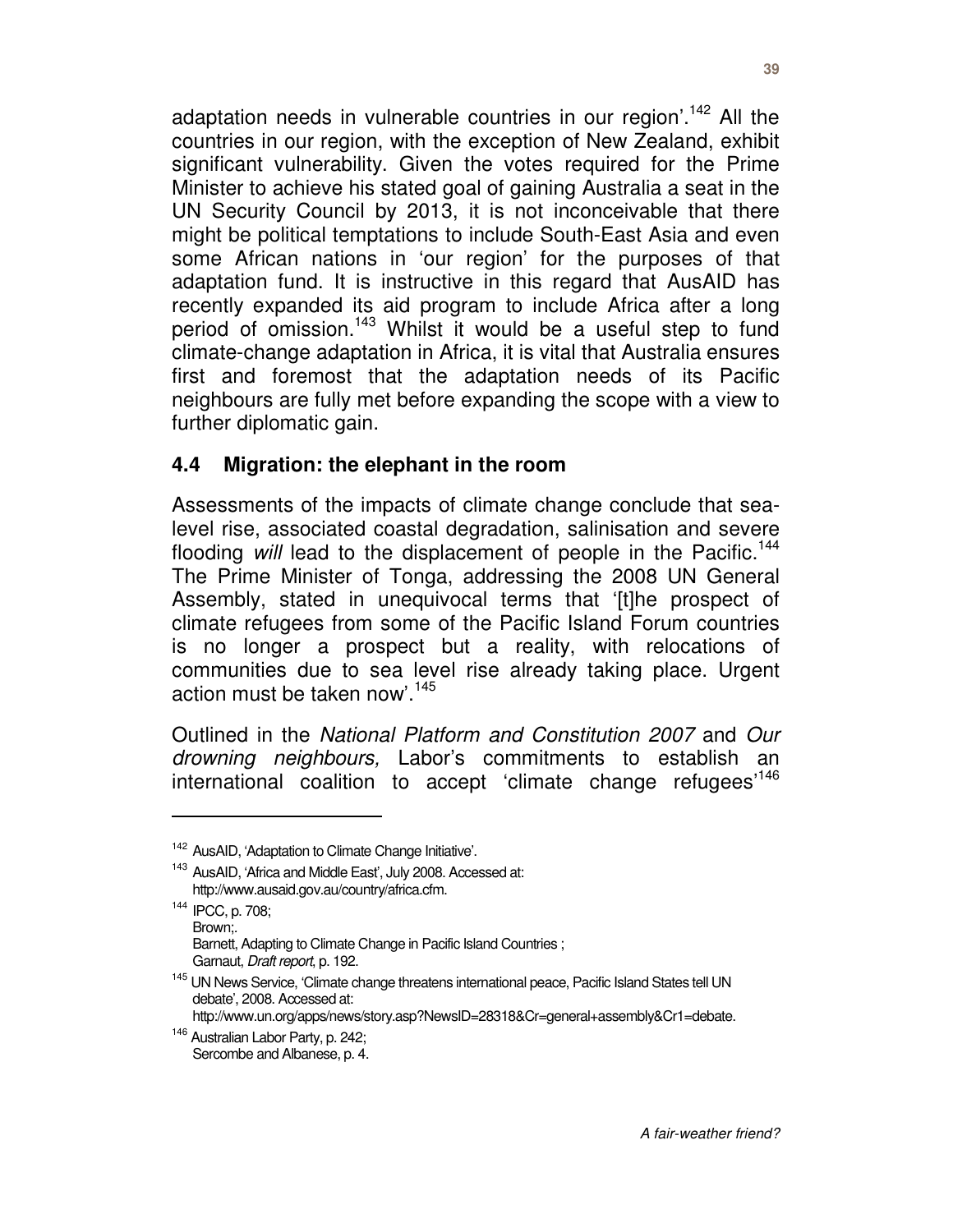seemed to accept the urgency of this proposition. Unfortunately, no action has been taken to honour this commitment. In fact, since the election, the issue of forced migration has been met with silence from Labor politicians. For all its rhetoric aimed at creating a sense of regional unity with Pacific Islanders, the Rudd Government has thus far been at pains to avoid any discussions about allowing those displaced by climate change to live in Australia if resettlement becomes necessary. In justifying his government's apparent backflip on the issue, Rudd claimed that to do so would be akin to 'haul[ing] up the white flag and saying it's all too late'.<sup>147</sup> Instead of planning for the worst, it appears that Australia would prefer to act as a conduit for Pacific concerns by providing leadership on forging an international emissions reduction agreement and pursuing effective adaptation strategies. If this were a genuine commitment, it would be admirable.

However, as discussed above, only a short time after the Niue Declaration the Rudd Government effectively raised the white flag on a workable climate-change agreement. Its emissions trading scheme does nothing to shield Pacific communities from the probable disaster of rising seas and the adaptation assistance offered is not commensurate with the impending threat. It is to be hoped that its apparent choosing to renege upon commitments made to Australia's Pacific neighbours might have led the government to develop a plan to reassure these people that they had not simply been cut adrift in the rising seas of Realpolitik

Former Greens Senator Kerry Nettle sought this reassurance in Senate Estimates in February 2008. It was confirmed, however, that 'there are currently no specific criteria that would allow the entry of a person purely on the grounds that they were displaced by climate change<sup>', 148</sup> Furthermore, the Department of Immigration and Citizenship (DIAC) admitted that it had no plans to consider the impacts of climate change on people movement, nor any effects upon, nor possible roles for, Australia in the regional

<sup>&</sup>lt;sup>147</sup> Rudd, Doorstop interview

<sup>&</sup>lt;sup>148</sup> Commonwealth, Estimates, Senate Standing Committee on Legal and Constitutional Affairs, 19 February 2008, p. 81.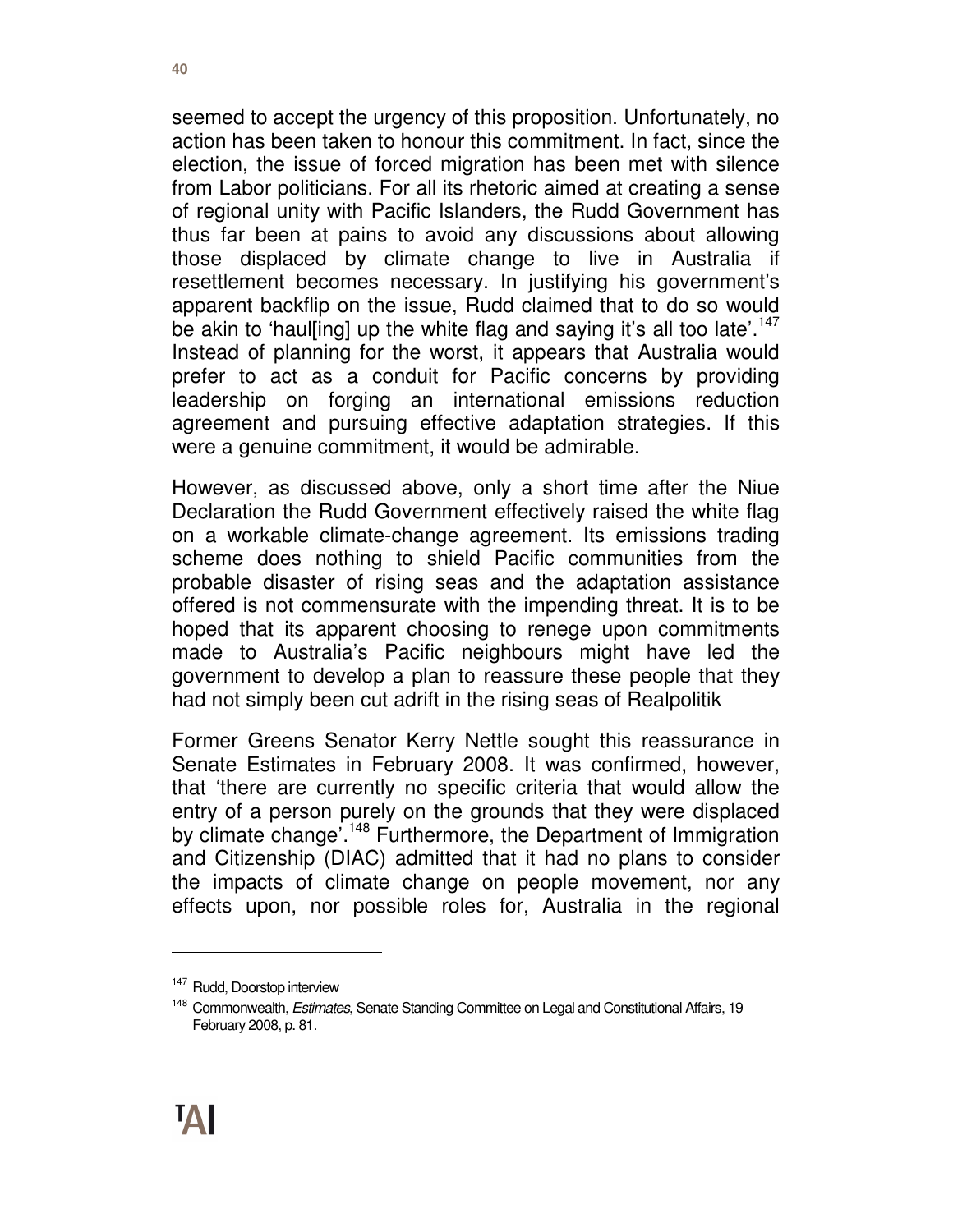context. The Departmental Secretary then went on to explain that the department was not conducting any research into the issue and, indeed, confided that 'we are rather strapped for funds for research at the moment<sup>'.149</sup> When questioned again later in the year, DIAC had not progressed noticeably; the only action it had undertaken was a 'literature survey' on climate migration.<sup>150</sup> It is difficult to understand how a literature survey, well into the new government's term, constitutes working 'with our Pacific neighbours to prepare for such contingencies now as was promised in 2006.<sup>151</sup>

The Deputy Secretary responsible for the Migration, Refugee, Citizenship and Compliance Group in DIAC, Peter Hughes, attempted to explain this lack of action in October 2008:

I think the general view that has emerged about climate change displacement is that, first and foremost, the activities of governments ought to be aimed at mitigation of the climate change factors that might displace people, adaptation within countries where that is possible and internal relocation could be part of the adaptation process—and, lastly, as a last resort, if needed, international resettlement as a response.<sup>152</sup>

Once again, the government's approach has slipped way behind the realities of climate change. Forced migration is already occurring and it will continue to do so. Considering the pitiful progress taken by Australia and indeed the world on mitigation and adaptation, it should be a source of acute embarrassment to the government that one of the most senior policymakers in the field thinks that displacement is not already a pressing issue. As discussed in Chapter 1, migration is not the preference of most Pacific Islanders but it has become a very real part of the debate. It can no longer be seen as attributable only to failed adaptation; it needs to be considered as one of the possible adaptive responses

<sup>&</sup>lt;sup>149</sup> Commonwealth, *Estimates*, 19 February 2008, p. 82.

<sup>&</sup>lt;sup>150</sup> Commonwealth, Estimates, Senate, Standing Committee on Legal and Constitutional Affairs, 28 May 2008, p. 43;

Commonwealth, Estimates, Senate, Standing Committee on Legal and Constitutional Affairs, 21 October 2008, p. 33.

<sup>&</sup>lt;sup>151</sup> Sercombe and Albanese, p. 10 (original emphasis).

Commonwealth, Estimates, 21 October 2008, p. 32.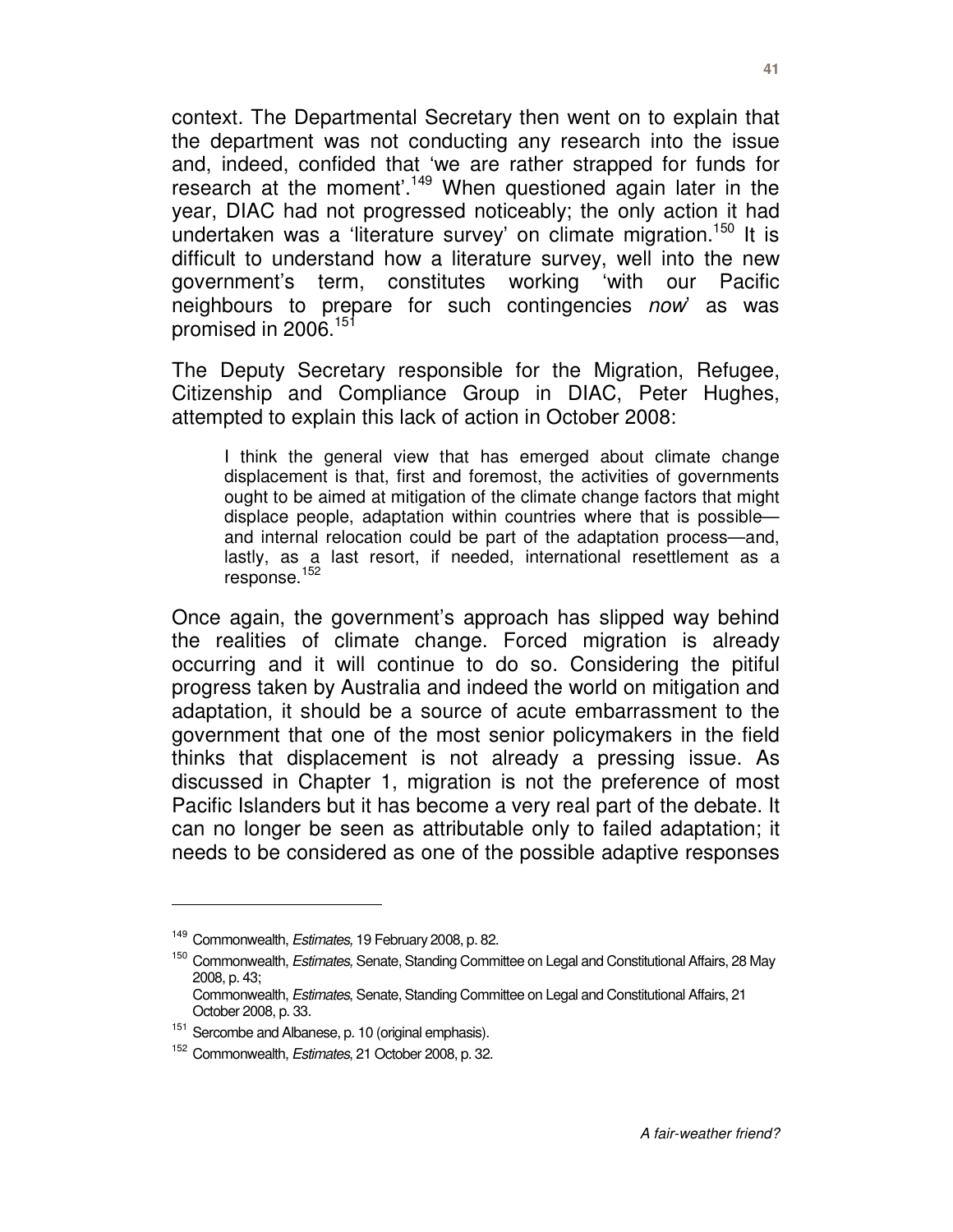and, at times, the only one.<sup>153</sup> The international community must react accordingly and begin making difficult decisions around statehood, the right to nationality and the appropriate humanitarian answers to this distressing situation.

Australia must be prepared to play a role in the relocation of migrants forced to leave their homes because of climate change. Capacity for internal relocations between low-lying atoll islands or within the entire Pacific region is very limited; the financial and social resources available to support migrants are restricted even among the bigger islands and those with higher terrains. The added socioeconomic burden of an increased population is contraindicated for countries already struggling and failing, by and large, to meet MDGs. Further, it is both arrogant and ignorant to assume that it is more appropriate for Pacific Islanders to relocate to other countries within the Pacific rather than to Australia.

The Rudd Government's stated intention to recast Australia as of the region<sup>154</sup> is hollow if there is no inclination to accept those least secure within the region. A troubling double standard is at play. Australia is enthusiastic about economic integration and demands the free movement of capital and goods between the Pacific and its own shores but it denies the same freedom to human beings.<sup>155</sup> As Dobell explains, if Australia is to continue to claim such a special role in the Pacific, Pacific people must be given a place in Australia.<sup>156</sup>



<sup>153</sup> Brown, p. 10.

<sup>&</sup>lt;sup>154</sup> D Kerr, 'Australia's Focus on the Pacific', speech to the Australian Strategic Policy Institute Defence and Security Luncheon, 17 April 2008. Accessed at: < http://www.aspi.org.au/admin/eventFiles/080417%20Kerr%20ASPI%20Pacific%20\_Final%20- %20as%20delivered %20 2 .pdf > on 10/08/08.

<sup>&</sup>lt;sup>155</sup> M Penjueli and W Morgan, 'What's so new about Rudd's Pacific policy?', NewMatilda.com, 19 September 2008. Accessed at: http://newmatilda.com/2008/09/19/whats-so-new-about-rudds-pacificpolicy on 28/09/08. This article provides an excellent analysis of Rudd's push for closer economic integration with the Pacific and the similarities with Howard's free-trade policies.

<sup>&</sup>lt;sup>156</sup> G Dobell, 'Australia and the Pacific's Lost Generation', Quadrant, 51:3, pp. 9–17. Accessed at: http://www.abc.net.au/international/projects/pdf/Quadrant\_auspac\_lostgeneration.pdf.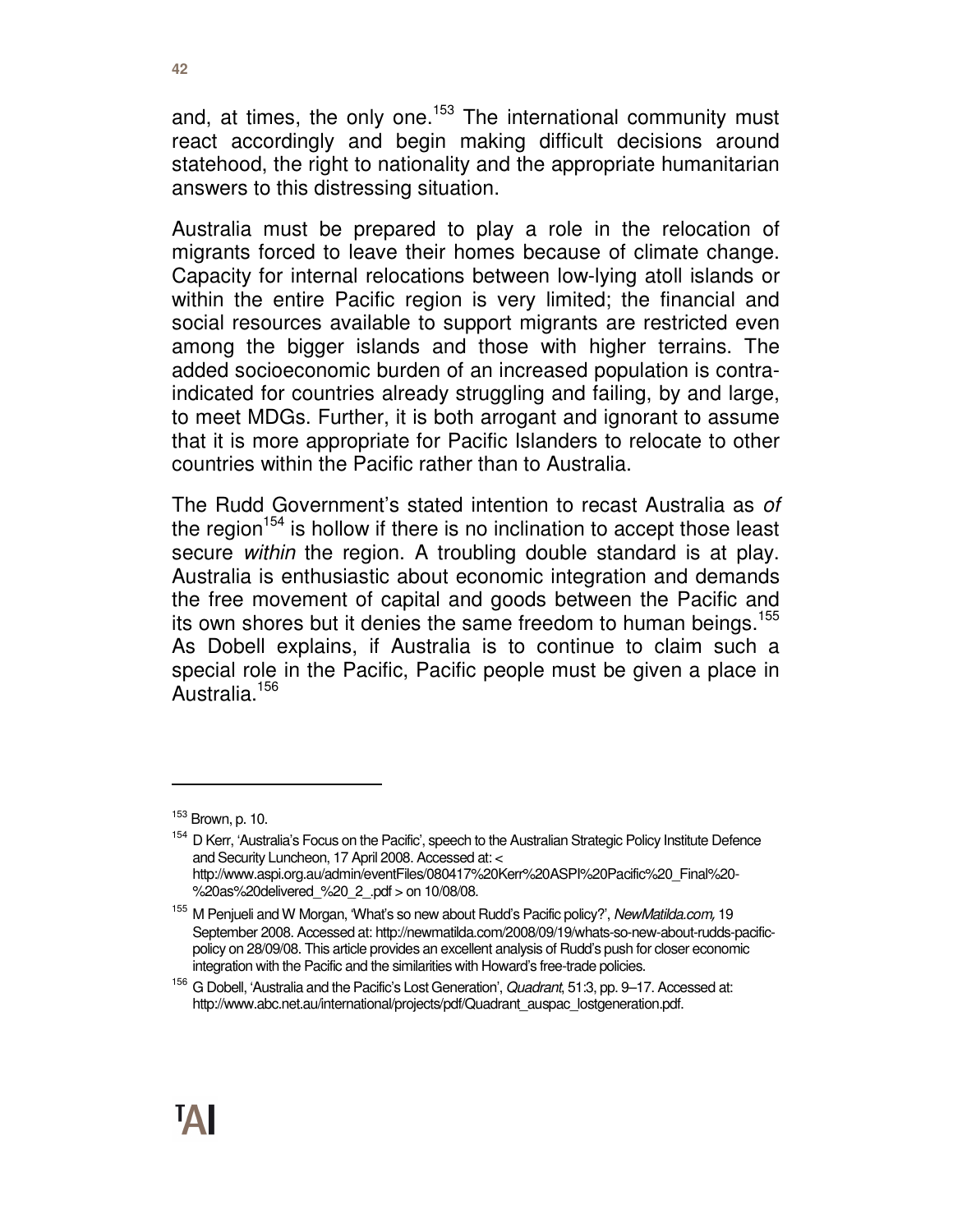### **4.5 Conclusion**

It is clear that in order to truly assist Pacific communities certain to face the brunt of disastrous climate-change impacts in coming years, Australia should:

- lobby aggressively in the international arena, as both leader and representative of the region, to mitigate climate change
- extend extensive adaptation assistance to vulnerable Pacific nations irrespective of any progress on international mitigation agreements
- position itself to ensure that, to the extent it appears necessary in the long run, forced climate migration is planned for and managed with compassion and regional cooperation.

The incoming Rudd Government promised progress on all of these issues and willingly accepted a great deal of credit for doing so. Thus it is unacceptable for the government now to have failed to make very much progress at all on *any* of these issues. They are interlinked and a lack of progress on any one of them raises the urgency of the other two.

The Australian Government has dealt with the Australian people and the world on the basis that aggressive mitigation is unlikely. It has then turned to face the Pacific and claimed that resettlement is inappropriate because it undermines mitigation efforts. Despite clear evidence that these claims together consign many Pacific communities to destructive environmental impacts, much publicised adaptation funding will not only be spread thinly across the region but will probably be spent largely on the superfluous task of establishing scientific certainty about a process that is already claiming victims.

These policy positions on mitigation and adaptation are at best incoherent and at worst duplicitous. The Rudd Government can no longer promote them simultaneously if it is to retain legitimacy for its claim to a new era of regional engagement. It needs to commit to strong mitigation, both domestically and as part of an international negotiating stance. Then it must turn again to the Pacific and enter into a franker discussion of the region's prospects and Australian intentions in a climate-changed future, particularly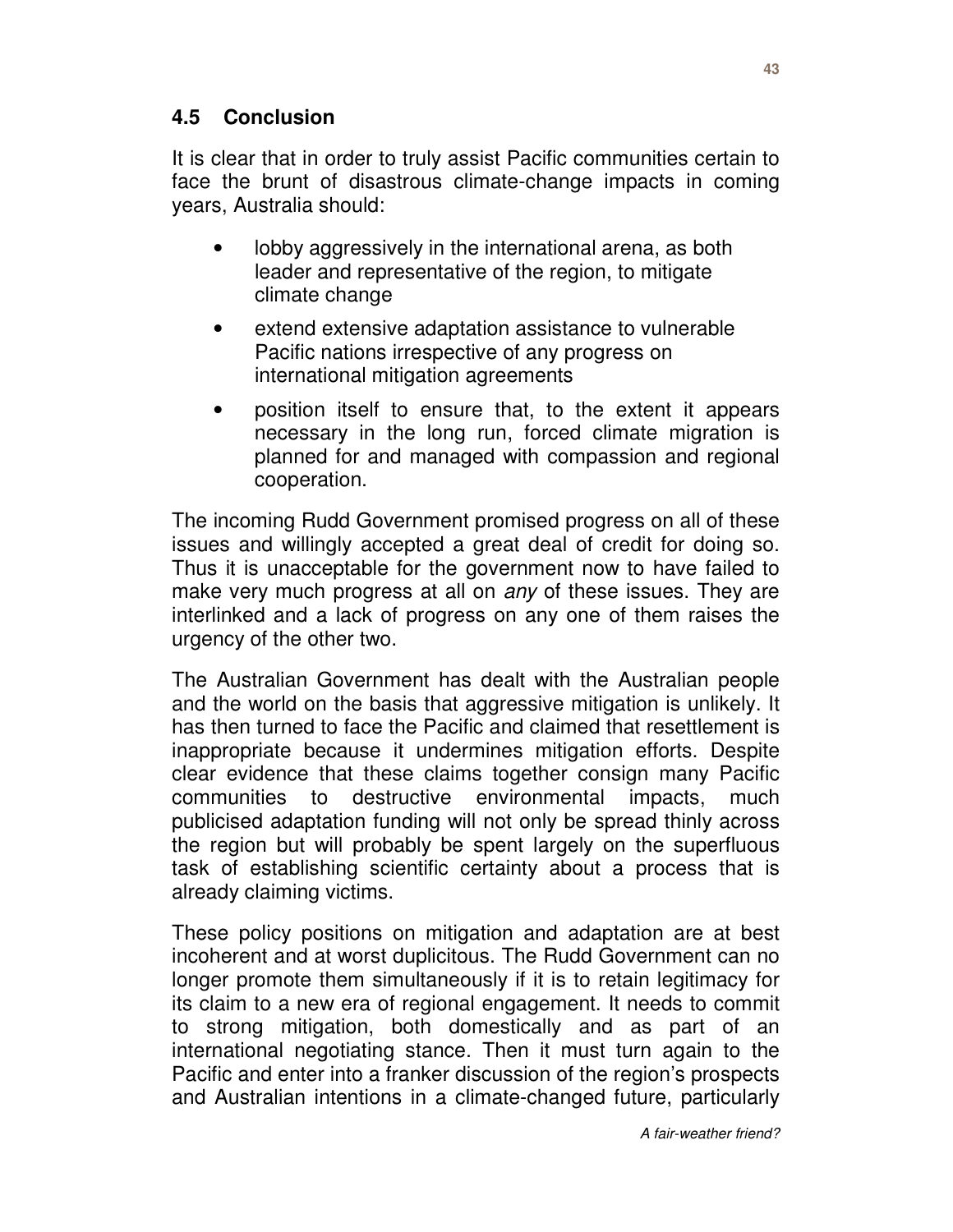in regard to forced migration. This would truly be a display of creative middle power leadership.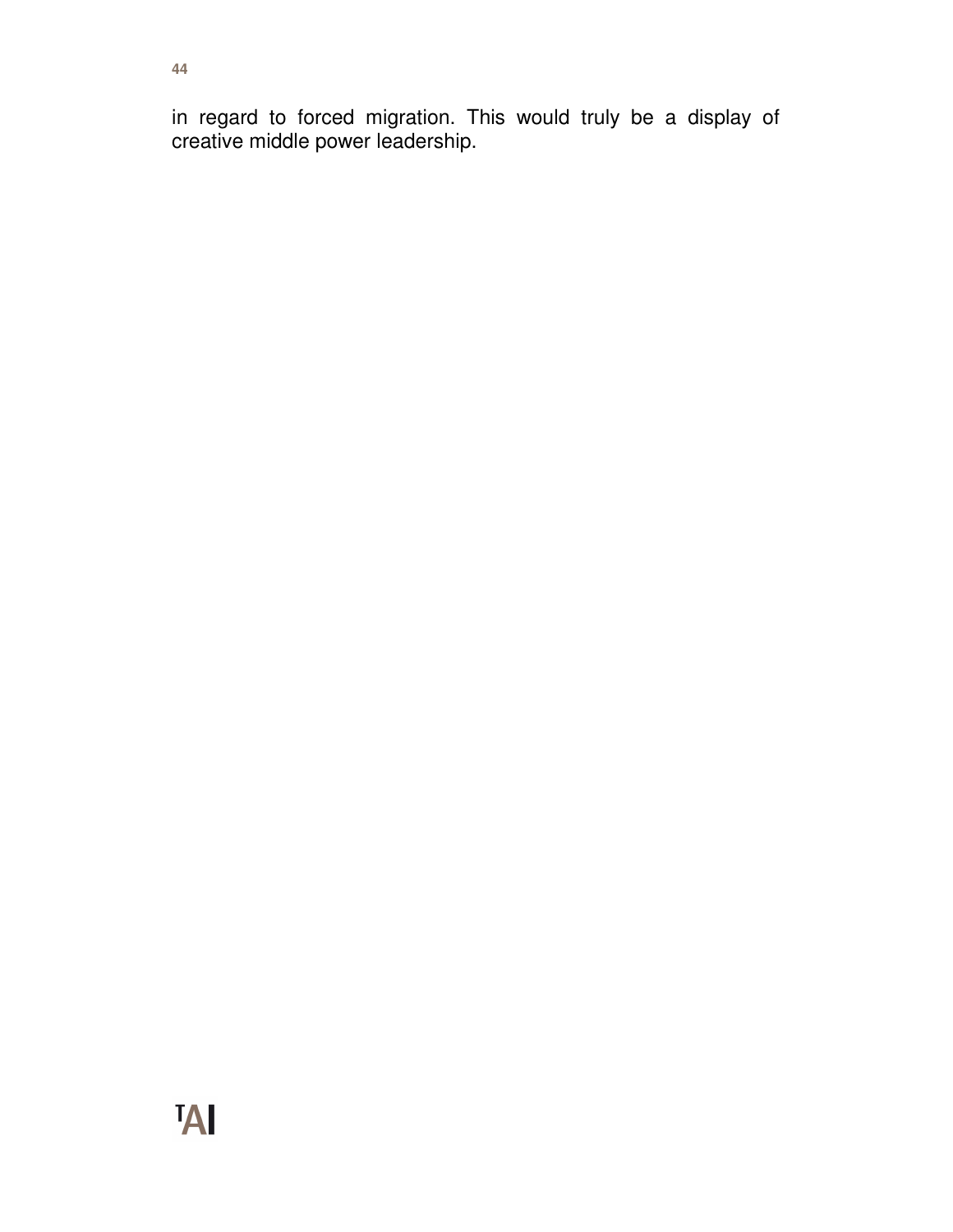# **5. Conclusion and recommendations**

#### **5.1 Introduction: regional climate change and Australia's obligation to assist**

Climate-change impacts will have a disastrous effect in the Pacific. Extreme weather events will become more commonplace, the sea level will rise, erosion will reduce arable land and salinisation will threaten the availability of freshwater. Scientists meeting in Copenhagen in March 2009, ahead of global negotiations in December, have confirmed that predictions documented in the 2007 IPCC Fourth Assessment Report are out of date and the situation is worse than previously thought.<sup>157</sup> Sea-level rise of one metre by 2100 is beginning to look conservative 'due to the growing contribution of ice loss from Greenland and Antarctica'.<sup>158</sup> The vulnerability of Pacific Island nations to this looming situation is well-established and for some time now the region has been seen as the canary in the climate-change coalmine. In future decades, the changing climate will see a decline in both human health and socioeconomic wellbeing as land, food and freshwater are lost and ultimately villages are forced to evacuate.

The nations of the Pacific cannot prepare for this situation alone, nor should they be expected to. Pacific nations do not have either the financial or adaptive capacity to build appropriate resilience to protect their citizens. Indeed, extreme poverty is steadily rising in parts of the Pacific and both economic performance and governance are seen as weak.<sup>159</sup> Progress towards the UN MDGs in the region has been described as 'heading in the wrong direction', $160$  with some willing to characterise the state of affairs as endemic.<sup>161</sup>

<sup>&</sup>lt;sup>157</sup> Richardson et. al., Synthesis Report, p. 8.

<sup>&</sup>lt;sup>158</sup> Richardson et. al., Synthesis Report, p. 10.

<sup>&</sup>lt;sup>159</sup> AusAID, Tracking Development and Governance in the Pacific, Canberra, 2008. Accessed at: http://www.ausaid.gov.au/publications/pdf/track\_devgov.pdf on 21/08/08.

<sup>&</sup>lt;sup>160</sup> Rudd, Doorstop interview.

<sup>&</sup>lt;sup>161</sup> H Hughes, 'Aid Has Failed the Pacific', Issue Analysis No. 33, Centre for Independent Studies, 7 May 2003. Accessed at: http://www.cis.org.au/issue\_analysis/IA33/ia33.pdf.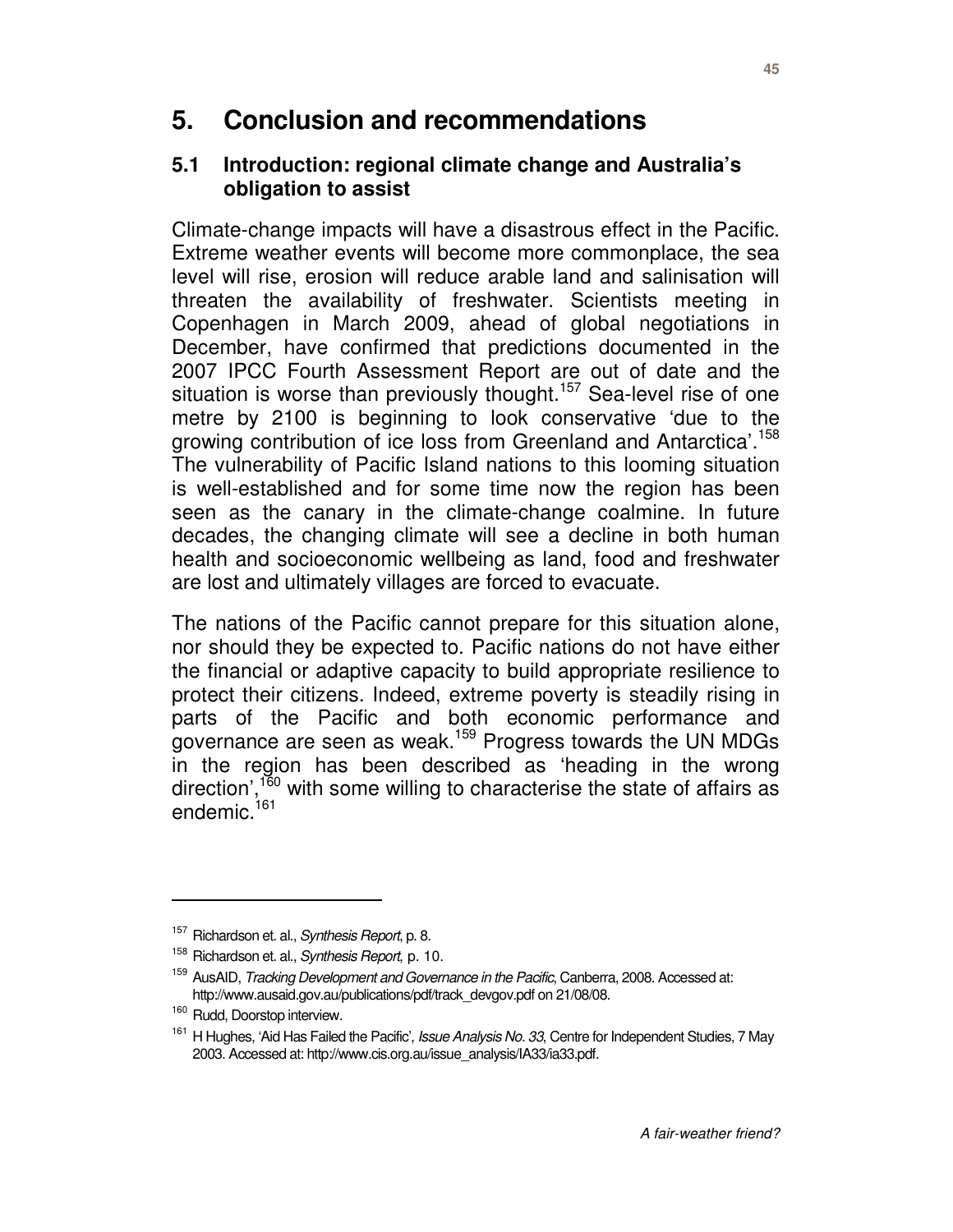Pacific communities will need to rely on assistance from developed countries like Australia if there is to be any hope of reducing the negative impacts of climate change upon the islands. Australia, as assumed regional leader, has both a moral and a legal obligation under the UNFCCC to assist.<sup>162</sup> Furthermore, it is in Australia's national interest from both an economic and a traditional security perspective to do so. But, as this paper has documented, adequate assistance has not been forthcoming. Australia has long claimed to be a special friend of the Pacific nations but now, when there is an urgent need for deep cuts to emissions and significant adaptive measures including migration, the depth of the friendship is being tested.

## **5.2 Howard's legacy and Rudd's promises**

The Howard Government sought to separate the issues of 'climate change' and 'security', largely denying the existence of the former and affording the latter an alarming prominence. For over a decade, John Howard encouraged a view of the Pacific as unstable and likely to compromise Australian territorial integrity if a hardline stance on governance and economic stability were not enforced. In addition, the Howard Government fostered a discourse of danger surrounding refugees for its own political gain. The resulting fearmongering, which saw comparisons between terrorists and Pacific Islanders forced to migrate because of climate change, moved Australia further away from displaying the will and the inclination to assist an increasingly desperate Pacific. The Howard Government's support of national security narratives that denied climate-change vulnerability in the region was a failure of imagination with serious consequences for those most truly insecure.

On the other hand, the ALP in opposition chose to conflate climate change and security and adopted a rhetoric of human security that linked regional instability and vulnerability to a development solution. By accepting the reality of the changing climate and the need for assistance in the Pacific, Labor sought to distance itself

<sup>&</sup>lt;sup>162</sup> UNFCCC, Article 4.4.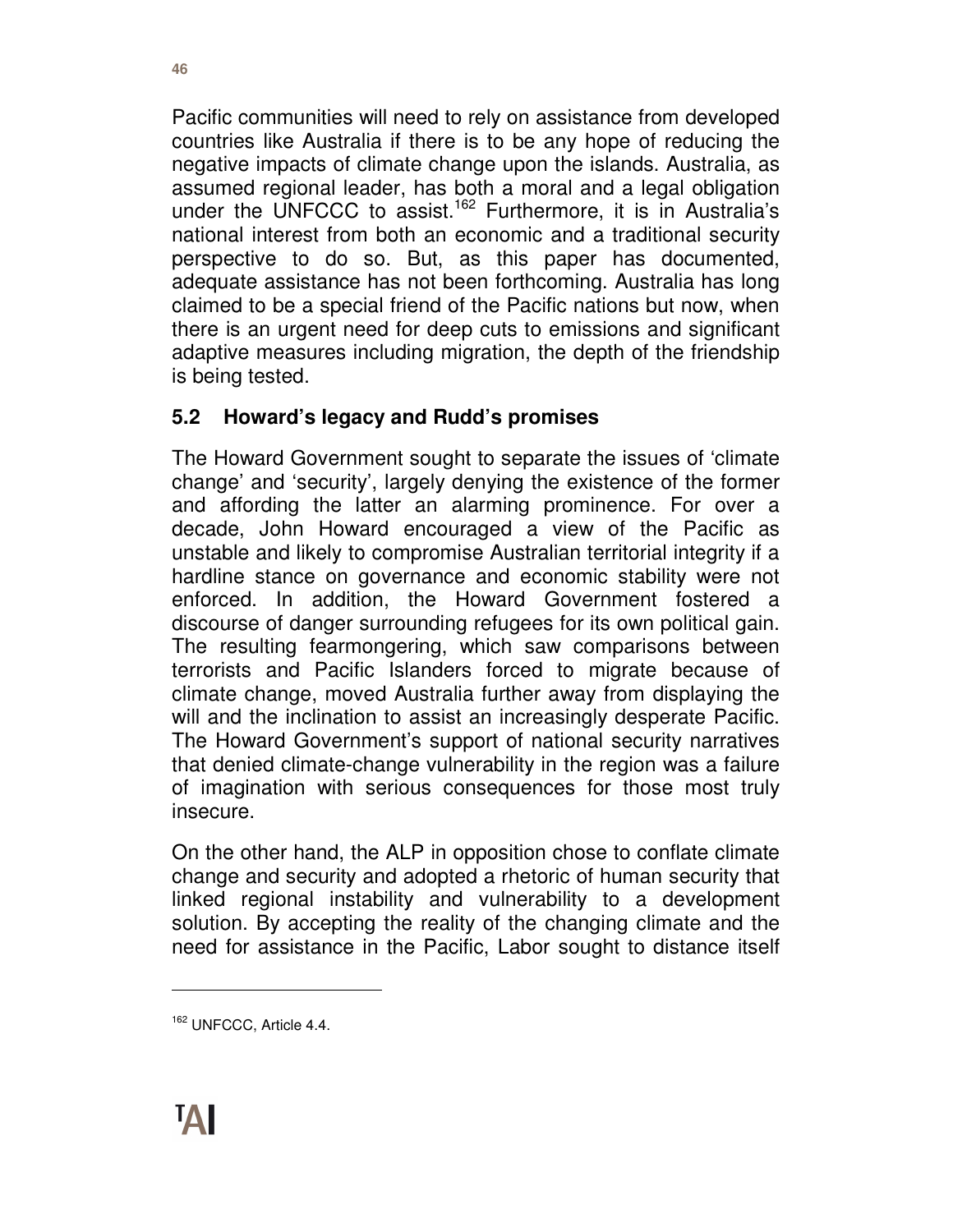from the Howard Government, committing to international leadership on mitigation, the provision of significant adaptation assistance and the establishment of an international regime for the resettlement of those displaced by climate change. Upon its election, the Rudd Government announced a new era of cooperative neighbourly relations. The rhetoric was a powerful and a promising start that did much to repair the damage done to the Australian-Pacific relationship under Howard. Unfortunately, however, policy and practice have failed to uphold these symbolic gestures. To date, the Pacific has not witnessed any real improvement in climate mitigation or adaptation on Rudd's watch.

### **5.3 'It's time to lead'**

In 2006, the ALP scolded the Howard Government for failing to show leadership on regional climate change and declared that it was 'time to lead again'.<sup>163</sup> It is now time for the Rudd Government to listen to its own demands and fulfil the promises that it made in opposition. If it is to regain the trust of the Pacific, it must:

- garner the necessary political will to enforce domestic emissions reductions and lobby internationally for aggressive mitigation targets
- guarantee the provision of targeted and meaningful, rather than diffuse and token, adaptation assistance to the region
- demonstrate leadership and compassion in formulating resettlement options for Pacific people displaced by climate change.

#### **Mitigation**

 $\overline{a}$ 

Australia must set carbon reduction targets that are far more ambitious, in line with the scientific consensus. As a senior CSIRO scientist has recently counselled, considering climate change as only one of the factors, along with the economy and other domestic concerns, when setting mitigation targets 'is like trying to negotiate

<sup>&</sup>lt;sup>163</sup> Sercombe and Albanese, p. 3.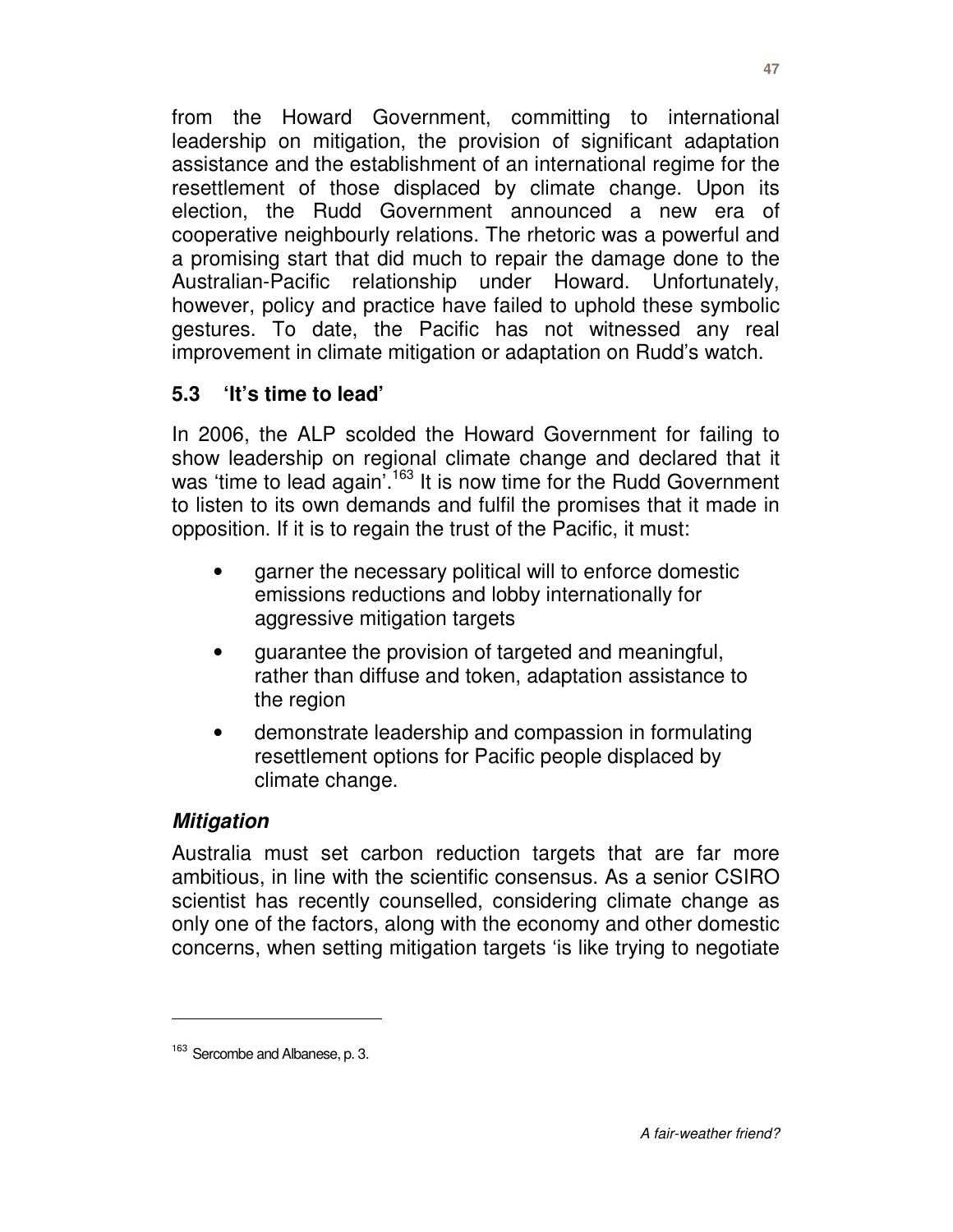with a speeding train'.<sup>164</sup> By agreeing to aggressive emissions reductions before the Copenhagen negotiations in December 2009, Australia would be well-placed to provide international leadership and encouragement to China and other major developing countries reluctant to undertake deep cuts without concrete commitments from the developed world. To this end, the Rudd Government must fulfil its election promise and establish a 'Pacific Climate Change Alliance', allowing it to be part of a Pacific regional negotiation strategy on mitigation. By lending Australia's middle-power voice to the Pacific during international negotiations, the government would make a significant gesture towards supporting the region.

#### **Adaptation**

It is time to remove discussion of adaptive measures and the possibility of migration from the margins of mitigation considerations and recognise their absolute centrality to the future of the Pacific community. This paper has outlined the need to extend far more substantial adaptation assistance to the Pacific because of the predicted effects of climate change upon the UN MDGs to which the Rudd Government says it is so committed. In the words of Philipp Muller, the Marshall Islands' Ambassador to the UN, 'The current levels of funds for adaptation are grossly inadequate. We must put words into action and adaptation funds must be truly new funds<sup>'.165</sup> Labor must ensure that the remainder of the \$150 million first pledged in opposition is guaranteed for Pacific adaptation and is truly additional to the existing aid budget. In addition to this, the Rudd Government should commit a percentage of revenue from the CPRS to ongoing adaptation assistance and emergency relief in the Pacific as requested by international NGOs.<sup>166</sup>

 $\overline{a}$ 

<sup>166</sup> CCDR, p. 6. Oxfam International, Turning Carbon into Gold.

 $164$  As quoted in T Arup, 'Science ignored in climate targets', The Age, 13 April 2009.

<sup>165</sup> Pareti,.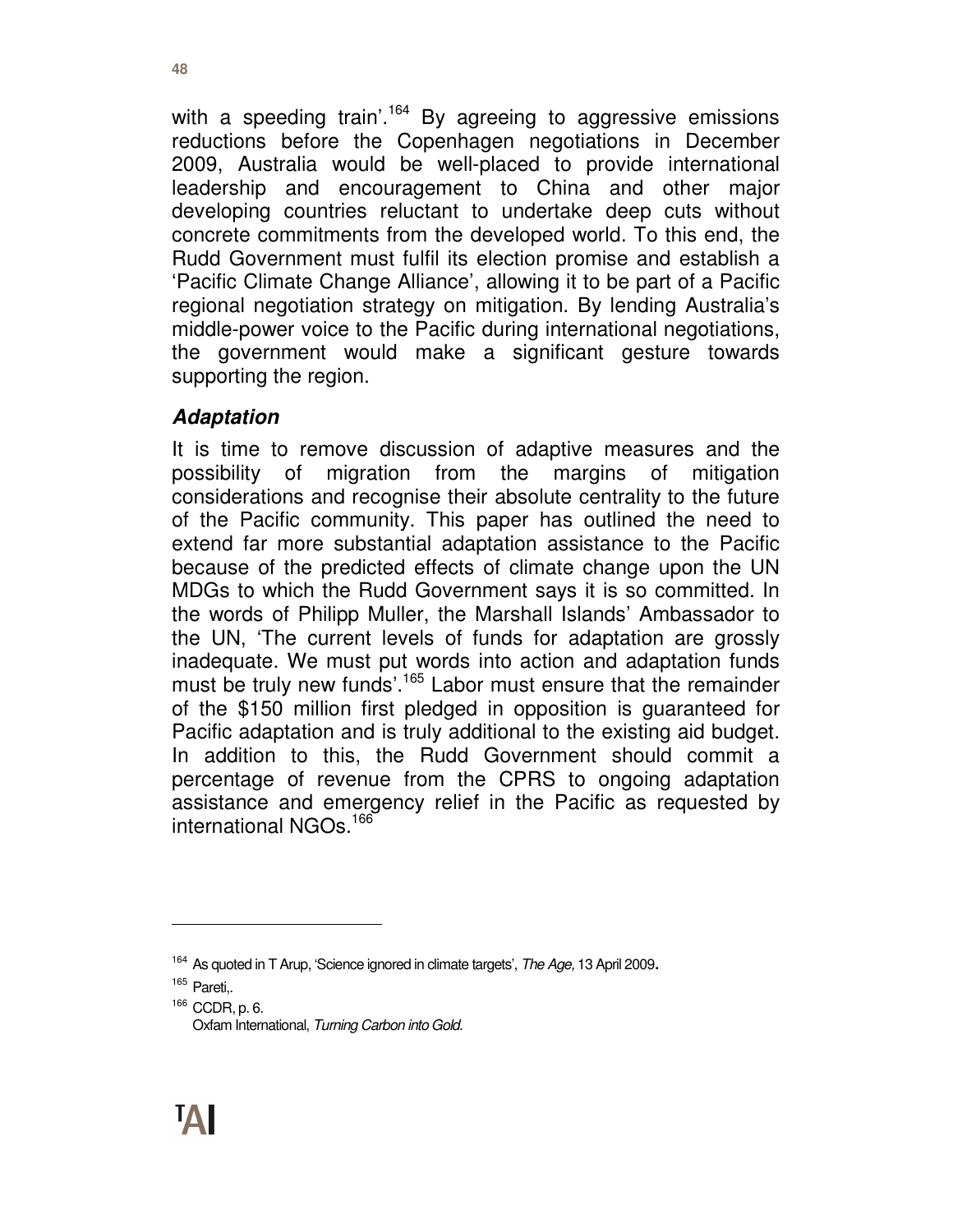#### **Migration**

This paper has established the need for the Australian Government to confront the issue of displacement caused by sealevel rise because, although resettlement of Pacific Islanders may be seen as an undesirable adaptation strategy of 'last resort', it is increasingly unlikely that any amount of adaptation assistance will avoid some degree of forced migration. It is in Australia's interest to confront the need for future migration now and to evaluate candidly and compassionately the potential for Australia to act as a destination. The Rudd Government must honour the commitment it made in opposition to establish an 'international coalition to accept climate refugees'.<sup>167</sup> DIAC must be tasked with investigating the establishment of a new sub-class to the humanitarian intake under the Migration Act, which could allow entry and residence for Pacific Islanders displaced by climate change and at risk of displacement. As life on some atoll islands becomes less viable, this contingency should be urgently addressed. As well as affording Pacific Islanders some dignity and control over their futures, staged migration would provide for better integration and be far less costly than emergency relocation in the future.

#### **5.4 Conclusion**

In August, Australia will host the 2009 meeting of the PIF in Cairns, Queensland, the first time the meeting has been held in Australia since 1994. Kevin Rudd has the opportunity to use his position as Chair to demonstrate Australia's capacity for real leadership on climate change. This is a timely opportunity for the Rudd Government to take a whole-of-government approach to mitigation and adaptation and direct practical and honest attention to the fate of a climate-changed Pacific. By honouring the commitments made in opposition, the Labor Party can move forward towards securing a better future for Pacific Island communities and, in turn, promote Australia's position as a regional leader. In order to do so, however, the government needs to enact deep emissions cuts at home, provide adequate adaptation assistance to the Pacific and look to the possibility of providing refuge for those displaced by

<sup>&</sup>lt;sup>167</sup> Australian Labor Party, p. 242. Sercombe and Albanese, p. 4.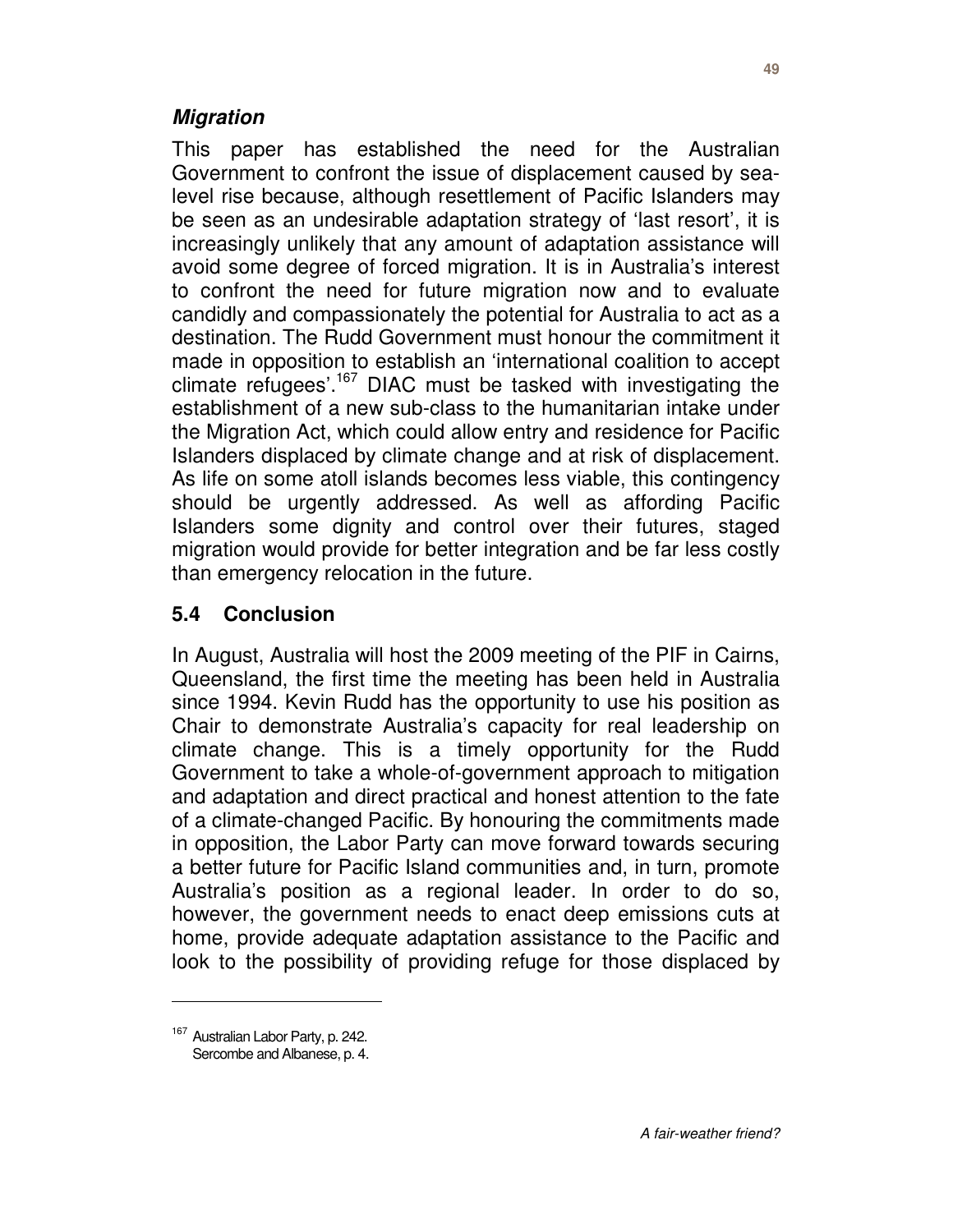climate change. By acting in good faith, the Rudd Government can show that for the Pacific region facing the devastating impact of climate change, Australia is more than just a fair-weather friend.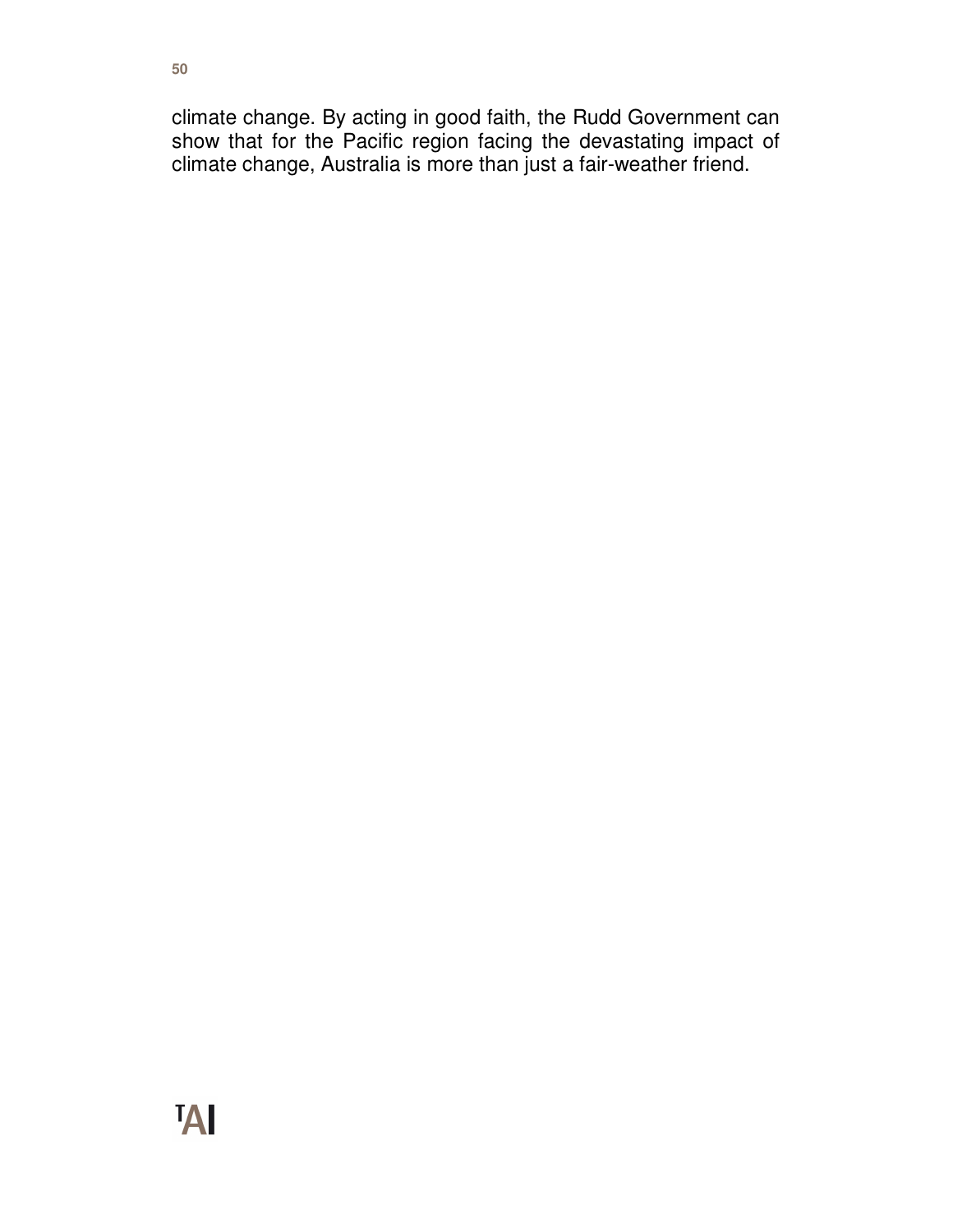# **References**

Abeygunawardena, Piya et al. (2003). Poverty and Climate Change: Reducing the Vulnerability of the Poor Through Adaptation, collaborative paper by UNDP, World Bank, Asian Development Bank and others. Accessed at: <http://www.undp.org/climatechange/adap01.htm> on 10/08/08.

Arup, Tom (2009). 'Science ignored in climate targets', The Age, 13 April.

AusAID, (2008). 'Africa and Middle East'. Accessed at: http://www.ausaid.gov.au/country/africa.cfm.

AusAID (2008). 'Adaptation to Climate Change Initiative'. Accessed at: <http://www.ausaid.gov.au/keyaid/default.cfm> on 06/07/08.

AusAID (2008). Tracking Development and Governance in the Pacific, Canberra. Accessed at: http://www.ausaid.gov.au/publications/pdf/track\_devgov.pdf on 21/08/08.

AusAID (2008). Australia's International Development Assistance Program 2008–09, media release, 13 May. Accessed at: http://www.ausaid.gov.au/media/release.cfm?BC=Media&ID=5748 \_7603\_7093\_1168\_6081.

AusAID (2008). 'The Millennium Development Goals: the fight against global poverty and inequality', 2008. Accessed at: http://www.ausaid.gov.au/keyaid/mdg.cfm on 23/09/08

AusAID (2009). 'Pacific Partnerships for Development', 2009. Accessed at: http://www.ausaid.gov.au/country/partnership.cfm on 03/01/09.

Australian Labor Party (2007). National Platform and Constitution 2007, ALP National Secretary, Canberra.

Australian Treasury, (2008). Budget 2008–09. Accessed at: http://www.budget.gov.au/.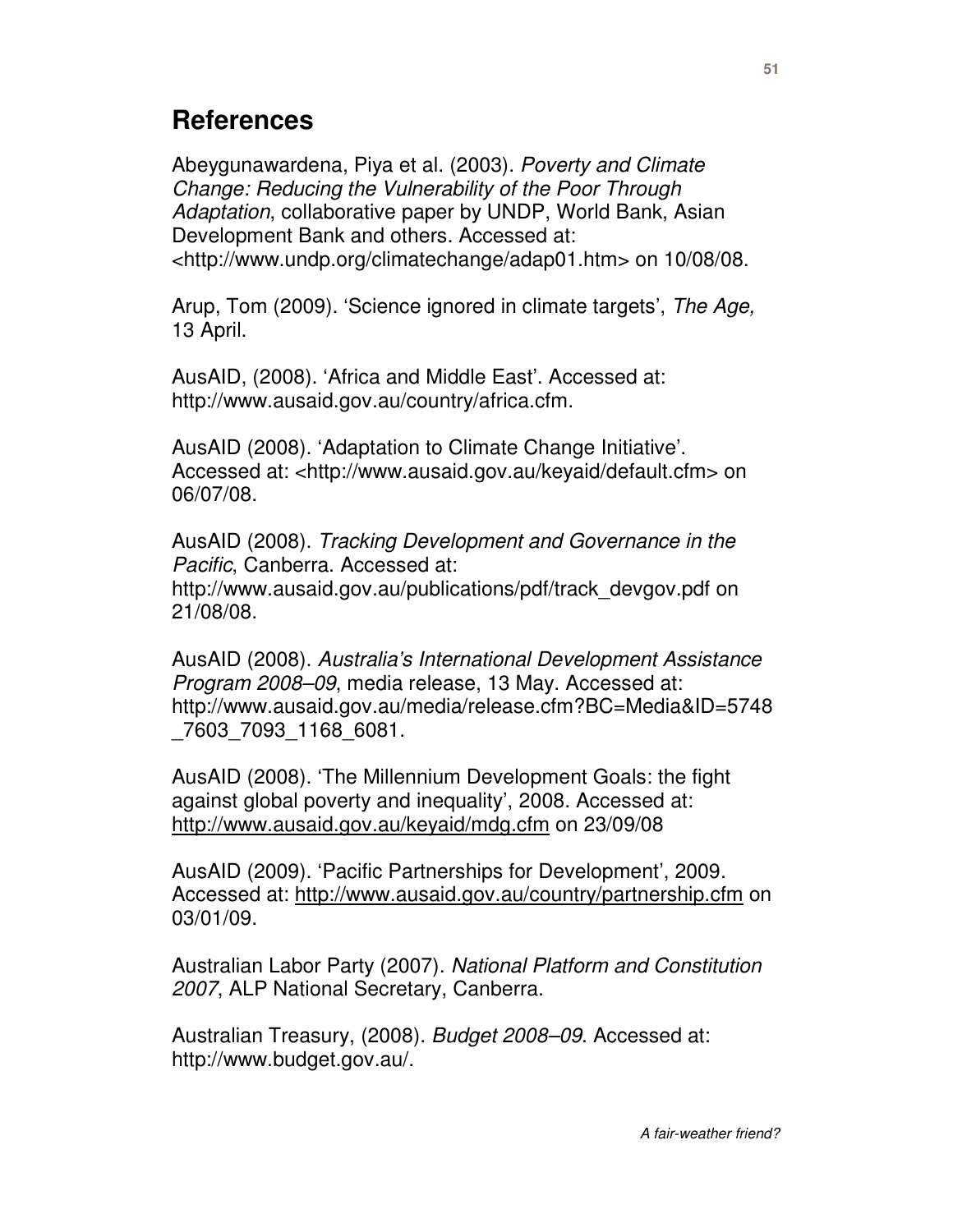Barnett, Jon (2001). 'Adapting to Climate Change in Pacific Island Countries: The Problem of Uncertainty', World Development, 29:6, pp. 977–993.

Barnett, Jon (2001). 'Global Warming and the Security of Atoll-Countries', Revue Juridique Polynesienne, special edition edited by S Levine, A Powles and Y Sage on Contemporary Challenges in the Pacific, pp. 191–216.

Barnett, Jon (2001). The Meaning of Environmental Security, London, Zed Books.

Barnett, Jon (2005). 'Titanic States? Impacts and Responses to Climate Change in the Pacific Islands', Journal of International Affairs, 59:1, pp.207–219.

Brown, Oli (2008). Migration and Climate Change, International Organisation for Migration, research paper No. 31, Geneva, International Organisation for Migration.

Burke, Anthony (2001). 'Caught between National and Human Security: Knowledge and Power in Post-crisis Asia', Pacifica Review, 13:3, pp. 215–139.

Burke, Anthony (2008). In Fear of Security, New York, Cambridge University Press.

Butterly, Nick (2007). 'Security threats on the rise', The West Australian, 6 December.

Campbell, Ian (2006). Quoted in 'Govt. rebuffs climate refugee proposal', ABC News Online, 5 January. Accessed at: <http://www.abc.net.au/news/stories/2006/01/05/1542508.htm> on 14/08/08.

CCDR (The Climate Change and Development Roundtable) (2006). Climate Change: Impacts and Australia's Role in Assisting our Most Vulnerable Neighbors, Background briefer. Accessed at: <http://www.ccdr.org.au/publications.html> on 10/05/08.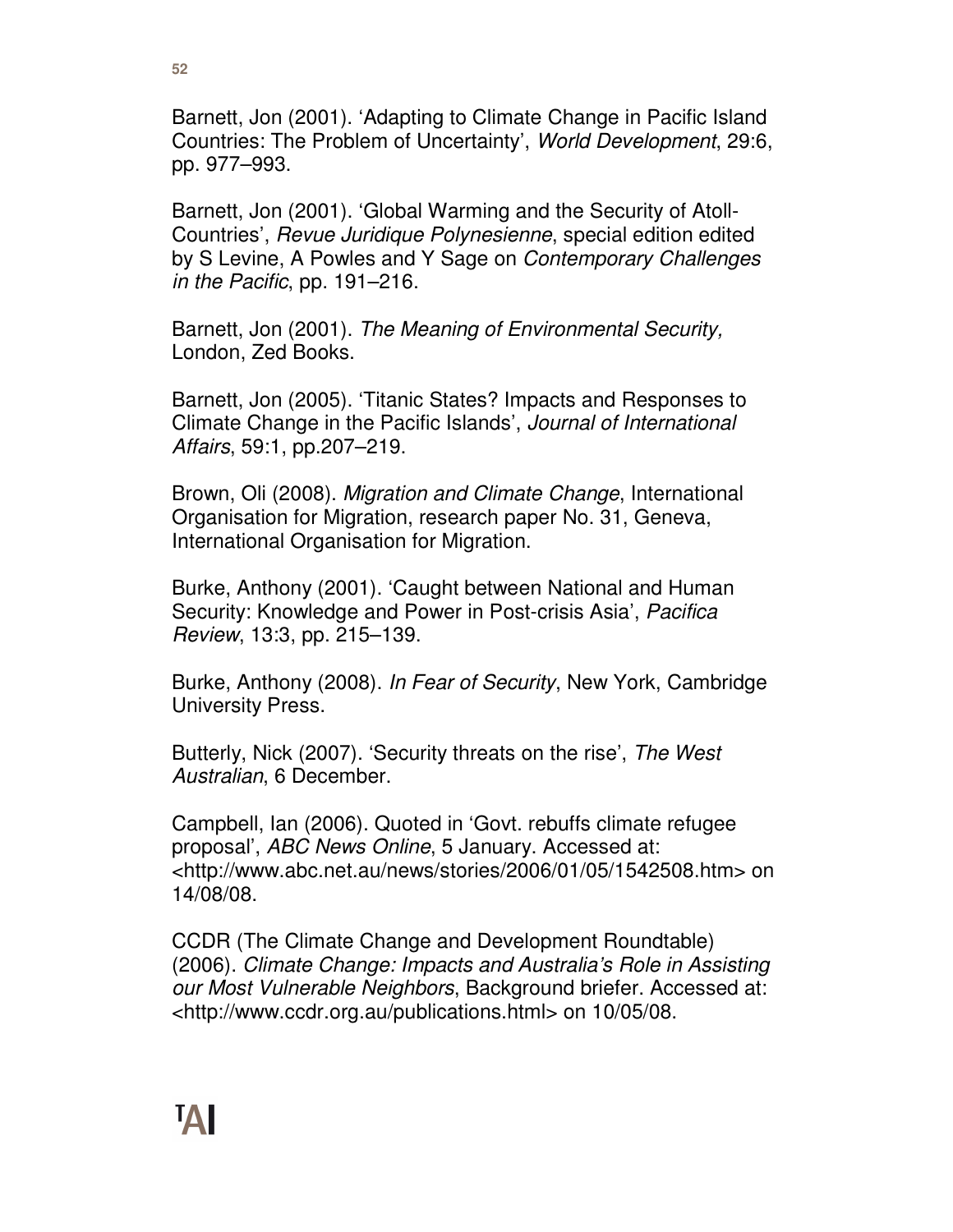Commonwealth, (2007). Parliamentary Debates, Senate Standing Committee on Finance and Public Administration, Budget Estimates, 22 May. (P Varghese, Director-General, ONA).

Commonwealth, (2008). Estimates, Senate Standing Committee on Legal and Constitutional Affairs, 19 February.

Commonwealth, (2008). Estimates, Senate Standing Committee on Legal and Constitutional Affairs, 28 May.

Commonwealth, (2008). Estimates, Senate Standing Committee on Legal and Constitutional Affairs, 21 October.

Cordell, Marni (2008). 'Everybody Needs Good Neighbours', Newmatilda.com, 19 August. Accessed at: <http://newmatilda.com/2008/08/19/everybody-needs-goodneighbours> on 23/08/08.

Corlett, David, (2008). Stormy Weather, Sydney, UNSW Press.

CSIRO (Commonwealth Scientific and Industrial Research Organisation) (2006). Climate Change in the Asia/Pacific region: A Consultancy Report, prepared for the Climate Change and Development Roundtable by B L Preston, R Suppiah, I Macadam and J Bathols. Accessed at:

<http://www.csiro.au/resources/pfkd.html> on 12/11/07.

CSIRO (2007).  $CO<sub>2</sub>$  emissions increasing faster than expected, media release, 22 May. Accessed at: <http://www.csiro.au/news/GlobalCarbonProject-PNAS.html> on 12/08/08.

Dalby, Simon (2002). *Environmental Security*, Minneapolis, University of Minnesota Press.

DFAT (Department of Foreign Affairs and Trade) (2004). Transnational Terrorism: The threat to Australia. Accessed at: <http://www.dfat.gov.au/publications/terrorism> on 23/09/08.

Dobell, Graeme (2006). The Arc of Instability: The History of an Idea, The Strategic and Defence Studies Centre's 40th anniversary seminar series publication, Epress, Australian National University.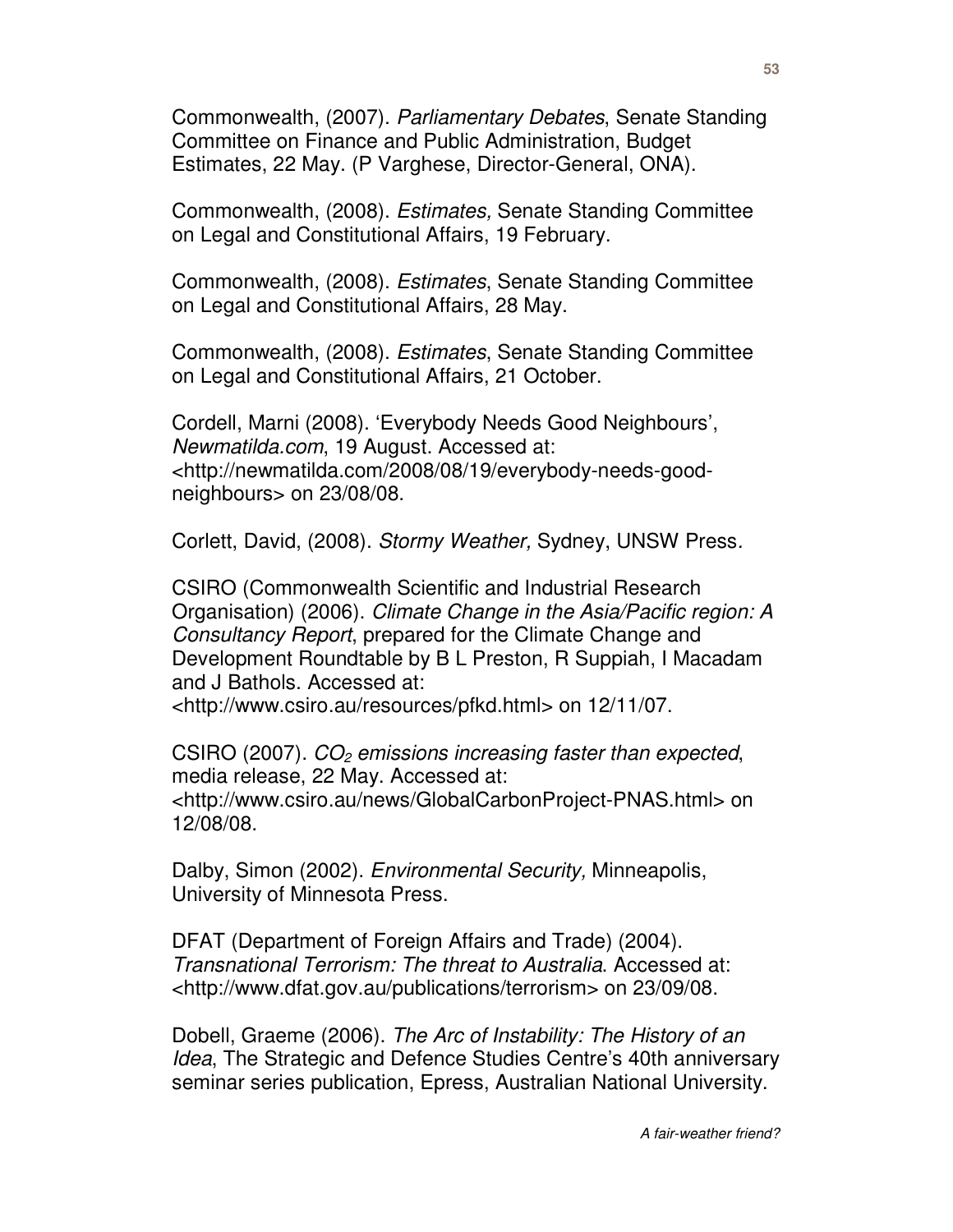Accessed at: <http://epress.anu.edu.au/sdsc/hap/mobile\_devices/ch06.html> on 23/05/08.

Dobell, Graeme (2007). 'Australia and the Pacific's Lost Generation', Quadrant, 51:3, pp. 9–17. Accessed at: http://www.abc.net.au/international/projects/pdf/Quadrant\_auspac\_ lostgeneration.pdf.http://www.abc.net.au/international/projects/pdf/ Quadrant auspac lostgeneration.pdf.

Dupont, Alan and Pearman, Grahame (2006). Heating up the Planet: Climate Change and Security, Lowy Institute paper 12, Double Bay, Longvue.

Edwards, Michael (1999). 'Security Implications of a Worst Case Scenario of Climate Change in the Pacific', Australian Geographer, 30:3, pp. 311–330.

Fear, Josh (2007). Under the Radar: Dog Whistle Politics in Australia, discussion paper 96, Canberra, The Australia Institute, September.

Fry, Greg (1991). 'Australia's Regional Security Doctrine: Old Assumptions, New Challenges', in Greg Fry, (ed.), Australia's Regional Security, North Sydney, Allen & Unwin.

Fry, Greg (1996). Framing the Islands: Knowledge and Power in Changing Australian Images of 'The South Pacific', Working paper no. 1996/5, Canberra: Department of International Relations, Research School of Pacific and Asian Studies, Australian National University.

Fry, Greg (1999). South Pacific Security and Global Change: The New Agenda, working paper no. 1999/1, Canberra, Department of International Relations, Research School of Pacific and Asian Studies, Australian National University.

Fry, Greg (2008). 'Our Patch: The War on Terror and Australia's New Interventionism in the South Pacific', in Greg Fry and Tarcisius Tara Kabutaulaka (eds.), Intervention and State Building in the Pacific, Manchester, Manchester University Press.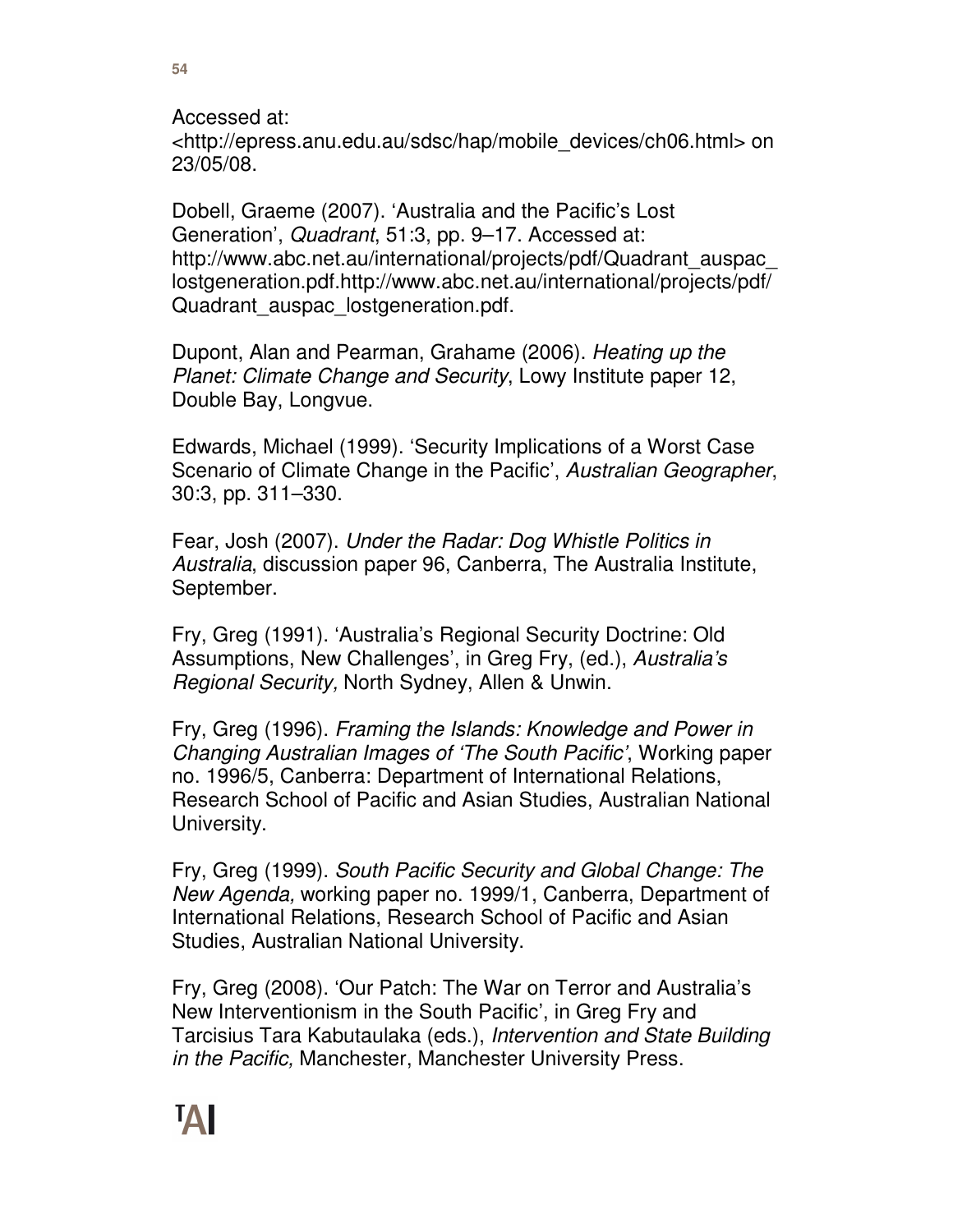Garnaut, Ross (2008). Garnaut Climate Change Review: Draft Report'. Accessed at: <http://www.garnautreview.org.au/CA25734E0016A131/pages/allreports--resources-draft-report> on 10/09/08.

Garnaut, Ross (2008). Garnaut Climate Change Review: Final Report. Melbourne, Cambridge University Press. Accessed at: <http://www.garnautreview.org.au/index.htm> on 10/09/08.

Garrett, Peter and McMullan, Robert (2007). Federal Labor's plan for International Development Assistance and Climate Change, Australian Labor Party, 24 July. Accessed at: <www.alp.org.au/media/0707/msCCida240.php> on 25/11/07.

Gorethy, Kenneth (2009). 'UNHCR backs off on climate refugees', Post-Courier, 13 January. Accessed at: http://www.postcourier.com.pg/20090108/news09.htm.

Grattan, Michelle and Arup, Tom (2009). Climate shaded by economy, The Age, 28 March. Accessed at: http://www.watoday.com.au/national/climate-shaded-by-economy-20090328-9eka.html

Greener-Barcham, Beth, and Barcham, Manuhuia (2006). 'Terrorism in the South Pacific? Thinking Critically About Approaches to Security in the Region', Alternative Journal of International Affairs, 60: 1, pp. 67–82.

Hau'ofa, Epeli (1994). 'Our Sea of Islands', The Contemporary Pacific, 6:1, pp. 148–161.

Howard, John (2001). 'Transcript of Address at the Federal Liberal Party Campaign Launch', Sydney. Accessed at http://www.pm.gov.au/news/speeches/2001/speech1311.htm.

Howard, John (2003). Ministerial Statement to Parliament on the Regional Assistance Mission to the Solomon Islands (RAMSI), 12 August 2003, quoted in T Allard, and C Skehan, 'Danger Island', Sydney Morning Herald, 28 June. Accessed at : <http://www.smh.com.au/cgi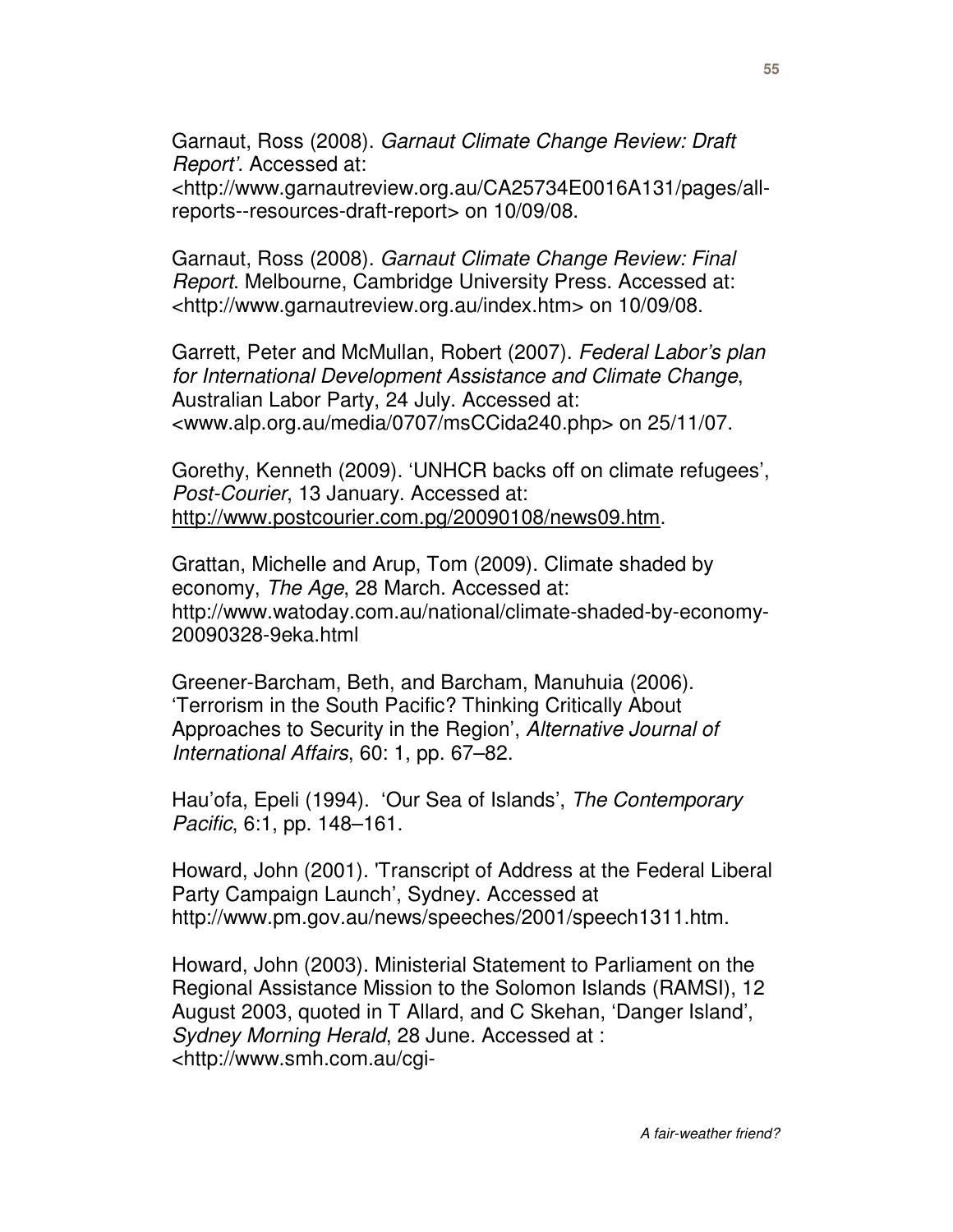bin/common/popupPrintArticle.pl?path=/articles/2003/06/27/10566 83906987.html> on 20/09/08.

Hughes, Helen (2003). 'Aid Has Failed the Pacific', Issue analysis, No. 33, Centre for Independent Studies, 7 May. Accessed at: http://www.cis.org.au/issue\_analysis/IA33/ia33.pdf.

IFRC (International Federation of the Red Cross and Red Crescent) (2002). 'Pacific Islands Foretell Future of Climate Change', ICRC World Disasters Report, Chapter 4. Accessed at: <http://www.ifrc.org/publicat/wdr2002/chapter4.asp> on 29/09/08.

IPCC (Intergovernmental Panel on Climate Change) (2007). Climate Change 2007: The physical science basis. Contribution of Working Group I to the Fourth Assessment Report of the Intergovernmental Panel on Climate Change, S. Solomon, D. Qin, M. Manning, Z. Chen, M. Marquis, K.B. Avery, M. Tignor & H.L. Miller (eds), Cambridge University Press, Cambridge and New York.

Jolly, Margaret (2007). 'Imagining Oceania: Indigenous and Foreign Representations of a Sea of Islands', The Contemporary Pacific, 19:2, pp. 508-545.

Keelty, Mick (2007). '2007 Inaugural Ray Whitrod Oration', 24 September. Accessed at: <http://www.afp.gov.au/media/national\_media/national\_speeches/ 2007/inaugural\_ray\_whitrod\_oration> on 12/05/08.

Kerr, Duncan (2008). 'Australia's Focus on the Pacific', speech to the Australian Strategic Policy Institute Defence and Security Luncheon, 17 April. Accessed at:

<http://www.aspi.org.au/events/recentEventDetail.aspx?eid=304> on 10/08/08.

 'Kiribati likely doomed by climate change: President', (2008). ABC News, 6 June. Accessed at: http://www.abc.net.au/news/stories/2008/06/06/2266607.htm.

Komai, Makarita (2008). 'Climate change creating havoc in Pacific islands', International Herald Tribune Online, 20 August. Accessed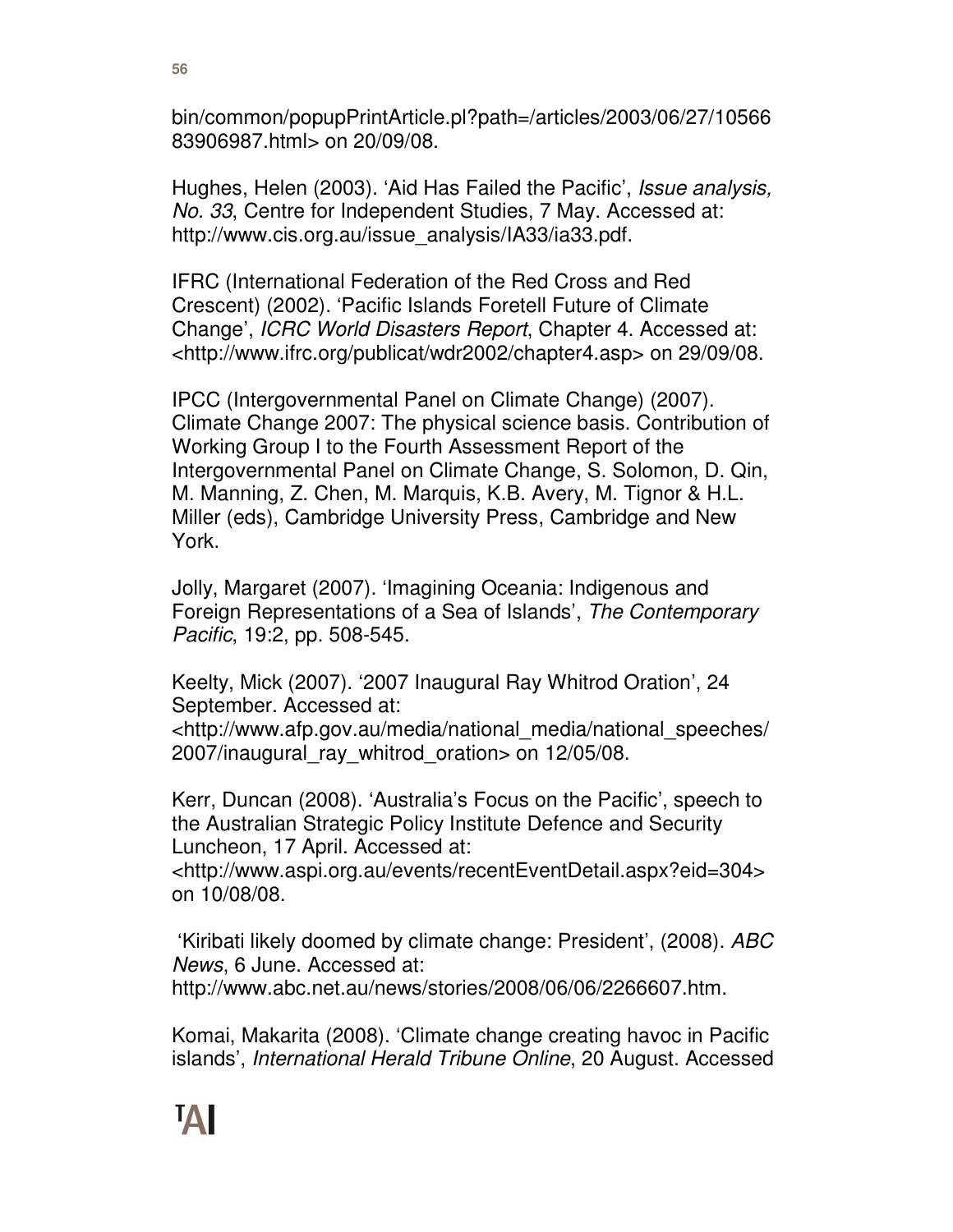at: <http://www.iht.com/articles/ap/2008/08/20/asia/AS-Pacific-Forum.php> on 23/08/08.

Lawrence, Carmen (2006). Fear and Politics, Victoria, Scribe.

McAdam, Jane and Loughry, Maryanne (2009). 'We aren't refugees', Inside Story, 29 June. Accessed at: http://www.inside.org.au/we-arent-refugees/ on 01/07/09.

McMullan, Robert (2008). 'Australia's policies in the Melanesia and wider Pacific Islands Region, including the Pacific Partnerships for development', speech at the launch of the Lowy Institute's Myer Foundation Melanesia Program, 27 March. Accessed at http://www.lowyinstitute.org/Publication.asp?pid=776.

Macken, Julie (2008). 'What happens after 2030?', New Matilda.com, 28 March. Accessed at: <newmatilda.com/contributor/1244> on 28/04/08.

Make Poverty History, (2008). See the bigger picture, act on climate change. Australian action on climate change: a guide for Garnaut and the government. Accesssed at: http://www.makepovertyhistory.com.au/getdoc/5e81351c-4db8- 4a97-8a17-07f600633d79/Report\_ClimateChange.aspx.

Marks, Kathy (2001). 'Fortress Australia: Veneer of tolerance cracks', The Independent, 2 September. Accessed at: <http://findarticles.com/p/articles/mi\_qn4158/is\_20010902/ai\_n144 19206/pg\_1?tag=artBody;col1> on 14/09/08.

Mimura, N, L Nurse, R F McLean, J Agard, L' Briguglio, P Lefale, R Payet and G Sem (2007). 'Small Islands, Climate Change 2007: Impacts, Adaptation and Vulnerability', contribution of working group II to M L Parry, O F Cansiani, J P Palukitof, P J van der Linden and C E Hanson, (eds.), Fourth Assessment Report of the Intergovernmental Panel on Climate Change, Cambridge, Cambridge University Press.

Nelson, Hank (2006). Governments, States and Labels, discussion paper 2006/1, Canberra, Research School of Pacific and Asian Studies, Australian National University.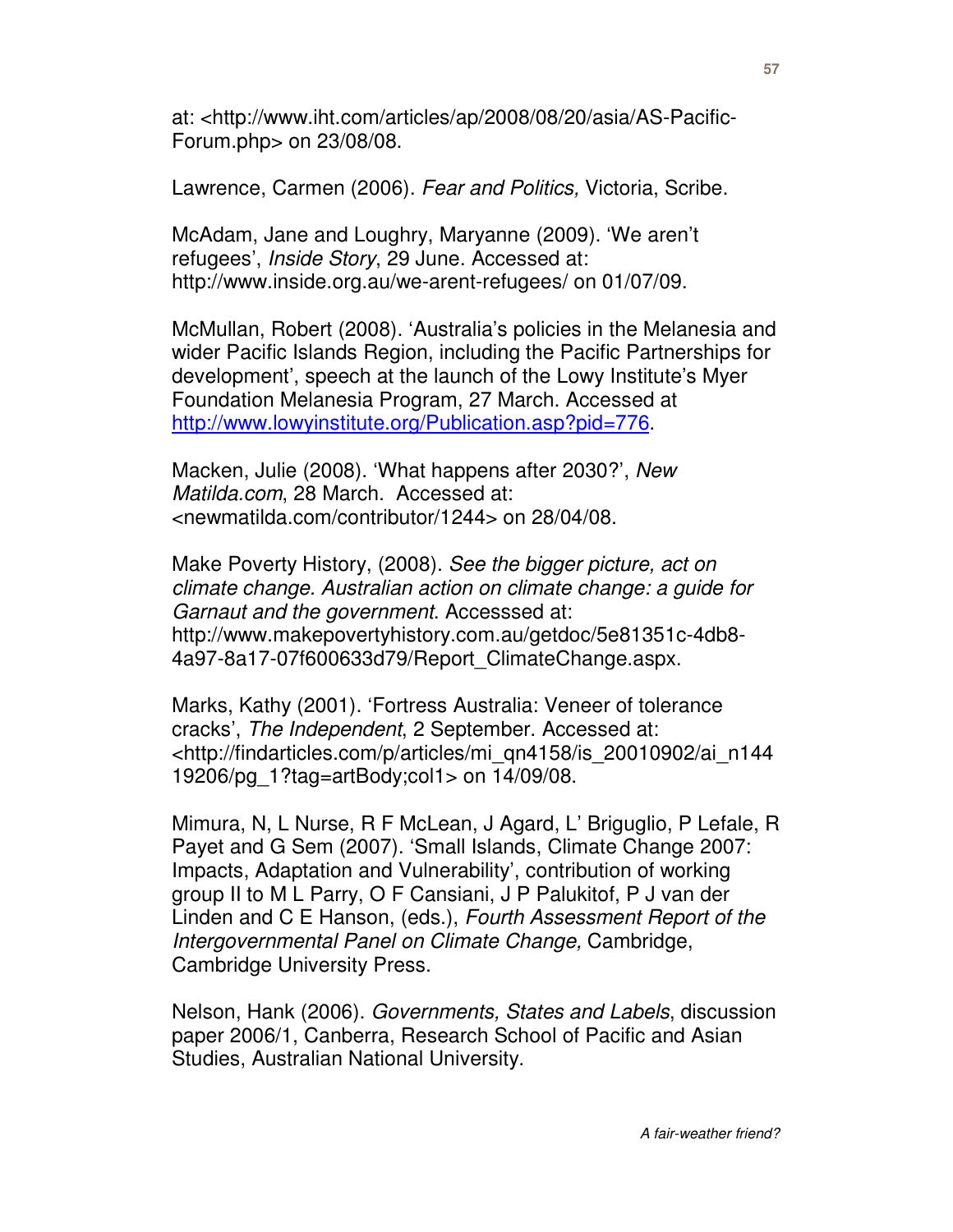O'Brien, Karen (2006). 'Are we missing the point? Global environmental change as an issue of human security', Opinion editorial, Global Environmental Change, 16, pp. 1–3.

Oxfam Australia (2008). More money needed to help Pacific cope with climate change, media release, 29 August. Accessed at: http://www.oxfam.org.au/media/article.php?id=504.

Oxfam International (2007). Adapting to Climate Change: What's needed in poor countries, and who should pay? Oxfam Briefing Paper. Accessed at

<http://www.oxfam.org/en/policy/briefingpapers/bp104\_climate\_ch ange\_0705> on 23/06/08.

Oxfam International (2008). Turning carbon into gold: how the international community can finance climate change adaptation without breaking the bank, Oxfam Briefing Paper 123. Accessed at: http://www.oxfam.org.au/media/files/OI-Nov08-finance-foradaptation.pdf.

PIF (Pacific Islands Forum) (2008). Forum Comunique, Thirty-Ninth Pacific Islands Forum, Niue, 19–21 August. Accessed at: <http://www.forumsec.org.fj/pages.cfm/documents/other/> on 23/08/08.

Pareti, Samisoni (2008). We are no lesser people, Pacific tells world talks, media release, SPREP, 13 December. Accessed at:http://www.sprep.org/article/news\_detail.asp?id=587

Paskal, Cleo (2007). How climate change is pushing the boundaries of security and foreign policy. Chatham House briefing paper, British Institute for International Affairs. Accessed at: <http://www.chathamhouse.org.uk/research/eedp/papers/view/- /id/499/> on 15/09/08.

Patience, Allan (2005). The ECP and Australia's Middle Power Ambitions, discussion paper 2005/4, Canberra, Research School of Pacific and Asian Studies, Australian National University.

Pavihi, Esther (2008). 'Pacific MPs say climate change biggest threat to human rights'. Pacific Beat, ABC Radio Australia, 29

**58**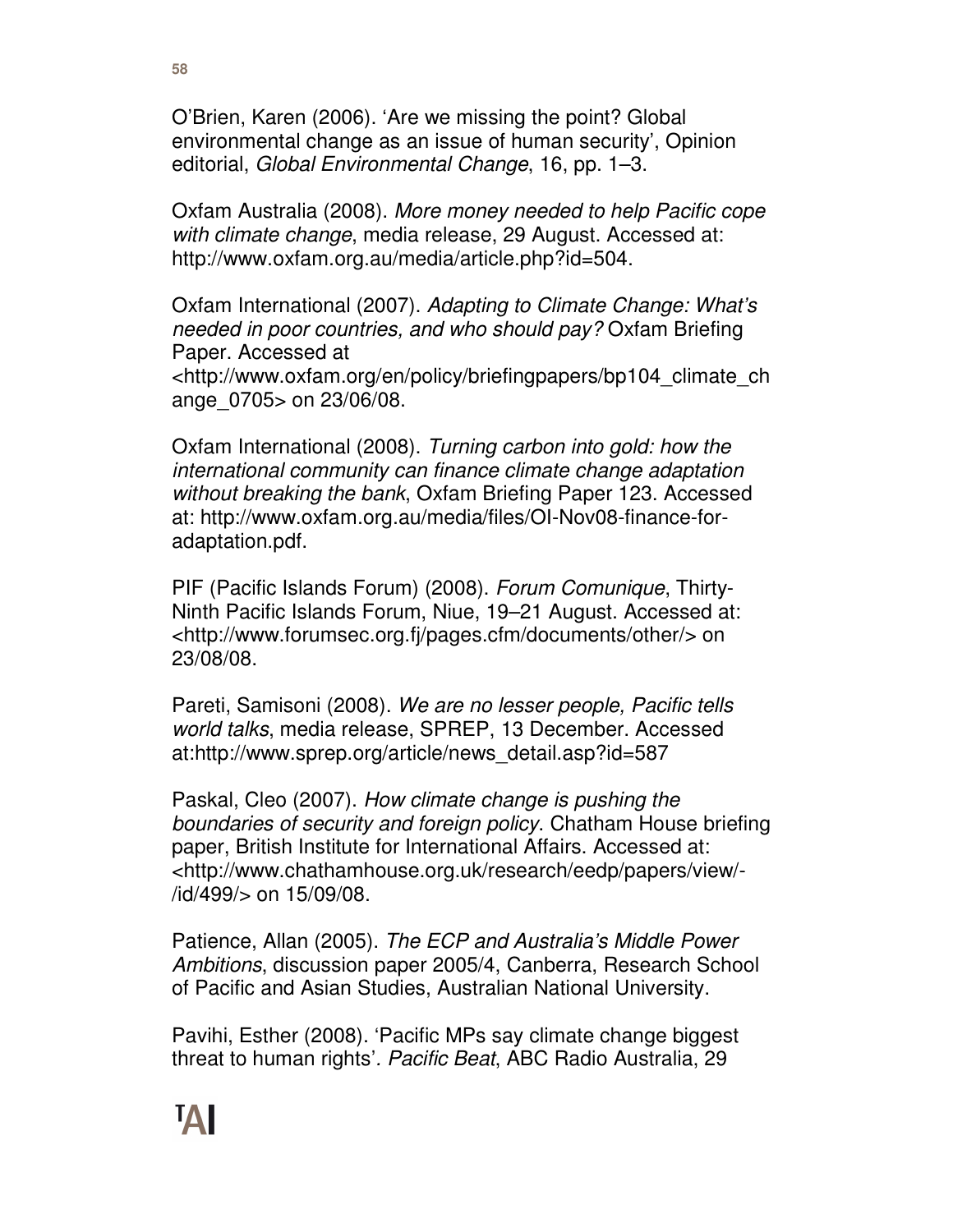December. Accessed at:

http://www.radioaustralia.net.au/programguide/stories/200812/s24 52876.htm.

Pearlman, Jonathan and Cubby, Ben (2009). 'Defence warns of climate conflict', Sydney Morning Herald, 7 January.

Peebles, Dave (2008). 'Rudd's chance to rebuild ties with the Pacific', Canberra Times, 6 March. Accessed at: <http://www.canberratimes.com.au/news/opinion/editorial/general/r udds-chance-to-rebuild-ties-with-the-pacific/134994.aspx> on 12/05/08.

Penjueli, Maureen and Wesley Morgan (2008). 'What's So New About Rudd's Pacific Policy?' NewMatilda.com, 19 September. Accessed at: <http://newmatilda.com/2008/09/19/whats-so-newabout-rudds-pacific-policy> on 28/09/08.

Pielke Jr, Roger, Prins, Gwyn, Rayner, Steve and Sarewitz, Daniel (2007). Lifting the taboo on adaptation, Nature, 445, pp.597–598, 8 February.

Poynting, Scott and Noble, Greg (2003). 'Dog-whistle journalism and Muslim Australians since 2001', Media International Australia Incorporating Culture and Policy, 109, pp. 41–9.

Richardson, Katherine et al., (2009). Synthesis Report, from IARU International Scientific Congress on Climate Change: Global Risks, Challenges & Decisions, Copenhagen, 10–12 March, University of Copenhagen.

Rudd, Kevin (2007). 'Future Challenges in Australian Foreign Policy', speech to the Lowy Institute, 5 July. Accessed at: <http://www.lowyinstitute.org/Publication.asp?pid=628> on 05/05/08.

Rudd, Kevin (2008). Doorstop interview in Niue, 20 August. Accessed at: <http://pm.gov.au/media/Interview/2008/interview\_0436.cfm> on 21/08/08.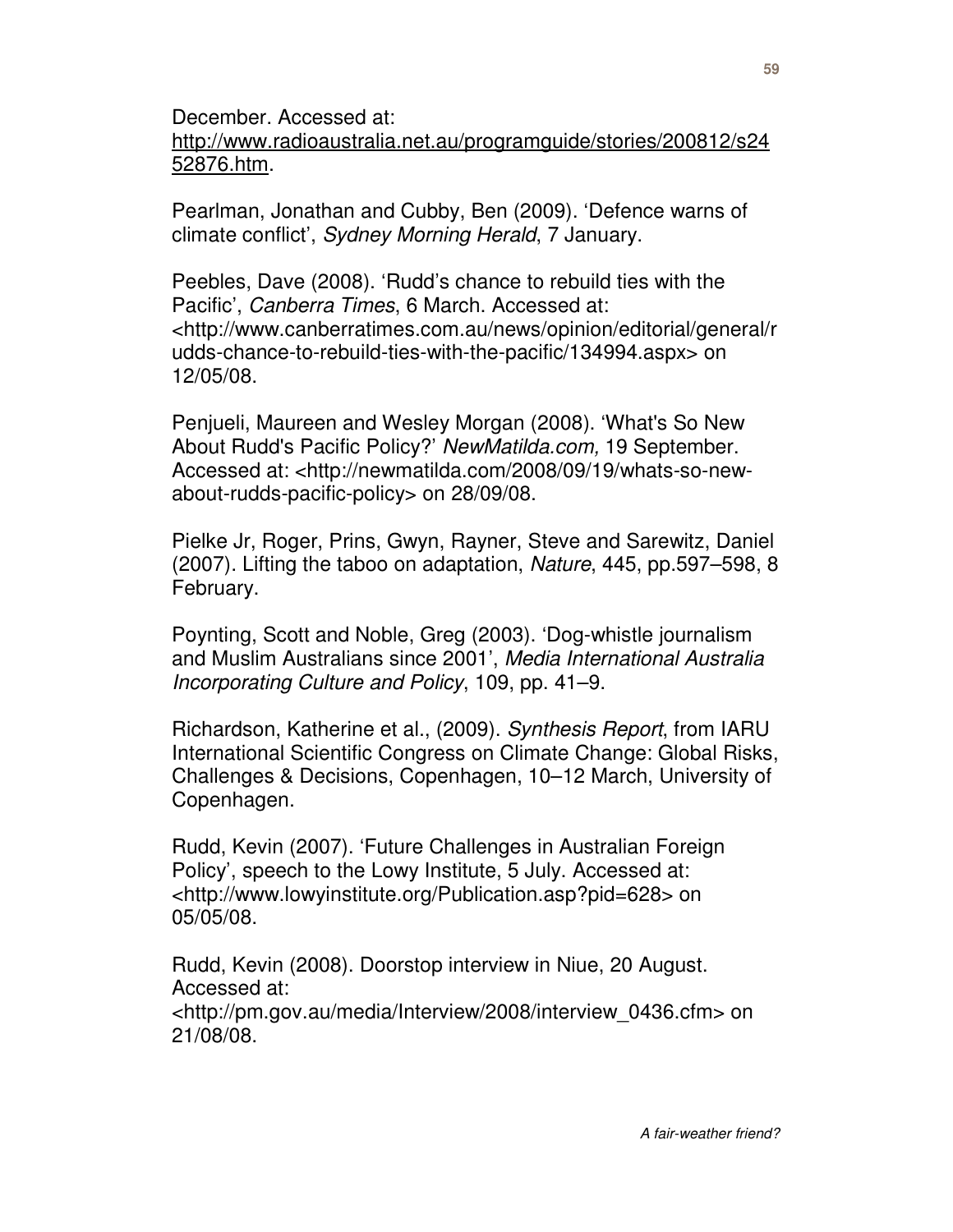**60**

Rudd, Kevin (2008). Port Moresby Declaration, media release, Accessed at: <http://www.pm.gov.au/media/Release/2008/media\_release\_0118. cfm> on 03/01/09.

Sercombe, Bob and Albanese, Anthony (2006). Our Drowning Neighbours: Labor's Policy Discussion Paper on Climate Change in the Pacific, Australian Labor Party. Accessed at: <www.anthonyalbanese.com.au/news/940/index.html> on 23/11/07.

Simms, Andrew, Magrath, John and Reid, Hannah (2004). Up in Smoke? Threats From, and Responses to, the Impact of Global Warming on Human Development, London, New Economics Foundation.

Slatter, Claire (2006). 'Neoliberalism and the Disciplining of Pacific Island States—The Dual Challenges of a Global Economic Creed and a Changed Geopolitical Order', in Michael Powles, (ed.), Pacific Futures, Canberra, Pandanus.

Slatter, Claire and Underhill-Sem, Yvonne (2009, forthcoming). 'Reclaiming Pacific Island Regionalism: Does Neoliberalism Have to Reign?' in Bina D'Costa and Katrina Lee Koo, Gender and Global Politics in the Asia Pacific, New York, Palgrave Macmillan.

Smith, Paul (2007). 'Climate Change, Mass Migration and the Military Response', Orbis, 51:4, pp. 617–633.

Smith, Stephen (2008). 'Joint Statement: 18<sup>th</sup> Papua New Guinea—Australia Ministerial Forum', with Sam Abal, Madang Resort Hotel, Madang, 23 April. Accessed at: <www.dfat.gov.au/geo/png/18\_forum\_joint\_statement.pdf> on 21/05/08.

Soderblom, Jason (2008). 'Climate Change: Is it the Greatest Security Threat of the 21st Century?', Security Solutions, 52, March/April, pp. 58–68.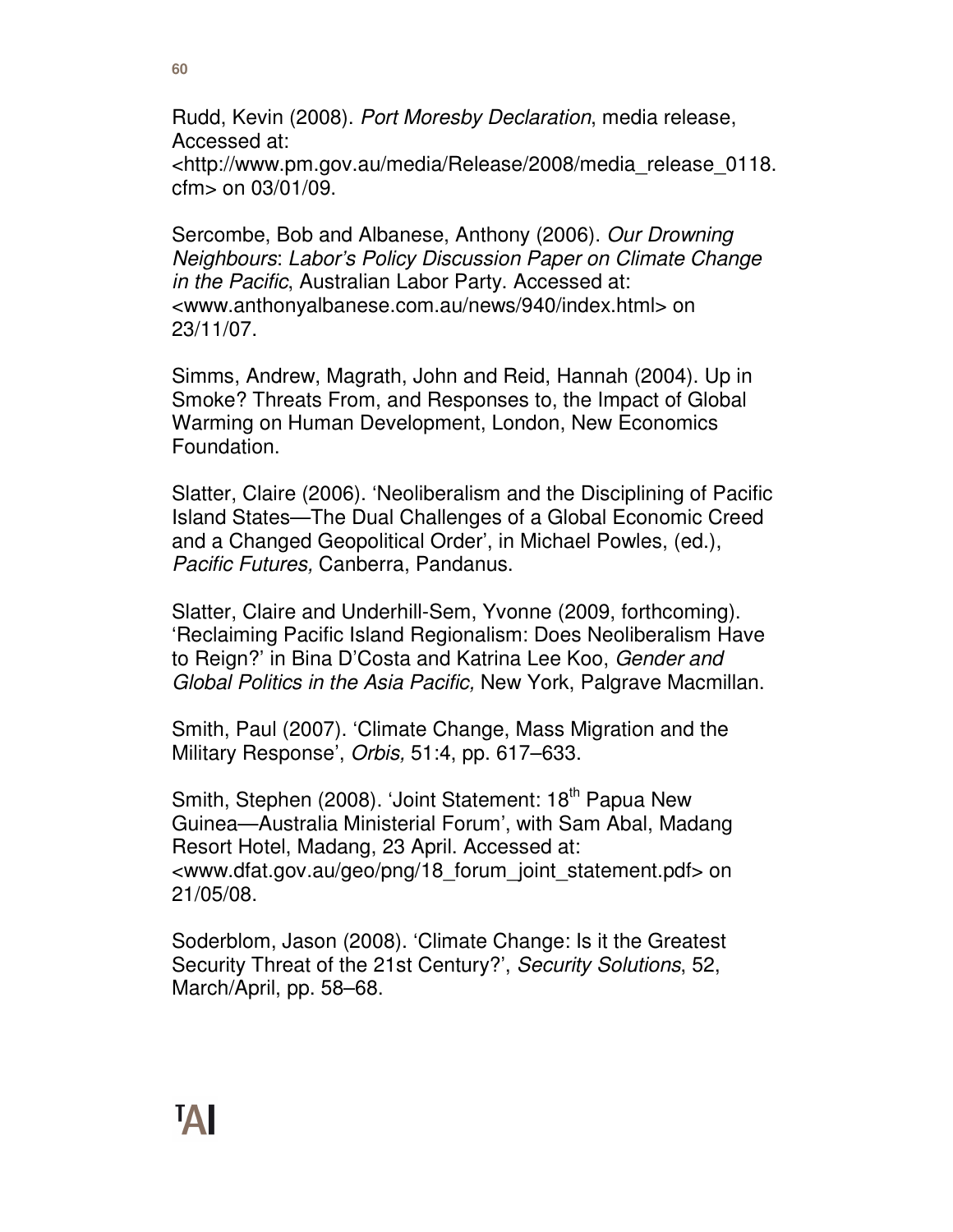SPF (South Pacific Forum) (1992). 'Forum Communiqué', Twentythird South Pacific Forum, 8–-9 July, Honiara, Solomon Islands. Accessed at: <http://www.forumsec.org.fj/ on 23/08/08.

SPREP (South Pacific Regional Environmental Programme) (1998). The Science and Impacts of Climate Change in the Pacific Islands, Meeting report. Accessed at:

<http://www.sprep.org/publication/pub\_list.asp?int\_pub\_cat1=4> on 14/05/08.

SPREP (2005). Pacific Islands Framework for Action on Climate Change, 15 June. Accessed at:

<http://www.sprep.org/publication/pub\_list.asp?int\_pub\_cat1=4> on 12/06/08.

Stern, Nicholas (2006). The Economics of Climate Change: the Stern Review, H.M. Treasury, UK, October, 2006. Accessed at: http://www.sternreview.org.uk.

Sukma, Rizal (2006). 'Indonesia and the tsunami: responses and foreign policy implications', Australian Journal of International Affairs, 60:2, pp. 213–228.

de Tarczynski, Stephen (2008). 'Climate Change Refugees Look to Australia, N.Z.', Inter Press Service News Agency, 1 September. Accessed at: <http://www.ipsnews.net/print.asp?idnews=43743> on 21/09/08.

UN News Service, (2008). 'Climate change threatens international peace, Pacific Island States tell UN debate'. Accessed at: http://www.un.org/apps/news/story.asp?NewsID=28318&Cr=gener al+assembly&Cr1=debate.

UNDP (United Nations Development Program) (1994). Human Development Report, 1994, New York, Oxford University Press.

UNDP (2007). 'Fighting Climate Change: Human Solidarity in a Divided World', Human Development Report 2007/2008, New York, Palgrave MacMillan.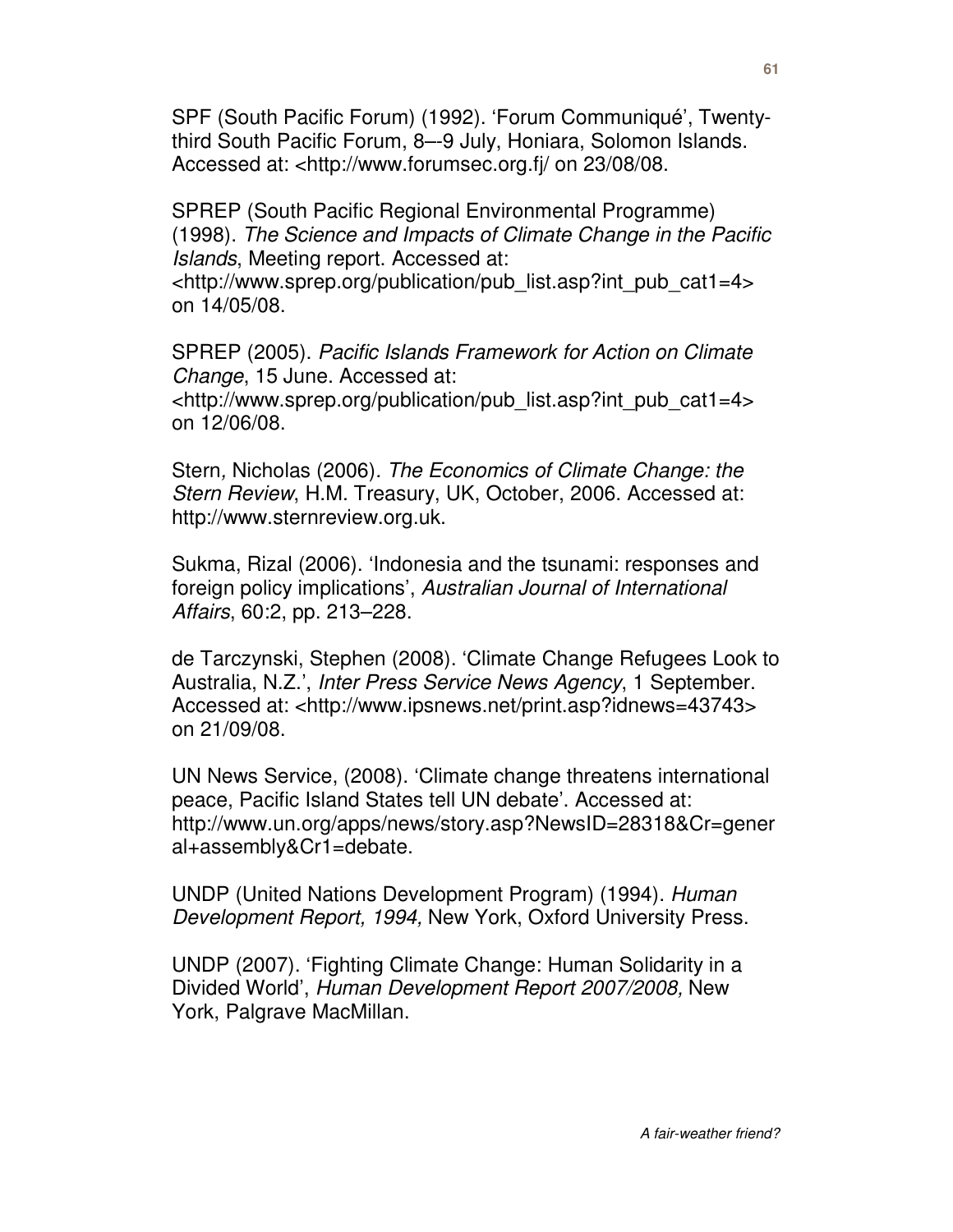UNFCCC (2007). Report on the expert meeting on adaptation for small island developing States, 26th Session, Bonn, 7–18 May. Accessed at: http://unfccc.int/resource/docs/2007/sbi/eng/11.pdf.

UNSC (United Nations Security Council) (2007). Security Council Holds First-Ever Debate on Impact of Climate Change on Peace, Security, Hearing Over 50 Speakers, media release, 17 April 2007. Accessed at:

http://www.un.org/News/Press/docs/2007/sc9000.doc.htm> on 13/05/08.

Varghese, Peter (2007). 'Australia's Strategic Outlook: A Longer-Term View', speech by Director General of the Office of National Assessments to the Security in Government Conference, Canberra, 5 December. Accessed at: < http://www.ona.gov.au/news.htm  $>$  on 12/07/08.

Vidal, John (2007). 'Climate change to force mass migration', The Guardian, 14 May. Accessed at: <http://www.guardian.co.uk/environment/2005/nov/25/science.clim

atechange> on 13/05/08.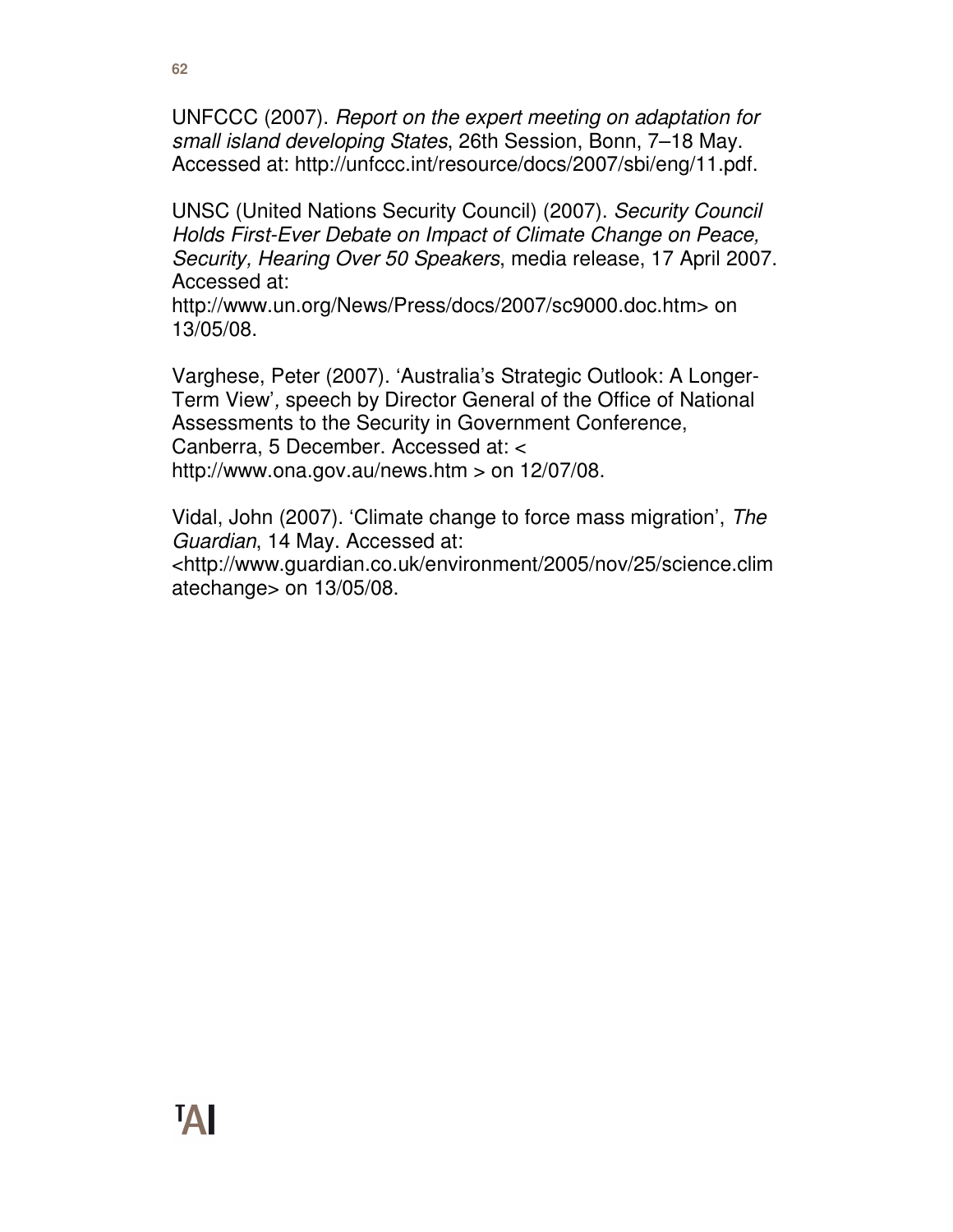# The Australia Institute

Research that matters.

### **About TAI**

The Australia Institute is an independent public policy think tank based in Canberra. It is funded by donations from philanthropic trusts and individuals, memberships and commissioned research. Since its launch in 1994, the Institute has carried out highly influential research on a broad range of economic, social and environmental issues.

#### **Our philosophy**

As we begin the 21<sup>st</sup> century, new dilemmas confront our society and our planet. Unprecedented levels of consumption co-exist with extreme poverty. Through new technology we are more connected than we have ever been, yet civic engagement is declining. Environmental neglect continues despite heightened ecological awareness. A better balance is urgently needed.

The Australia Institute's directors, staff and supporters represent a broad range of views and priorities. What unites us is a belief that through a combination of research and creativity we can promote new solutions and ways of thinking.

#### **Our purpose—'Research that matters'**

The Institute aims to foster informed debate about our culture, our economy and our environment and bring greater accountability to the democratic process. Our goal is to gather, interpret and communicate evidence in order to both diagnose the problems we face and propose new solutions to tackle them.

The Institute is wholly independent and not affiliated with any other organisation. As an Approved Research Institute, donations to its Research Fund are tax deductible for the donor.

PO Box 4345 Manuka ACT 2603 Tel: (02) 6162 4140 Fax: (02) 6162 4144 Email: mail@tai.org.au Website: **www.tai.org.au**